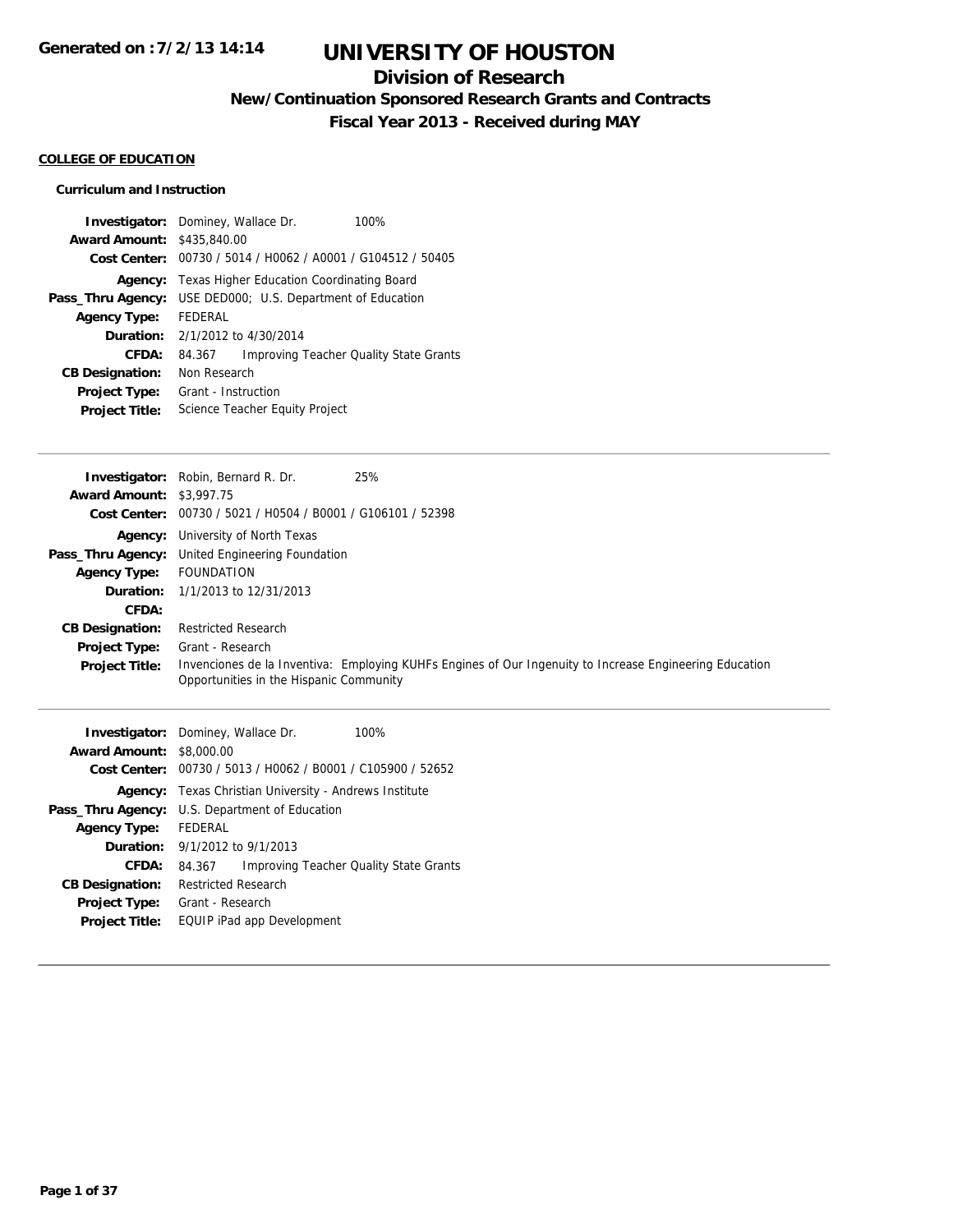## **Division of Research**

**New/Continuation Sponsored Research Grants and Contracts**

**Fiscal Year 2013 - Received during MAY**

### **COLLEGE OF EDUCATION**

### **Educational Psychology**

|                        | <b>Investigator:</b> Arbona, Consuelo Dr.         | 100% |
|------------------------|---------------------------------------------------|------|
| <b>Award Amount:</b>   | \$1,607.00                                        |      |
| Cost Center:           | 00730 / 5021 / H0064 / B0001 / G104800 / 50170    |      |
| Agency:                | Baylor College of Medicine                        |      |
| Pass_Thru Agency:      | Texas Children's Hospital                         |      |
| <b>Agency Type:</b>    | NON PROFIT                                        |      |
| Duration:              | 1/1/2012 to 5/31/2013                             |      |
| CFDA:                  |                                                   |      |
| <b>CB Designation:</b> | Non Restricted Research                           |      |
| <b>Project Type:</b>   | Grant - Research                                  |      |
| <b>Project Title:</b>  | Educational Psychology Assistantship: Corey Heath |      |

|                                   | Investigator: Obasi, Ezemenari Dr.                                   | 100%                                                                |
|-----------------------------------|----------------------------------------------------------------------|---------------------------------------------------------------------|
| <b>Award Amount: \$418,946.00</b> |                                                                      |                                                                     |
|                                   | <b>Cost Center:</b> $00730 / 5013 / 40064 / 80001 / 6106020 / 52816$ |                                                                     |
|                                   | <b>Agency:</b> National Institute on Drug Abuse                      |                                                                     |
| Pass_Thru Agency:                 |                                                                      |                                                                     |
| <b>Agency Type:</b>               | FEDERAL                                                              |                                                                     |
|                                   | <b>Duration:</b> 4/1/2013 to 12/31/2013                              |                                                                     |
| CFDA:                             | Drug Abuse Research Programs<br>93.279                               |                                                                     |
| <b>CB Designation:</b>            | <b>Restricted Research</b>                                           |                                                                     |
| <b>Project Type:</b>              | Grant - Research                                                     |                                                                     |
| <b>Project Title:</b>             |                                                                      | Stress and Drug Use Vulnerability in the African American Community |
|                                   |                                                                      |                                                                     |

|                                  | <b>Investigator:</b> Obasi, Ezemenari Dr.<br>100%                                        |
|----------------------------------|------------------------------------------------------------------------------------------|
| <b>Award Amount: \$23,835,00</b> |                                                                                          |
|                                  | Cost Center: 00730 / 5013 / H0064 / B0001 / G106707 / 52817                              |
|                                  | <b>Agency:</b> National Institute on Drug Abuse                                          |
| Pass_Thru Agency:                |                                                                                          |
| <b>Agency Type:</b>              | FEDERAL                                                                                  |
|                                  | <b>Duration:</b> 4/1/2013 to 12/31/2013                                                  |
| <b>CFDA:</b>                     | 93.279 Drug Abuse Research Programs                                                      |
| <b>CB Designation:</b>           | <b>Restricted Research</b>                                                               |
| <b>Project Type:</b>             | Grant - Research                                                                         |
| <b>Project Title:</b>            | Stress and Drug Use Vulnerability in the African American Community- Participant Support |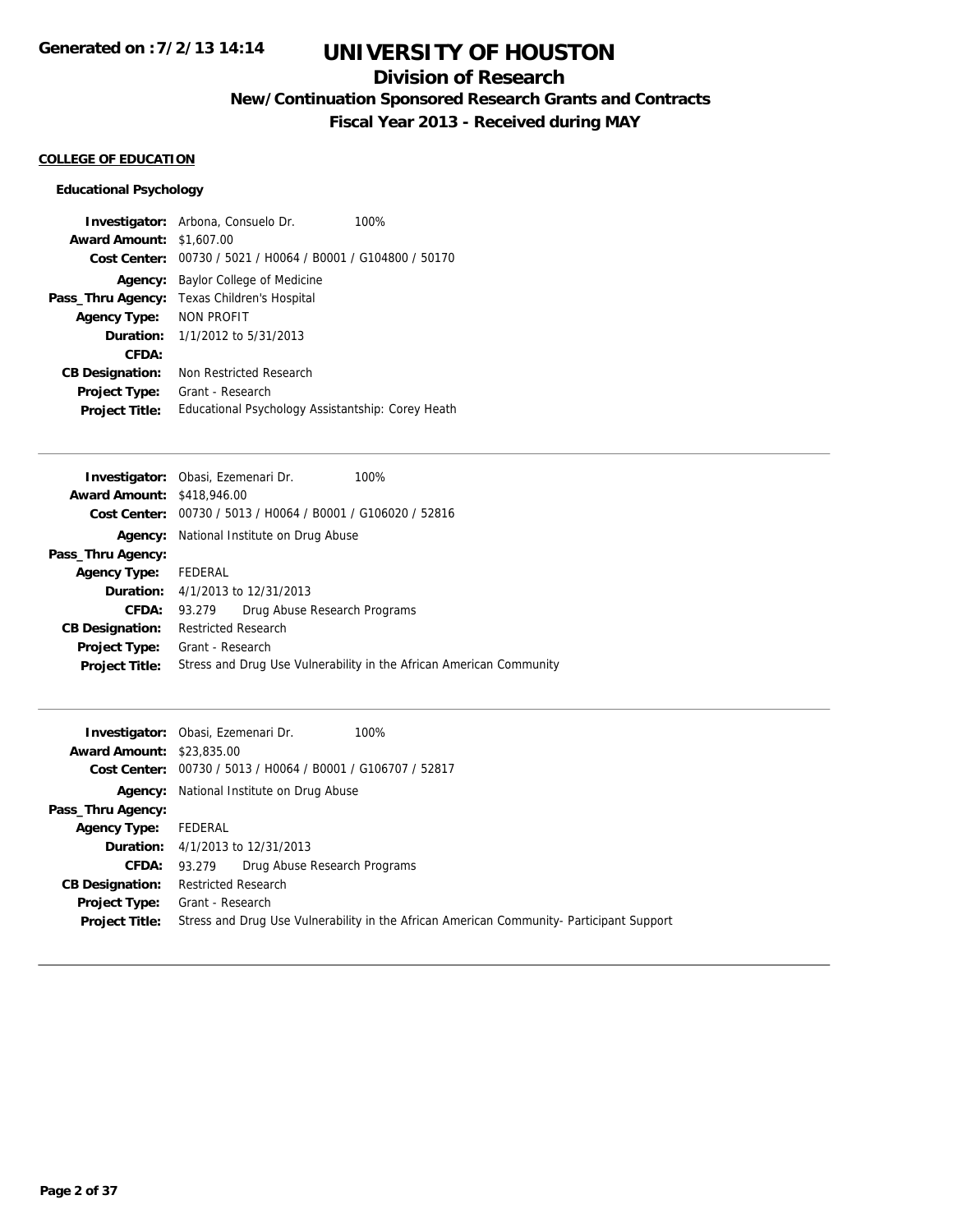# **UNIVERSITY OF HOUSTON**

## **Division of Research**

**New/Continuation Sponsored Research Grants and Contracts**

**Fiscal Year 2013 - Received during MAY**

#### **COLLEGE OF LIBERAL ARTS AND SOCIAL SCIENCES**

### **Economics**

| Investigator: Juhn, Chinhui Dr.           |                            |                                                             | 100%                                                                  |
|-------------------------------------------|----------------------------|-------------------------------------------------------------|-----------------------------------------------------------------------|
| <b>Award Amount: \$144,046,00</b>         |                            |                                                             |                                                                       |
|                                           |                            | Cost Center: 00730 / 5013 / H0122 / B0001 / G106826 / 53007 |                                                                       |
|                                           |                            | <b>Agency:</b> Council of Economic Advisors                 |                                                                       |
| Pass_Thru Agency:                         |                            |                                                             |                                                                       |
| Agency Type: FEDERAL                      |                            |                                                             |                                                                       |
| <b>Duration:</b> $8/6/2012$ to $6/7/2013$ |                            |                                                             |                                                                       |
| CFDA:                                     |                            | 00.000 Not Elsewhere Classified                             |                                                                       |
| <b>CB Designation:</b>                    | <b>Restricted Research</b> |                                                             |                                                                       |
| <b>Project Type:</b>                      |                            | Special Research Agreement - Research                       |                                                                       |
| <b>Project Title:</b>                     |                            |                                                             | Intergovernmental Personnel Act Assignment Agreement for Juhn Chinhui |

#### **Hispanic Studies**

|                                  | <b>Investigator:</b> Bencomo, Anadeli Dr.                   | 75%                                                                                                     |
|----------------------------------|-------------------------------------------------------------|---------------------------------------------------------------------------------------------------------|
| <b>Award Amount: \$11,993.25</b> |                                                             |                                                                                                         |
|                                  | Cost Center: 00730 / 5021 / H0504 / B0001 / G106101 / 52398 |                                                                                                         |
|                                  | <b>Agency:</b> University of North Texas                    |                                                                                                         |
|                                  | Pass_Thru Agency: United Engineering Foundation             |                                                                                                         |
| <b>Agency Type:</b>              | FOUNDATION                                                  |                                                                                                         |
|                                  | <b>Duration:</b> $1/1/2013$ to $12/31/2013$                 |                                                                                                         |
| CFDA:                            |                                                             |                                                                                                         |
| <b>CB Designation:</b>           | <b>Restricted Research</b>                                  |                                                                                                         |
| <b>Project Type:</b>             | Grant - Research                                            |                                                                                                         |
| <b>Project Title:</b>            | Opportunities in the Hispanic Community                     | Invenciones de la Inventiva: Employing KUHFs Engines of Our Ingenuity to Increase Engineering Education |

## **Psychology**

|                                 | <b>Investigator:</b> Grills-Taqueche, Amie Dr.<br>$100\%$   |
|---------------------------------|-------------------------------------------------------------|
| <b>Award Amount: \$2.771.73</b> |                                                             |
|                                 | Cost Center: 00730 / 5013 / H0125 / B0001 / G101259 / 47969 |
|                                 | <b>Agency:</b> East Carolina University                     |
| Pass_Thru Agency:               | National Institutes of Health                               |
| <b>Agency Type:</b>             | FEDERAL                                                     |
|                                 | <b>Duration:</b> 12/1/2010 to 12/31/2012                    |
| CFDA:                           | Mental Health Research Grants<br>93.242                     |
| <b>CB Designation:</b>          | Non Restricted Research                                     |
| <b>Project Type:</b>            | Grant - Research                                            |
| <b>Project Title:</b>           | Evaluation of Web-based CBT for Rape Victims                |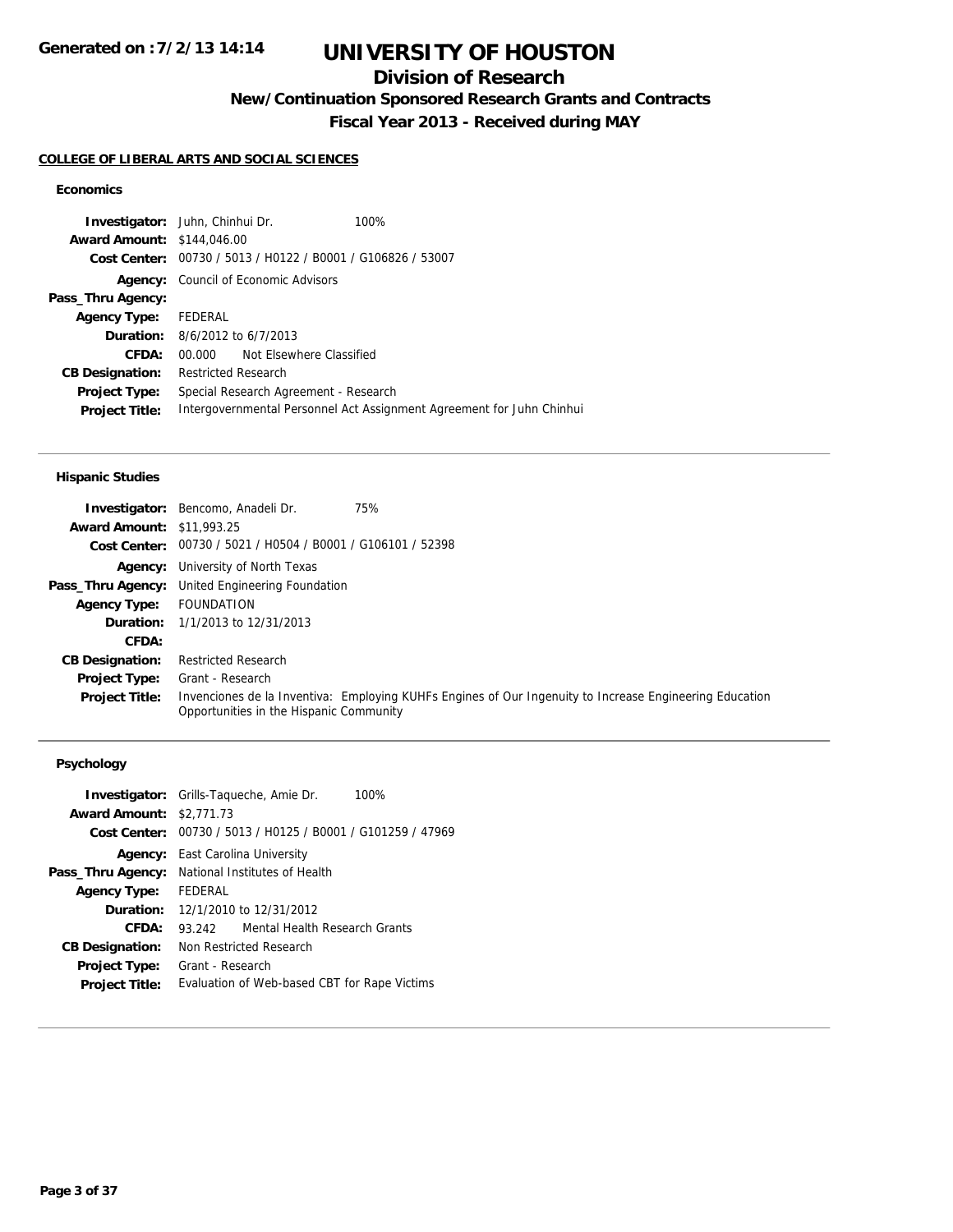# **UNIVERSITY OF HOUSTON**

## **Division of Research**

**New/Continuation Sponsored Research Grants and Contracts**

**Fiscal Year 2013 - Received during MAY**

### **COLLEGE OF LIBERAL ARTS AND SOCIAL SCIENCES**

### **Psychology**

| <b>Award Amount: \$10,321,00</b>              | <b>Investigator:</b> Yoshida, Hanako Dr.<br>100%                                    |
|-----------------------------------------------|-------------------------------------------------------------------------------------|
|                                               | Cost Center: 00730 / 5013 / H0125 / B0001 / G097365 / 43597                         |
| Agency:                                       | National Institute of Child Health and Human Development                            |
| Pass_Thru Agency:                             |                                                                                     |
| <b>Agency Type:</b>                           | FEDERAL                                                                             |
|                                               | <b>Duration:</b> 12/1/2008 to 11/30/2013                                            |
| CFDA:                                         | Center for Research for Mothers and Children<br>93.865                              |
| <b>CB Designation:</b>                        | <b>Restricted Research</b>                                                          |
| <b>Project Type:</b><br><b>Project Title:</b> | Grant - Research<br>Basic Mechanisms of Language's Effect on Attention and Learning |

|                                   | <b>Investigator:</b> Zvolensky, Michael Dr.<br>100%                |
|-----------------------------------|--------------------------------------------------------------------|
| <b>Award Amount: \$225,423.00</b> |                                                                    |
|                                   | Cost Center: 00730 / 5013 / H0125 / B0100 / G105077 / 52915        |
|                                   | <b>Agency:</b> National Institute on Drug Abuse                    |
| Pass_Thru Agency:                 |                                                                    |
| <b>Agency Type:</b>               | FEDERAL                                                            |
|                                   | <b>Duration:</b> 4/15/2013 to 3/31/2016                            |
| CFDA:                             | Drug Abuse Research Programs<br>93.279                             |
| <b>CB Designation:</b>            | Non Restricted Research                                            |
| <b>Project Type:</b>              | Grant - Research                                                   |
| <b>Project Title:</b>             | Integrated Smoking Cessation Treatment for Emotional Dysregulation |
|                                   |                                                                    |

|                                  | 50%<br><b>Investigator:</b> Zvolensky, Michael Dr.                                                                  |
|----------------------------------|---------------------------------------------------------------------------------------------------------------------|
| <b>Award Amount: \$21,000.00</b> |                                                                                                                     |
|                                  | Cost Center: 00730 / 5013 / H0125 / B0100 / G105339 / 53125                                                         |
|                                  | <b>Agency:</b> National Institute on Drug Abuse                                                                     |
| Pass_Thru Agency:                |                                                                                                                     |
| <b>Agency Type:</b>              | FEDERAL                                                                                                             |
|                                  | <b>Duration:</b> 3/1/2012 to 2/28/2014                                                                              |
| <b>CFDA:</b>                     | Drug Abuse Research Programs<br>93.279                                                                              |
| <b>CB Designation:</b>           | Non Restricted Research                                                                                             |
| <b>Project Type:</b>             | Grant - Research                                                                                                    |
| <b>Project Title:</b>            | Augmenting Smoking Cessation with Transdiagnostic CBT for Smokers with Anxiety Disorders -- Diversity<br>Supplement |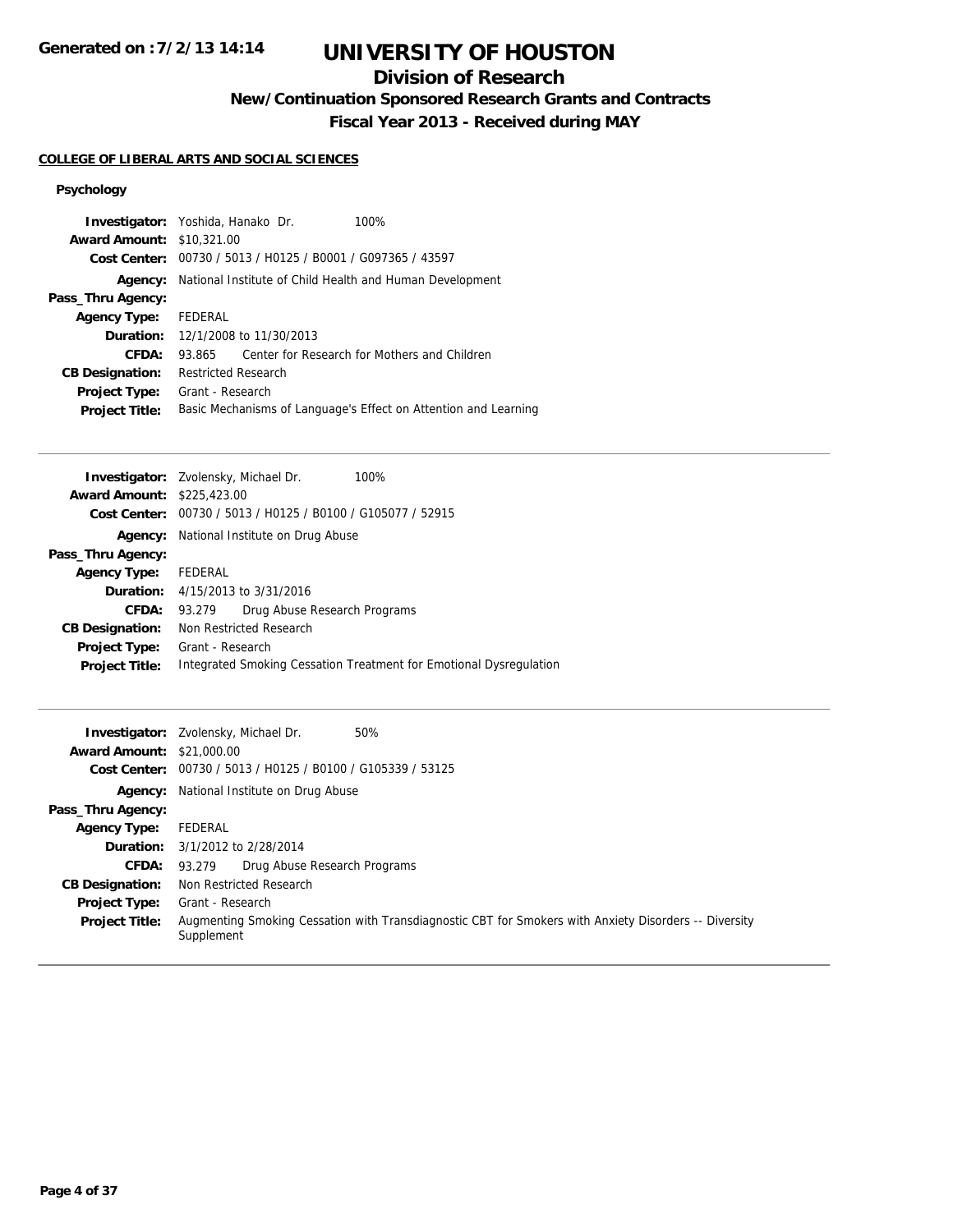# **UNIVERSITY OF HOUSTON**

## **Division of Research**

**New/Continuation Sponsored Research Grants and Contracts**

**Fiscal Year 2013 - Received during MAY**

#### **COLLEGE OF LIBERAL ARTS AND SOCIAL SCIENCES**

### **Psychology**

| <b>Investigator:</b> Norton, Peter Dr. |                                                    |                               | 50%                                                         |
|----------------------------------------|----------------------------------------------------|-------------------------------|-------------------------------------------------------------|
| <b>Award Amount: \$17,235.50</b>       |                                                    |                               |                                                             |
|                                        |                                                    |                               | Cost Center: 00730 / 5013 / H0125 / B0001 / G105782 / 53189 |
|                                        | <b>Agency:</b> National Institute of Mental Health |                               |                                                             |
| Pass_Thru Agency:                      |                                                    |                               |                                                             |
| <b>Agency Type:</b>                    | FEDERAL                                            |                               |                                                             |
| <b>Duration:</b> 6/1/2013 to 5/31/2014 |                                                    |                               |                                                             |
| CFDA:                                  | 93 242                                             | Mental Health Research Grants |                                                             |
| <b>CB Designation:</b>                 | <b>Restricted Research</b>                         |                               |                                                             |
| <b>Project Type:</b>                   | Grant - Research                                   |                               |                                                             |
| <b>Project Title:</b>                  | Anxiety Reduction Treatment for HIV+ Individuals   |                               |                                                             |

| <b>Investigator:</b> Zvolensky, Michael Dr. |                                                    |                                                             | 50% |
|---------------------------------------------|----------------------------------------------------|-------------------------------------------------------------|-----|
| <b>Award Amount: \$17,235.50</b>            |                                                    |                                                             |     |
|                                             |                                                    | Cost Center: 00730 / 5013 / H0125 / B0001 / G105782 / 53189 |     |
|                                             | <b>Agency:</b> National Institute of Mental Health |                                                             |     |
| Pass_Thru Agency:                           |                                                    |                                                             |     |
| <b>Agency Type:</b> FEDERAL                 |                                                    |                                                             |     |
| <b>Duration:</b> 6/1/2013 to 5/31/2014      |                                                    |                                                             |     |
| CFDA:                                       | 93.242                                             | Mental Health Research Grants                               |     |
| <b>CB Designation:</b>                      | <b>Restricted Research</b>                         |                                                             |     |
| <b>Project Type:</b>                        | Grant - Research                                   |                                                             |     |
| <b>Project Title:</b>                       | Anxiety Reduction Treatment for HIV+ Individuals   |                                                             |     |

|                                  | 100%<br><b>Investigator:</b> Tackett, Jennifer Dr.                                                       |
|----------------------------------|----------------------------------------------------------------------------------------------------------|
| <b>Award Amount: \$64,800.00</b> |                                                                                                          |
|                                  | Cost Center: 00730 / 5021 / H0125 / B0001 / G105279 / 52299                                              |
|                                  | <b>Agency:</b> National Center for Responsible Gaming                                                    |
| Pass_Thru Agency:                |                                                                                                          |
| <b>Agency Type:</b>              | NON PROFIT                                                                                               |
|                                  | <b>Duration:</b> 1/1/2012 to 12/31/2014                                                                  |
| CFDA:                            |                                                                                                          |
| <b>CB Designation:</b>           | <b>Restricted Research</b>                                                                               |
| <b>Project Type:</b>             | Grant - Research                                                                                         |
| <b>Project Title:</b>            | The Peer Group Regulates Motivational Pathways to Gambling in Youth: Implications for Early Intervention |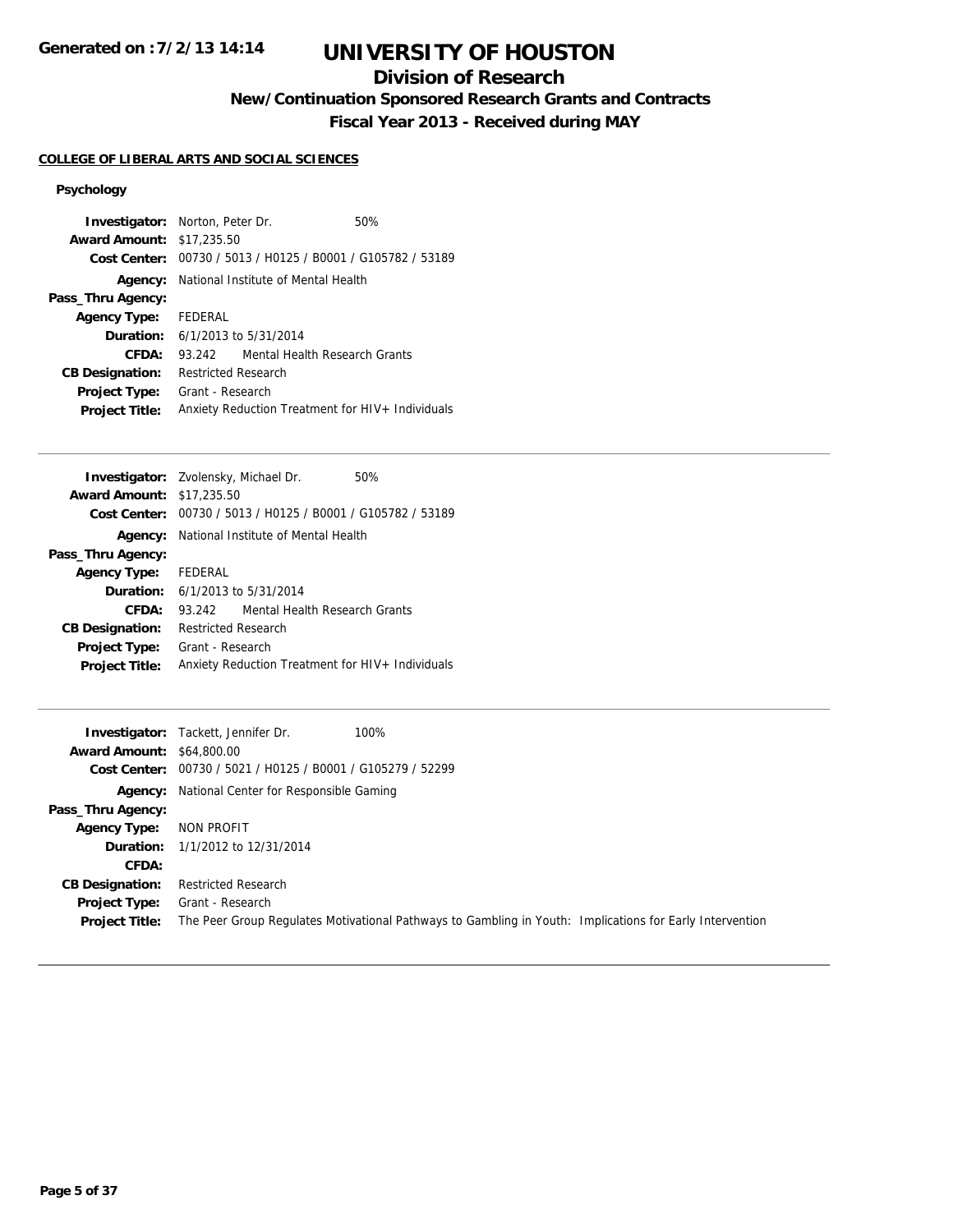# **UNIVERSITY OF HOUSTON**

## **Division of Research**

**New/Continuation Sponsored Research Grants and Contracts**

**Fiscal Year 2013 - Received during MAY**

#### **COLLEGE OF LIBERAL ARTS AND SOCIAL SCIENCES**

### **Psychology**

|                                  | <b>Investigator:</b> Norton, Peter Dr.<br>50%                                                                       |
|----------------------------------|---------------------------------------------------------------------------------------------------------------------|
| <b>Award Amount: \$21,000.00</b> |                                                                                                                     |
|                                  | Cost Center: 00730 / 5013 / H0125 / B0100 / G105339 / 53125                                                         |
|                                  | <b>Agency:</b> National Institute on Drug Abuse                                                                     |
| Pass_Thru Agency:                |                                                                                                                     |
| <b>Agency Type:</b>              | FEDERAL                                                                                                             |
|                                  | <b>Duration:</b> 3/1/2012 to 2/28/2014                                                                              |
|                                  | <b>CFDA:</b> 93.279 Drug Abuse Research Programs                                                                    |
| <b>CB Designation:</b>           | Non Restricted Research                                                                                             |
| <b>Project Type:</b>             | Grant - Research                                                                                                    |
| <b>Project Title:</b>            | Augmenting Smoking Cessation with Transdiagnostic CBT for Smokers with Anxiety Disorders -- Diversity<br>Supplement |

### **COLLEGE OF NATURAL SCIENCES AND MATHEMATICS**

### **Biology/Biochemistry**

|                                  | <b>Investigator:</b> Wang, Yuhong Dr.                       | 100%                                                                                                 |
|----------------------------------|-------------------------------------------------------------|------------------------------------------------------------------------------------------------------|
| <b>Award Amount: \$60,000.00</b> |                                                             |                                                                                                      |
|                                  | Cost Center: 00730 / 5021 / H0104 / B0001 / C106803 / 53012 |                                                                                                      |
|                                  | <b>Agency:</b> The Welch Foundation                         |                                                                                                      |
| Pass_Thru Agency:                |                                                             |                                                                                                      |
| <b>Agency Type:</b>              | FOUNDATION                                                  |                                                                                                      |
|                                  | <b>Duration:</b> $6/1/2013$ to $5/31/2014$                  |                                                                                                      |
| CFDA:                            |                                                             |                                                                                                      |
| <b>CB Designation:</b>           | <b>Restricted Research</b>                                  |                                                                                                      |
| <b>Project Type:</b>             | Grant - Research                                            |                                                                                                      |
| <b>Project Title:</b>            |                                                             | The kinetics and conformational changes during the peptidyl transferase reaction in single ribosomes |

|                                  | <b>Investigator:</b> Zhang, Xiaoliu Dr.                     | 50% |
|----------------------------------|-------------------------------------------------------------|-----|
| <b>Award Amount: \$70,000.00</b> |                                                             |     |
|                                  | Cost Center: 00730 / 5022 / H0515 / B0001 / C106633 / 53088 |     |
|                                  | Agency: Lytica Oncology Ltd.                                |     |
| Pass_Thru Agency:                |                                                             |     |
| Agency Type:                     | <b>PROFIT</b>                                               |     |
|                                  | <b>Duration:</b> $5/1/2012$ to $4/30/2013$                  |     |
| CFDA:                            |                                                             |     |
| <b>CB Designation:</b>           | <b>Restricted Research</b>                                  |     |
| <b>Project Type:</b>             | Grant - Research                                            |     |
| <b>Project Title:</b>            | $FUSOn-H2$                                                  |     |
|                                  |                                                             |     |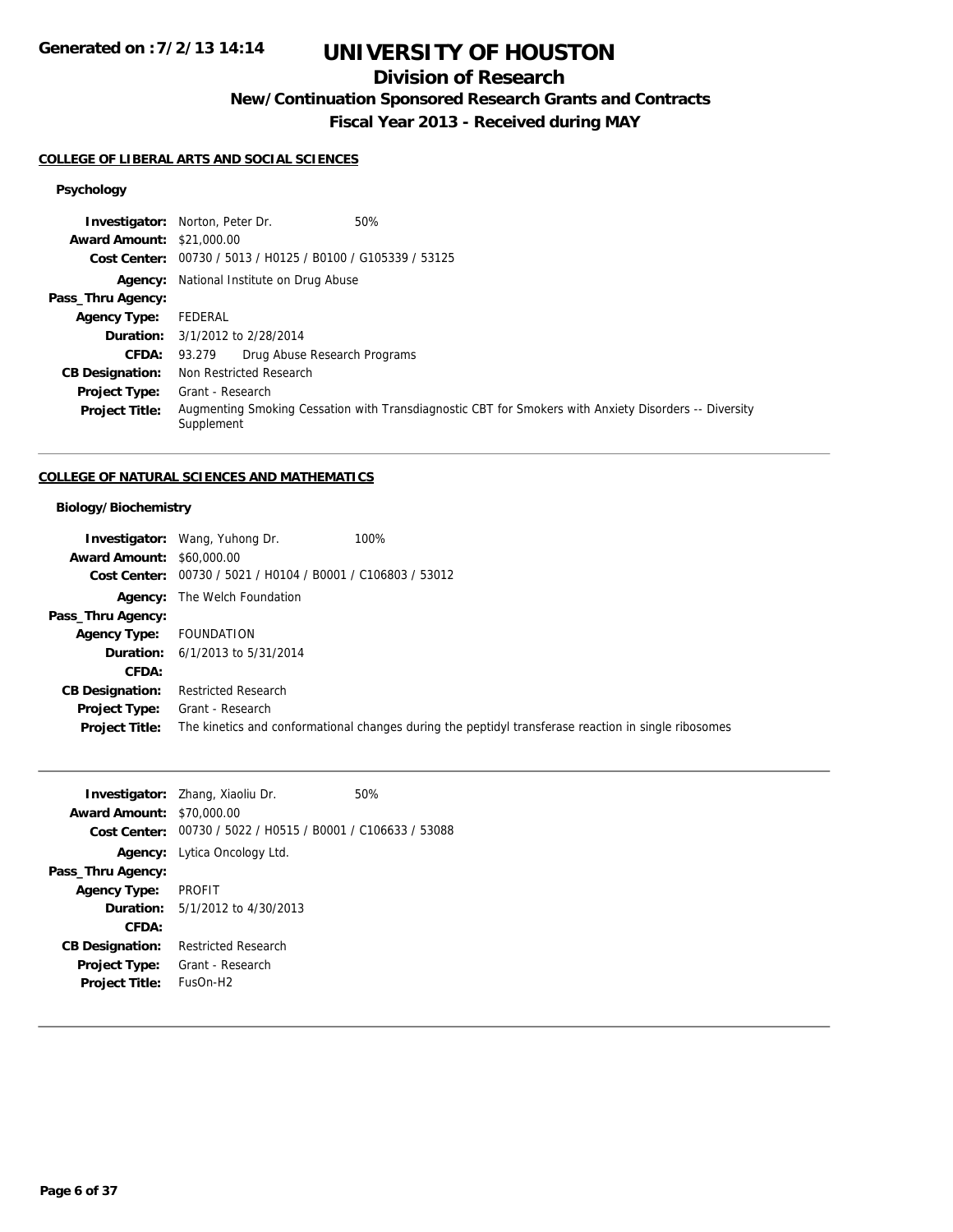# **UNIVERSITY OF HOUSTON**

## **Division of Research**

**New/Continuation Sponsored Research Grants and Contracts**

**Fiscal Year 2013 - Received during MAY**

#### **COLLEGE OF NATURAL SCIENCES AND MATHEMATICS**

### **Biology/Biochemistry**

|                                   | <b>Investigator:</b> Azevedo, Ricardo Dr.                     | 50%                                                          |
|-----------------------------------|---------------------------------------------------------------|--------------------------------------------------------------|
| <b>Award Amount: \$148,113.00</b> |                                                               |                                                              |
|                                   | Cost Center: 00730 / 5013 / H0104 / B0001 / G105546 / 52914   |                                                              |
|                                   | <b>Agency:</b> National Institute of General Medical Sciences |                                                              |
| Pass_Thru Agency:                 |                                                               |                                                              |
| <b>Agency Type:</b>               | FEDERAL                                                       |                                                              |
|                                   | <b>Duration:</b> 5/1/2013 to 4/30/2014                        |                                                              |
| CFDA:                             | 93.859                                                        | Pharmacology, Physiology, and Biological Chemistry Research  |
| <b>CB Designation:</b>            | <b>Restricted Research</b>                                    |                                                              |
| <b>Project Type:</b>              | Grant - Research                                              |                                                              |
| <b>Project Title:</b>             |                                                               | Mutation accumulation in the ciliate Tetrahymena thermophila |

|                                   | <b>Investigator:</b> Zufall, Rebecca Dr.                    | 50%                                                          |
|-----------------------------------|-------------------------------------------------------------|--------------------------------------------------------------|
| <b>Award Amount: \$148,113.00</b> |                                                             |                                                              |
|                                   | Cost Center: 00730 / 5013 / H0104 / B0001 / G105546 / 52914 |                                                              |
| Agency:                           | National Institute of General Medical Sciences              |                                                              |
| Pass_Thru Agency:                 |                                                             |                                                              |
| <b>Agency Type:</b>               | FEDERAL                                                     |                                                              |
|                                   | <b>Duration:</b> $5/1/2013$ to $4/30/2014$                  |                                                              |
| CFDA:                             | 93.859                                                      | Pharmacology, Physiology, and Biological Chemistry Research  |
| <b>CB Designation:</b>            | <b>Restricted Research</b>                                  |                                                              |
| Project Type:                     | Grant - Research                                            |                                                              |
| <b>Project Title:</b>             |                                                             | Mutation accumulation in the ciliate Tetrahymena thermophila |
|                                   |                                                             |                                                              |

| <b>Award Amount:</b>   | <b>Investigator:</b> Yeo, Hye-Jeong Dr.<br>\$60,000.00<br>Cost Center: 00730 / 5021 / H0104 / B0001 / C106801 / 53019 | 100% |
|------------------------|-----------------------------------------------------------------------------------------------------------------------|------|
|                        | <b>Agency:</b> The Welch Foundation                                                                                   |      |
| Pass_Thru Agency:      |                                                                                                                       |      |
| <b>Agency Type:</b>    | FOUNDATION                                                                                                            |      |
|                        | <b>Duration:</b> $6/1/2013$ to $5/31/2014$                                                                            |      |
| CFDA:                  |                                                                                                                       |      |
| <b>CB Designation:</b> | <b>Restricted Research</b>                                                                                            |      |
| <b>Project Type:</b>   | Grant - Research                                                                                                      |      |
| <b>Project Title:</b>  | Structural Studies of Novel Surface Polypeptides                                                                      |      |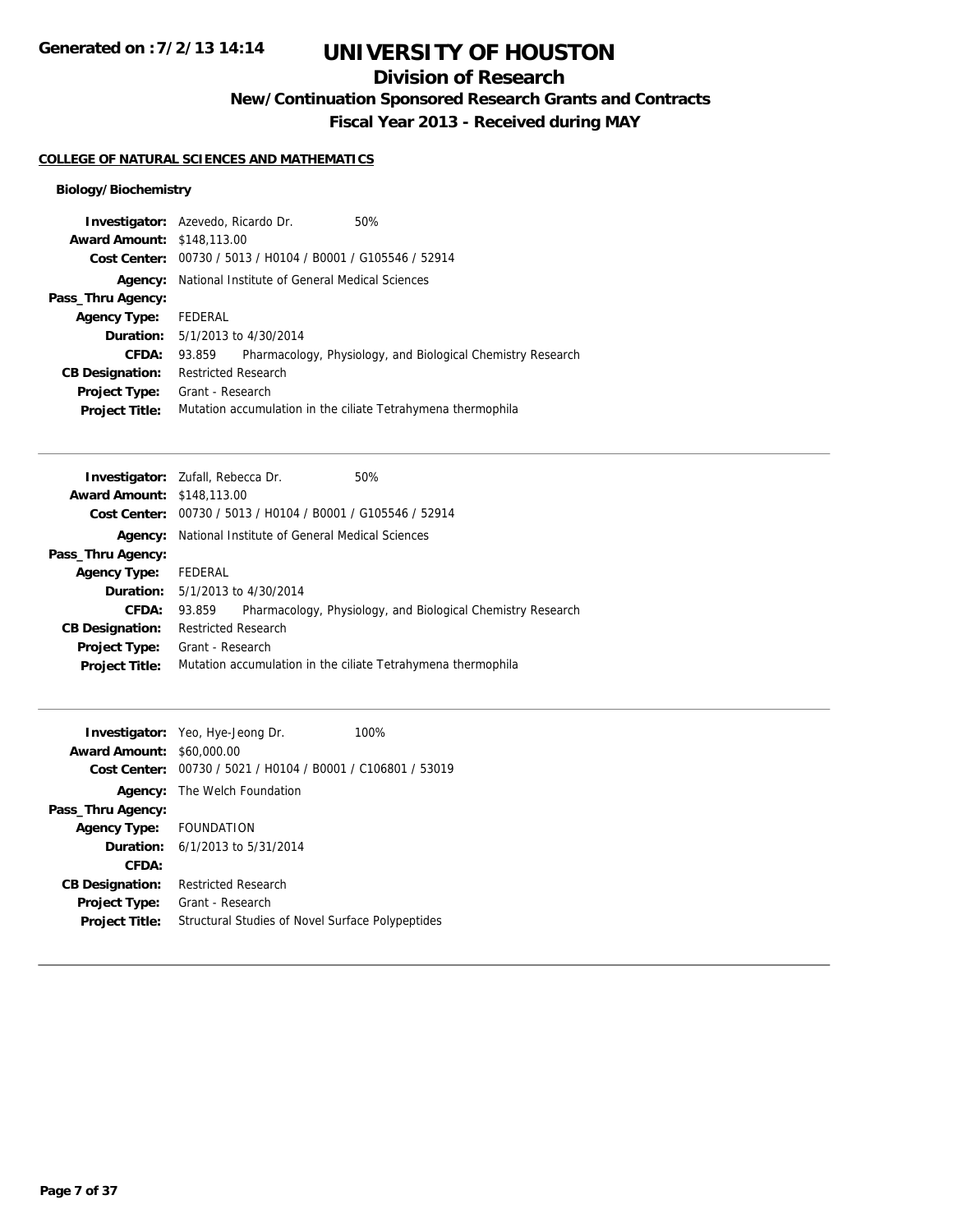## **Division of Research**

**New/Continuation Sponsored Research Grants and Contracts**

**Fiscal Year 2013 - Received during MAY**

## **COLLEGE OF NATURAL SCIENCES AND MATHEMATICS**

### **Center for Nuclear Receptors and Cell Signaling**

| <b>Award Amount:</b><br>Cost Center:          | <b>Investigator:</b> Zhang, Xiaoliu Dr.<br>\$70,000.00<br>00730 / 5022 / H0515 / B0001 / C106633 / 53088 | 50% |
|-----------------------------------------------|----------------------------------------------------------------------------------------------------------|-----|
|                                               | Agency: Lytica Oncology Ltd.                                                                             |     |
| Pass_Thru Agency:                             |                                                                                                          |     |
| <b>Agency Type:</b>                           | <b>PROFIT</b>                                                                                            |     |
|                                               | <b>Duration:</b> $5/1/2012$ to $4/30/2013$                                                               |     |
| CFDA:                                         |                                                                                                          |     |
| <b>CB Designation:</b>                        | <b>Restricted Research</b>                                                                               |     |
| <b>Project Type:</b><br><b>Project Title:</b> | Grant - Research<br>$FUSOn-H2$                                                                           |     |
|                                               |                                                                                                          |     |

|                                               |                                  | 100%                                                                                                                                                                                    |
|-----------------------------------------------|----------------------------------|-----------------------------------------------------------------------------------------------------------------------------------------------------------------------------------------|
|                                               |                                  |                                                                                                                                                                                         |
|                                               |                                  |                                                                                                                                                                                         |
|                                               |                                  |                                                                                                                                                                                         |
|                                               |                                  |                                                                                                                                                                                         |
| Agency Type: FEDERAL                          |                                  |                                                                                                                                                                                         |
| <b>Duration:</b> 9/14/2009 to 11/30/2013      |                                  |                                                                                                                                                                                         |
| 93.395                                        | <b>Cancer Treatment Research</b> |                                                                                                                                                                                         |
| <b>Restricted Research</b>                    |                                  |                                                                                                                                                                                         |
| Grant - Research                              |                                  |                                                                                                                                                                                         |
| Development of an HSV-2 Based Oncolytic Virus |                                  |                                                                                                                                                                                         |
|                                               |                                  | <b>Investigator:</b> Zhang, Xiaoliu Dr.<br><b>Award Amount: \$132,842.00</b><br>Cost Center: 00730 / 5013 / H0515 / B0001 / G099896 / 45068<br><b>Agency:</b> National Cancer Institute |

| <b>Investigator:</b> Bondesson Bolin, Eva Maria Dr. 50%              |  |  |
|----------------------------------------------------------------------|--|--|
| <b>Award Amount: \$46,979.50</b>                                     |  |  |
| Cost Center: 00730 / 5013 / H0515 / B0001 / G103783 / 51230          |  |  |
| National Institute of Environmental Health Sciences                  |  |  |
|                                                                      |  |  |
| FEDERAL                                                              |  |  |
| <b>Duration:</b> 5/8/2012 to 4/30/2014                               |  |  |
| Biological Response to Environmental Health Hazards<br>93.113        |  |  |
| <b>Restricted Research</b>                                           |  |  |
| Grant - Research                                                     |  |  |
| Detection of Obesogens and Diabetogens by Zebrafish Screening Models |  |  |
|                                                                      |  |  |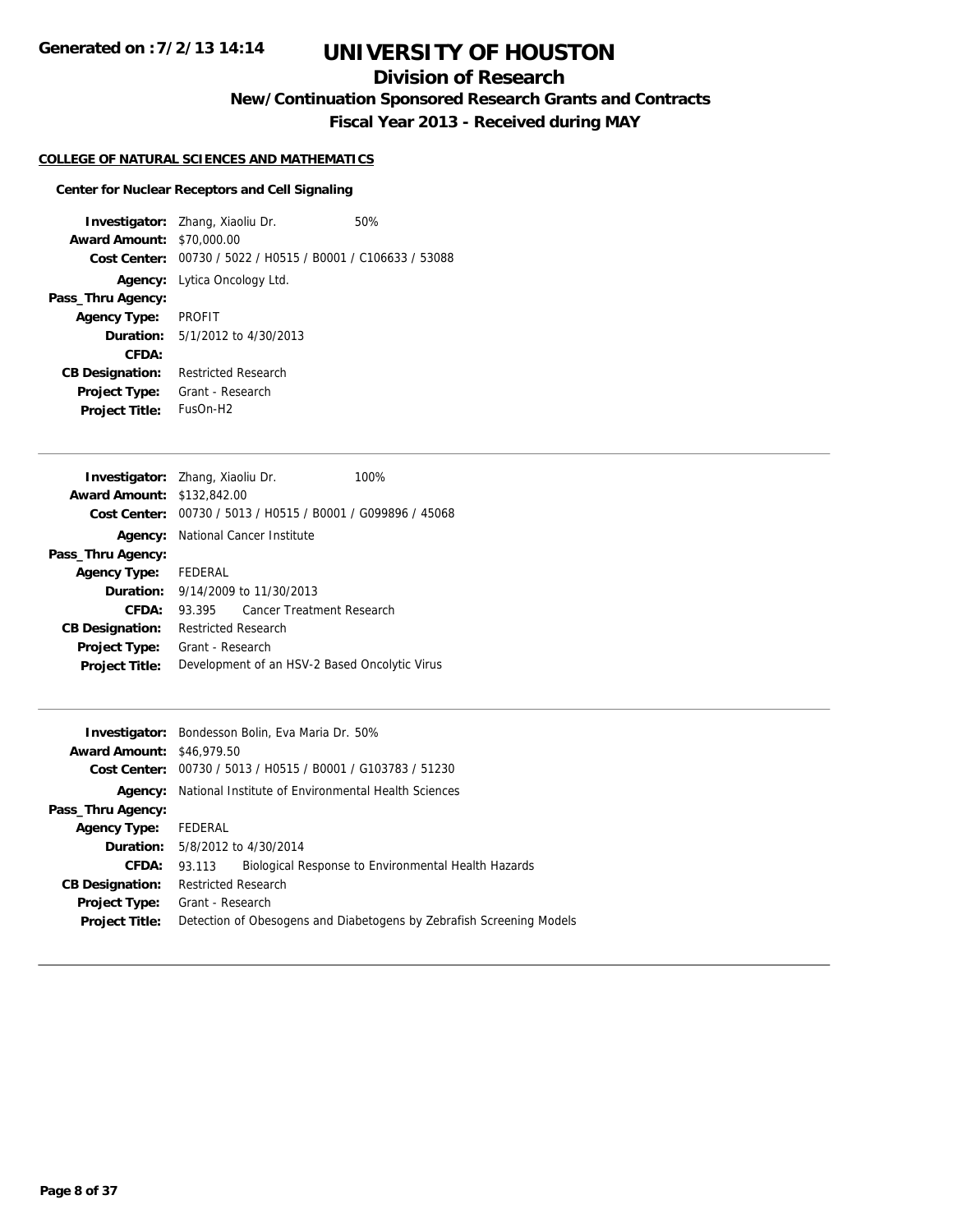## **Division of Research**

**New/Continuation Sponsored Research Grants and Contracts**

**Fiscal Year 2013 - Received during MAY**

#### **COLLEGE OF NATURAL SCIENCES AND MATHEMATICS**

#### **Center for Nuclear Receptors and Cell Signaling**

**Investigator:** Zhang, Xiaoliu Dr. 100% **Award Amount:** \$24,922.00 **Cost Center:** 00730 / 5013 / H0515 / B0001 / G103364 / 51760 **Agency:** National Cancer Institute **Pass\_Thru Agency: Agency Type:** FEDERAL **Duration:** 8/1/2012 to 11/30/2013 **CFDA:** 93.395 Cancer Treatment Research **CB Designation:** Restricted Research **Project Type:** Grant - Research **Project Title:** Development of an HSV-2 based oncolytic virus

|                                  | <b>Investigator:</b> Gustafsson, Jan-Ake Dr.<br>50%                  |  |  |
|----------------------------------|----------------------------------------------------------------------|--|--|
| <b>Award Amount: \$46,979.50</b> |                                                                      |  |  |
|                                  | Cost Center: 00730 / 5013 / H0515 / B0001 / G103783 / 51230          |  |  |
| Agency:                          | National Institute of Environmental Health Sciences                  |  |  |
| Pass_Thru Agency:                |                                                                      |  |  |
| <b>Agency Type:</b>              | FEDERAL                                                              |  |  |
|                                  | <b>Duration:</b> 5/8/2012 to 4/30/2014                               |  |  |
| CFDA:                            | Biological Response to Environmental Health Hazards<br>93.113        |  |  |
| <b>CB Designation:</b>           | <b>Restricted Research</b>                                           |  |  |
| <b>Project Type:</b>             | Grant - Research                                                     |  |  |
| <b>Project Title:</b>            | Detection of Obesogens and Diabetogens by Zebrafish Screening Models |  |  |
|                                  |                                                                      |  |  |

|                                  | <b>Investigator:</b> Coltart, Don Dr.                       | 100%                                                        |
|----------------------------------|-------------------------------------------------------------|-------------------------------------------------------------|
| <b>Award Amount: \$60,000.00</b> |                                                             |                                                             |
|                                  | Cost Center: 00730 / 5021 / H0107 / B0001 / C106435 / 52994 |                                                             |
|                                  | <b>Agency:</b> The Welch Foundation                         |                                                             |
| Pass_Thru Agency:                |                                                             |                                                             |
| Agency Type: FOUNDATION          |                                                             |                                                             |
|                                  | <b>Duration:</b> $6/1/2013$ to $5/31/2014$                  |                                                             |
| CFDA:                            |                                                             |                                                             |
| <b>CB Designation:</b>           | <b>Restricted Research</b>                                  |                                                             |
| <b>Project Type:</b>             | Grant - Research                                            |                                                             |
| <b>Project Title:</b>            |                                                             | New Catalytic Asymmetric Carbon-Carbon Bond Forming Methods |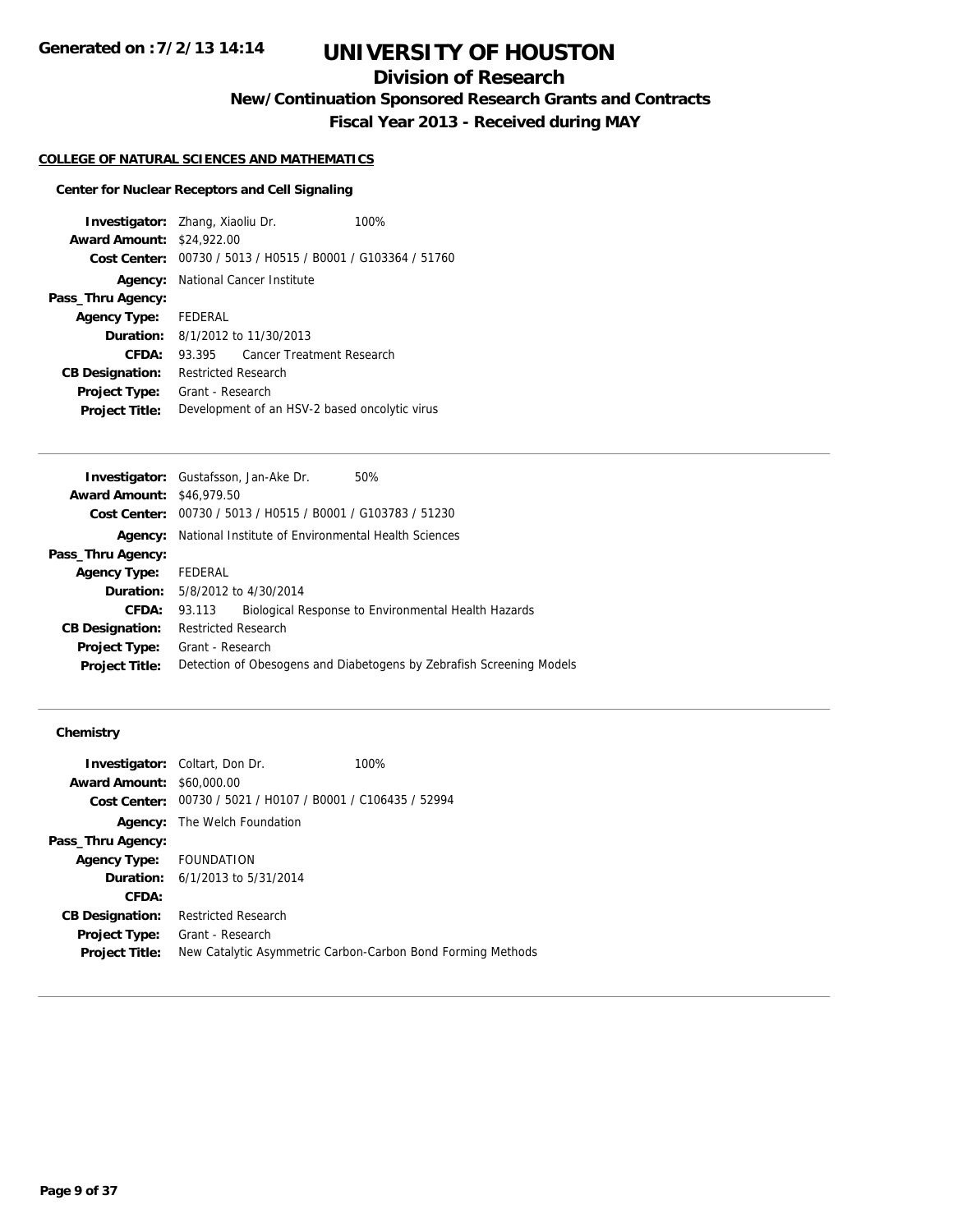# **UNIVERSITY OF HOUSTON**

## **Division of Research**

**New/Continuation Sponsored Research Grants and Contracts**

**Fiscal Year 2013 - Received during MAY**

### **COLLEGE OF NATURAL SCIENCES AND MATHEMATICS**

| <b>Award Amount:</b><br>Cost Center: | <b>Investigator:</b> Daugulis, Olafs Dr.<br>\$100,000.00<br>00730 / 5021 / H0107 / B0001 / C106419 / 52983 | 100%                                                                    |
|--------------------------------------|------------------------------------------------------------------------------------------------------------|-------------------------------------------------------------------------|
| Agency:                              | The Welch Foundation                                                                                       |                                                                         |
| Pass_Thru Agency:                    |                                                                                                            |                                                                         |
| Agency Type: FOUNDATION              |                                                                                                            |                                                                         |
|                                      | <b>Duration:</b> $6/1/2013$ to $5/31/2014$                                                                 |                                                                         |
| <b>CFDA:</b>                         |                                                                                                            |                                                                         |
| <b>CB Designation:</b>               | <b>Restricted Research</b>                                                                                 |                                                                         |
| <b>Project Type:</b>                 | Grant - Research                                                                                           |                                                                         |
| <b>Project Title:</b>                |                                                                                                            | Transition Metal Catalysis in Direct Arene and Alkane Functionalization |

|                                   | <b>Investigator:</b> Kadish, Karl M. Dr.                    | 100%                                                                                  |
|-----------------------------------|-------------------------------------------------------------|---------------------------------------------------------------------------------------|
| <b>Award Amount: \$100,000.00</b> |                                                             |                                                                                       |
|                                   | Cost Center: 00730 / 5021 / H0107 / B0001 / C106416 / 52979 |                                                                                       |
|                                   | <b>Agency:</b> The Welch Foundation                         |                                                                                       |
| Pass_Thru Agency:                 |                                                             |                                                                                       |
| <b>Agency Type:</b>               | <b>FOUNDATION</b>                                           |                                                                                       |
|                                   | <b>Duration:</b> $6/1/2013$ to $5/31/2014$                  |                                                                                       |
| CFDA:                             |                                                             |                                                                                       |
| <b>CB Designation:</b>            | <b>Restricted Research</b>                                  |                                                                                       |
| <b>Project Type:</b>              | Grant - Research                                            |                                                                                       |
| <b>Project Title:</b>             |                                                             | Electrochemistry and Spectroelectrochemistry of Compounds with Multiple Redox Centers |

| <b>Award Amount:</b>    | <b>Investigator:</b> May, Jeremy Dr.<br>\$60,000.00 | 100%                                                                   |
|-------------------------|-----------------------------------------------------|------------------------------------------------------------------------|
| Cost Center:            | 00730 / 5021 / H0107 / B0001 / C106440 / 52997      |                                                                        |
| Agency:                 | The Welch Foundation                                |                                                                        |
| Pass_Thru Agency:       |                                                     |                                                                        |
| Agency Type: FOUNDATION |                                                     |                                                                        |
|                         | <b>Duration:</b> $6/1/2013$ to $5/31/2014$          |                                                                        |
| CFDA:                   |                                                     |                                                                        |
| <b>CB Designation:</b>  | <b>Restricted Research</b>                          |                                                                        |
| <b>Project Type:</b>    | Grant - Research                                    |                                                                        |
| <b>Project Title:</b>   |                                                     | The Total Synthesis of Bioactive Natural Products via Novel Strategies |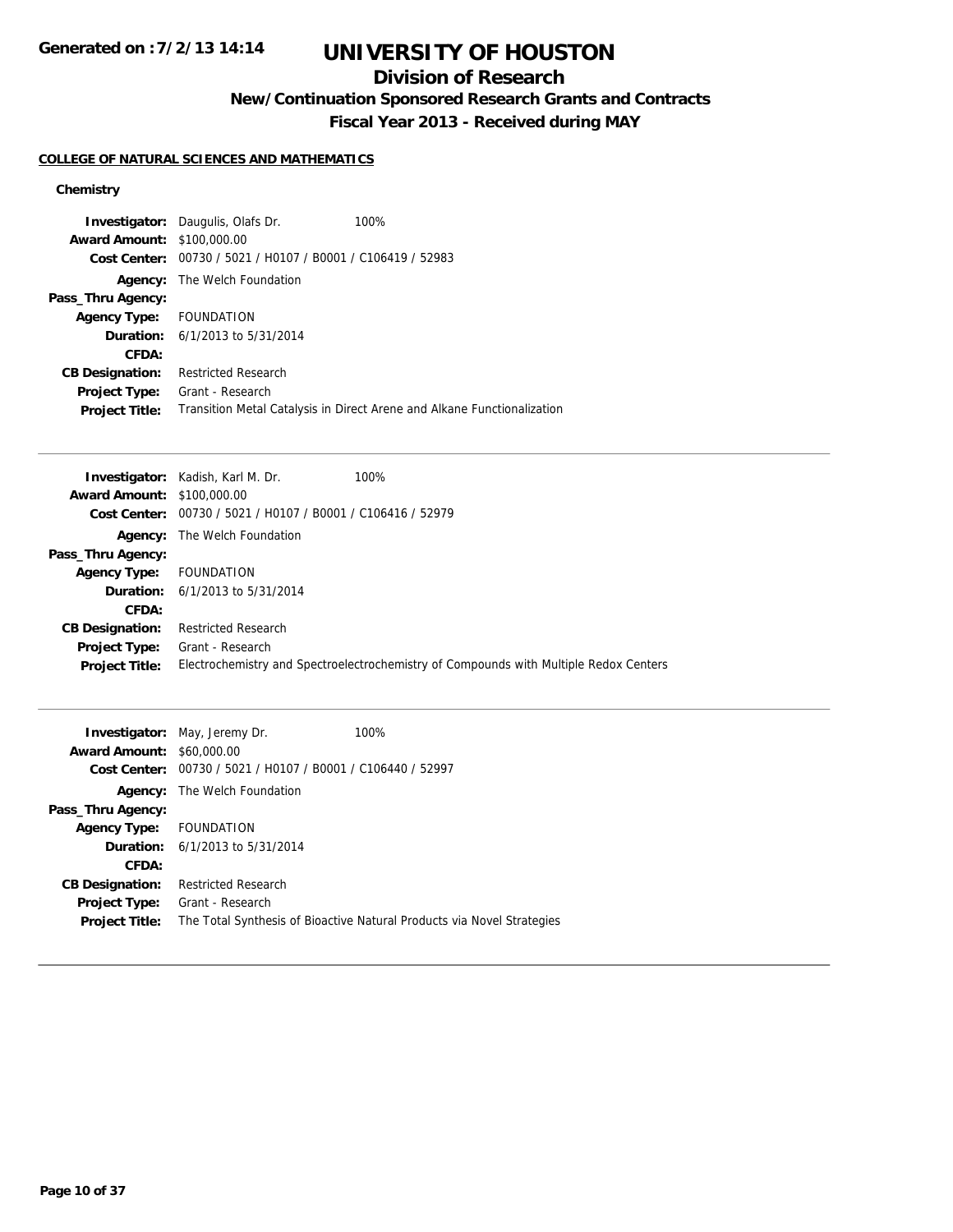# **UNIVERSITY OF HOUSTON**

## **Division of Research**

**New/Continuation Sponsored Research Grants and Contracts**

**Fiscal Year 2013 - Received during MAY**

### **COLLEGE OF NATURAL SCIENCES AND MATHEMATICS**

| <b>Investigator:</b> Daugulis, Olafs Dr.<br><b>Award Amount: \$285,713.00</b> |                                        | Cost Center: 00730 / 5013 / H0107 / B0001 / G105517 / 53062 | 100%                                                          |
|-------------------------------------------------------------------------------|----------------------------------------|-------------------------------------------------------------|---------------------------------------------------------------|
| Agency:                                                                       | National Institutes of Health          |                                                             |                                                               |
| Pass_Thru Agency:                                                             |                                        |                                                             |                                                               |
| <b>Agency Type:</b>                                                           | FEDERAL                                |                                                             |                                                               |
|                                                                               | <b>Duration:</b> 6/1/2013 to 5/31/2017 |                                                             |                                                               |
| <b>CFDA:</b>                                                                  | 93.859                                 |                                                             | Pharmacology, Physiology, and Biological Chemistry Research   |
| <b>CB Designation:</b>                                                        | <b>Restricted Research</b>             |                                                             |                                                               |
| <b>Project Type:</b>                                                          | Grant - Research                       |                                                             |                                                               |
| <b>Project Title:</b>                                                         |                                        |                                                             | New Methods for Direct Carbon-Hydrogen Bond Functionalization |

|                                  | <b>Investigator:</b> Bittner, Eric R. Dr.                   | 100%                                                                              |
|----------------------------------|-------------------------------------------------------------|-----------------------------------------------------------------------------------|
| <b>Award Amount: \$75,000.00</b> |                                                             |                                                                                   |
|                                  | Cost Center: 00730 / 5021 / H0107 / B0001 / C106807 / 53009 |                                                                                   |
|                                  | <b>Agency:</b> The Welch Foundation                         |                                                                                   |
| Pass_Thru Agency:                |                                                             |                                                                                   |
| Agency Type: FOUNDATION          |                                                             |                                                                                   |
|                                  | <b>Duration:</b> $6/1/2013$ to $5/31/2014$                  |                                                                                   |
| CFDA:                            |                                                             |                                                                                   |
| <b>CB Designation:</b>           | <b>Restricted Research</b>                                  |                                                                                   |
| <b>Project Type:</b>             | Grant - Research                                            |                                                                                   |
| <b>Project Title:</b>            |                                                             | Theory and simulation of excited state electronic dynamics in organic solar cells |
|                                  |                                                             |                                                                                   |

| <b>Award Amount: \$75,000.00</b> | <b>Investigator:</b> Halasyamani, P. Shiv Dr.<br>100%       |                                                                                                               |
|----------------------------------|-------------------------------------------------------------|---------------------------------------------------------------------------------------------------------------|
|                                  | Cost Center: 00730 / 5021 / H0107 / B0001 / C106802 / 53020 |                                                                                                               |
|                                  | <b>Agency:</b> The Welch Foundation                         |                                                                                                               |
| Pass_Thru Agency:                |                                                             |                                                                                                               |
| <b>Agency Type:</b>              | FOUNDATION                                                  |                                                                                                               |
|                                  | <b>Duration:</b> $6/1/2013$ to $5/31/2014$                  |                                                                                                               |
| CFDA:                            |                                                             |                                                                                                               |
| <b>CB Designation:</b>           | <b>Restricted Research</b>                                  |                                                                                                               |
| <b>Project Type:</b>             | Grant - Research                                            |                                                                                                               |
| <b>Project Title:</b>            |                                                             | Synthesis, Crystal Growth, and Structure-Property Relationships in New Multi-Functional Polar Oxide Materials |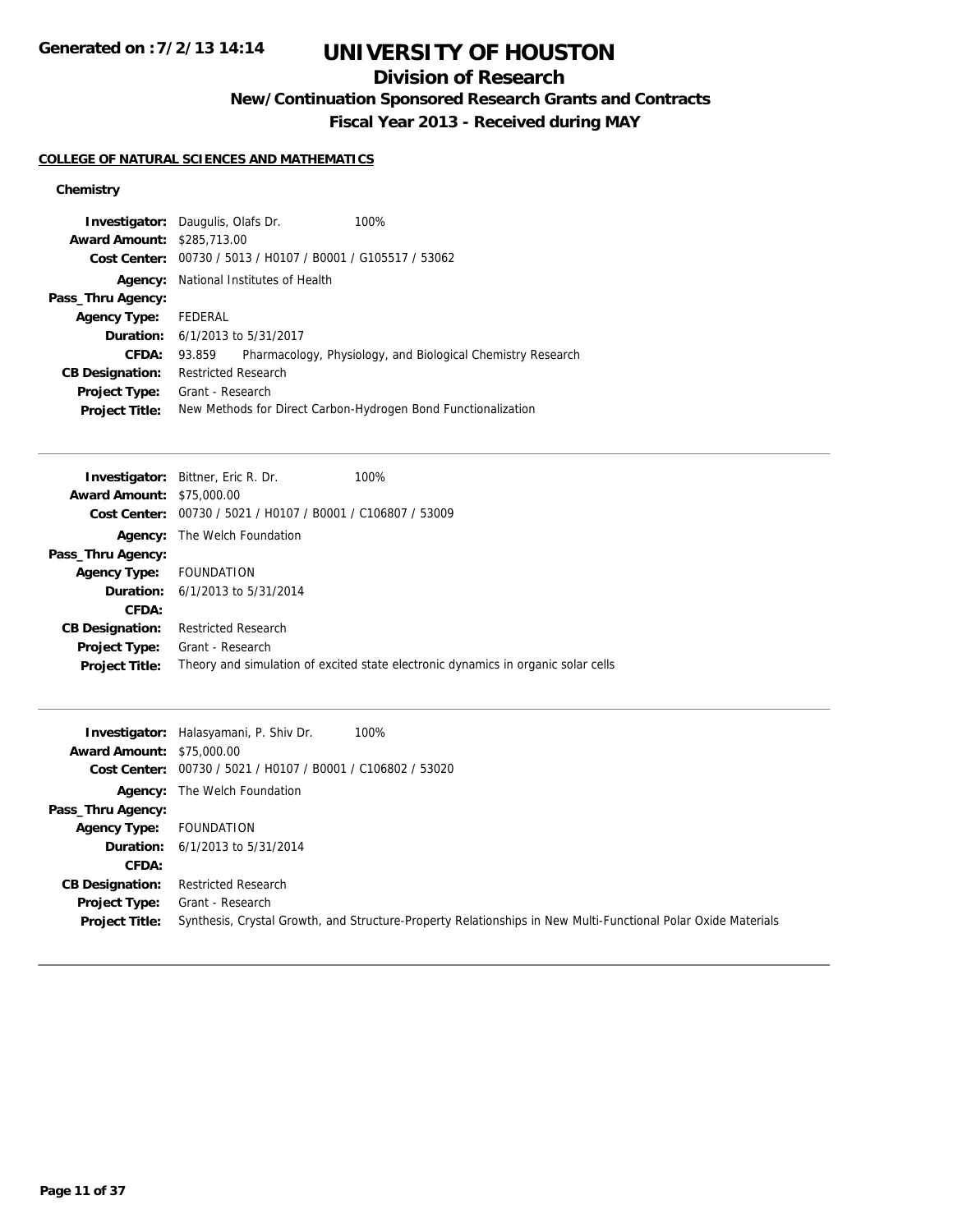# **UNIVERSITY OF HOUSTON**

## **Division of Research**

**New/Continuation Sponsored Research Grants and Contracts**

**Fiscal Year 2013 - Received during MAY**

#### **COLLEGE OF NATURAL SCIENCES AND MATHEMATICS**

| <b>Investigator:</b> Lee, T. Randall Dr.<br>100%<br><b>Award Amount: \$67,900.00</b> |  |
|--------------------------------------------------------------------------------------|--|
|                                                                                      |  |
| Cost Center: 00730 / 5013 / H0107 / B0001 / G101527 / 49567                          |  |
| <b>Agency:</b> Methodist Hospital Research Institute                                 |  |
| <b>Pass_Thru Agency:</b> U.S. Army Medical Research Acquisition Activity             |  |
| FEDERAL                                                                              |  |
| <b>Duration:</b> 4/15/2011 to 5/15/2013                                              |  |
| Military Medical Research and Development<br>12.420                                  |  |
| <b>Restricted Research</b>                                                           |  |
| Grant - Research                                                                     |  |
| Gold Nanoshells: Delivery of Biological Therapeutics to the Macula                   |  |
|                                                                                      |  |

|                                  | <b>Investigator:</b> Lee, T. Randall Dr.<br>100%                                                     |
|----------------------------------|------------------------------------------------------------------------------------------------------|
| <b>Award Amount: \$75,000.00</b> |                                                                                                      |
|                                  | Cost Center: 00730 / 5021 / H0107 / B0001 / C106797 / 53015                                          |
|                                  | <b>Agency:</b> The Welch Foundation                                                                  |
| Pass_Thru Agency:                |                                                                                                      |
| <b>Agency Type:</b>              | <b>FOUNDATION</b>                                                                                    |
| Duration:                        | 6/1/2013 to 5/31/2014                                                                                |
| CFDA:                            |                                                                                                      |
| <b>CB Designation:</b>           | <b>Restricted Research</b>                                                                           |
| Project Type:                    | Grant - Research                                                                                     |
| <b>Project Title:</b>            | Dithiocarboxylates and Structural Analogs for Generating Patterned Surfaces and Stable Nanoparticles |

| <b>Award Amount: \$60,000.00</b>       | 100%<br><b>Investigator:</b> Baldelli, Steve Dr.<br>Cost Center: 00730 / 5021 / H0107 / B0001 / C106794 / 53021      |
|----------------------------------------|----------------------------------------------------------------------------------------------------------------------|
| Pass_Thru Agency:                      | <b>Agency:</b> The Welch Foundation                                                                                  |
| <b>Agency Type:</b>                    | FOUNDATION                                                                                                           |
|                                        | <b>Duration:</b> $6/1/2013$ to $5/31/2014$                                                                           |
| <b>CFDA:</b>                           |                                                                                                                      |
| <b>CB Designation:</b>                 | <b>Restricted Research</b>                                                                                           |
| Project Type:<br><b>Project Title:</b> | Grant - Research<br>Structure and Orientation Of Room-Temperature Ionic Liquids at the Electrifed Graphene Interface |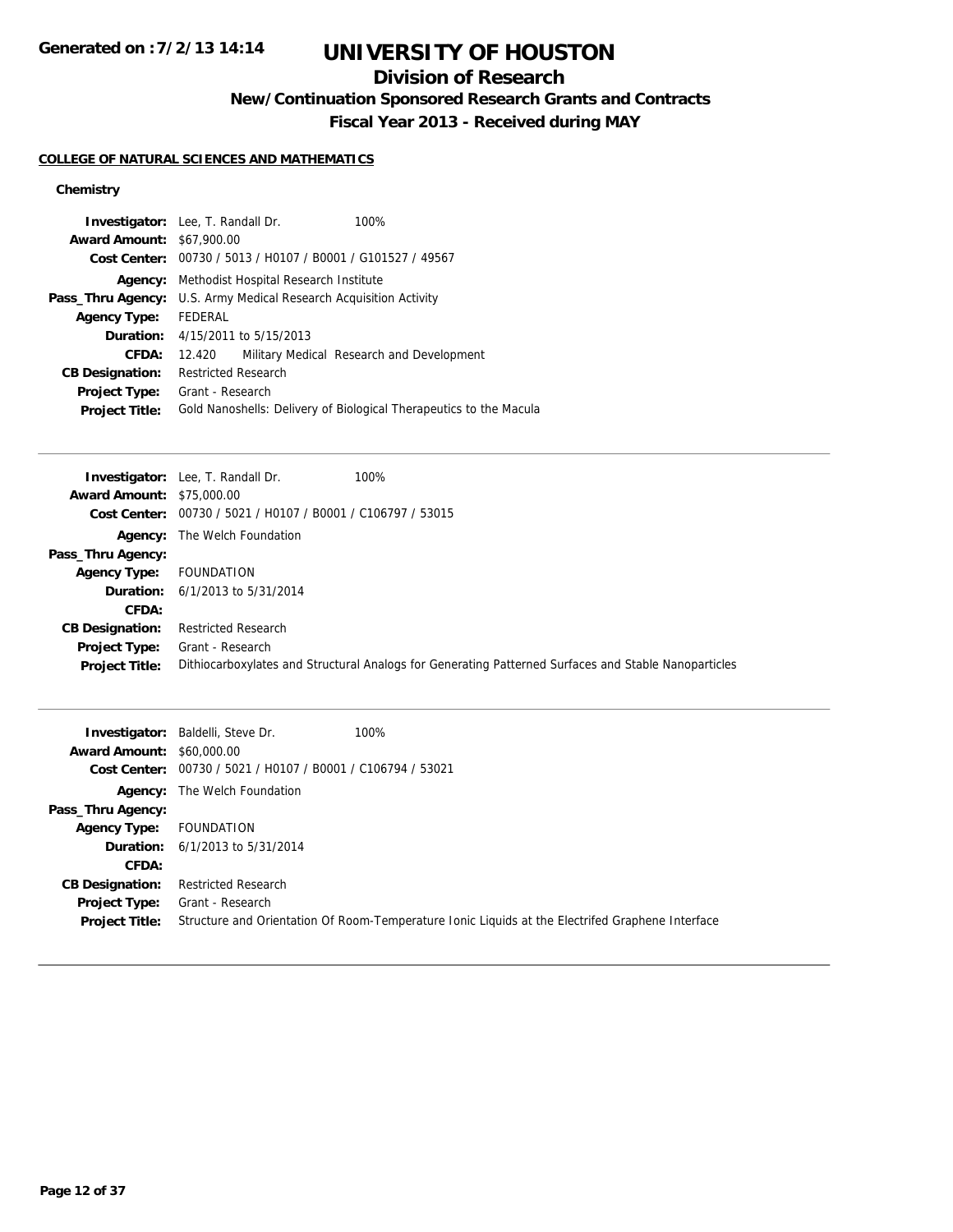# **UNIVERSITY OF HOUSTON**

## **Division of Research**

**New/Continuation Sponsored Research Grants and Contracts**

**Fiscal Year 2013 - Received during MAY**

### **COLLEGE OF NATURAL SCIENCES AND MATHEMATICS**

|                                  | <b>Investigator:</b> Guloy, Arnold M. Dr.                   | 100%                                                                                            |
|----------------------------------|-------------------------------------------------------------|-------------------------------------------------------------------------------------------------|
| <b>Award Amount: \$75,000.00</b> |                                                             |                                                                                                 |
|                                  | Cost Center: 00730 / 5021 / H0107 / B0001 / C106461 / 52981 |                                                                                                 |
|                                  | <b>Agency:</b> The Welch Foundation                         |                                                                                                 |
| Pass_Thru Agency:                |                                                             |                                                                                                 |
| <b>Agency Type:</b>              | FOUNDATION                                                  |                                                                                                 |
|                                  | <b>Duration:</b> $6/1/2013$ to $5/31/2014$                  |                                                                                                 |
| CFDA:                            |                                                             |                                                                                                 |
| <b>CB Designation:</b>           | <b>Restricted Research</b>                                  |                                                                                                 |
| Project Type:                    | Grant - Research                                            |                                                                                                 |
| <b>Project Title:</b>            |                                                             | Chemical Bonding and Reactivity of Intermetallics along the Border between Metals and Nonmetals |

|                                  | <b>Investigator:</b> Miljanic, Ognien Dr.                   | 100%                                                                                     |
|----------------------------------|-------------------------------------------------------------|------------------------------------------------------------------------------------------|
| <b>Award Amount: \$50,000.00</b> |                                                             |                                                                                          |
|                                  | Cost Center: 00730 / 5021 / H0107 / B0001 / C106810 / 52976 |                                                                                          |
|                                  | <b>Agency:</b> The Welch Foundation                         |                                                                                          |
| Pass_Thru Agency:                |                                                             |                                                                                          |
| <b>Agency Type:</b>              | <b>FOUNDATION</b>                                           |                                                                                          |
|                                  | <b>Duration:</b> $6/1/2013$ to $5/31/2014$                  |                                                                                          |
| CFDA:                            |                                                             |                                                                                          |
| <b>CB Designation:</b>           | <b>Restricted Research</b>                                  |                                                                                          |
| <b>Project Type:</b>             | Grant - Research                                            |                                                                                          |
| <b>Project Title:</b>            |                                                             | Conjugated Benzobisoxazole Cruciforms as Fluorescent Sensors in Solution and Solid State |

|                                  | <b>Investigator:</b> Thummel, Randolph P. Dr.  | 100%                                                                                   |
|----------------------------------|------------------------------------------------|----------------------------------------------------------------------------------------|
| <b>Award Amount: \$75,000.00</b> |                                                |                                                                                        |
| Cost Center:                     | 00730 / 5021 / H0107 / B0001 / C106799 / 53017 |                                                                                        |
| Agency:                          | The Welch Foundation                           |                                                                                        |
| Pass_Thru Agency:                |                                                |                                                                                        |
| <b>Agency Type:</b>              | <b>FOUNDATION</b>                              |                                                                                        |
|                                  | <b>Duration:</b> $6/1/2013$ to $5/31/2014$     |                                                                                        |
| CFDA:                            |                                                |                                                                                        |
| <b>CB Designation:</b>           | <b>Restricted Research</b>                     |                                                                                        |
| <b>Project Type:</b>             | Grant - Research                               |                                                                                        |
| <b>Project Title:</b>            |                                                | The Design and Synthesis of Azaaromatic Ligands and the Study of their Metal Complexes |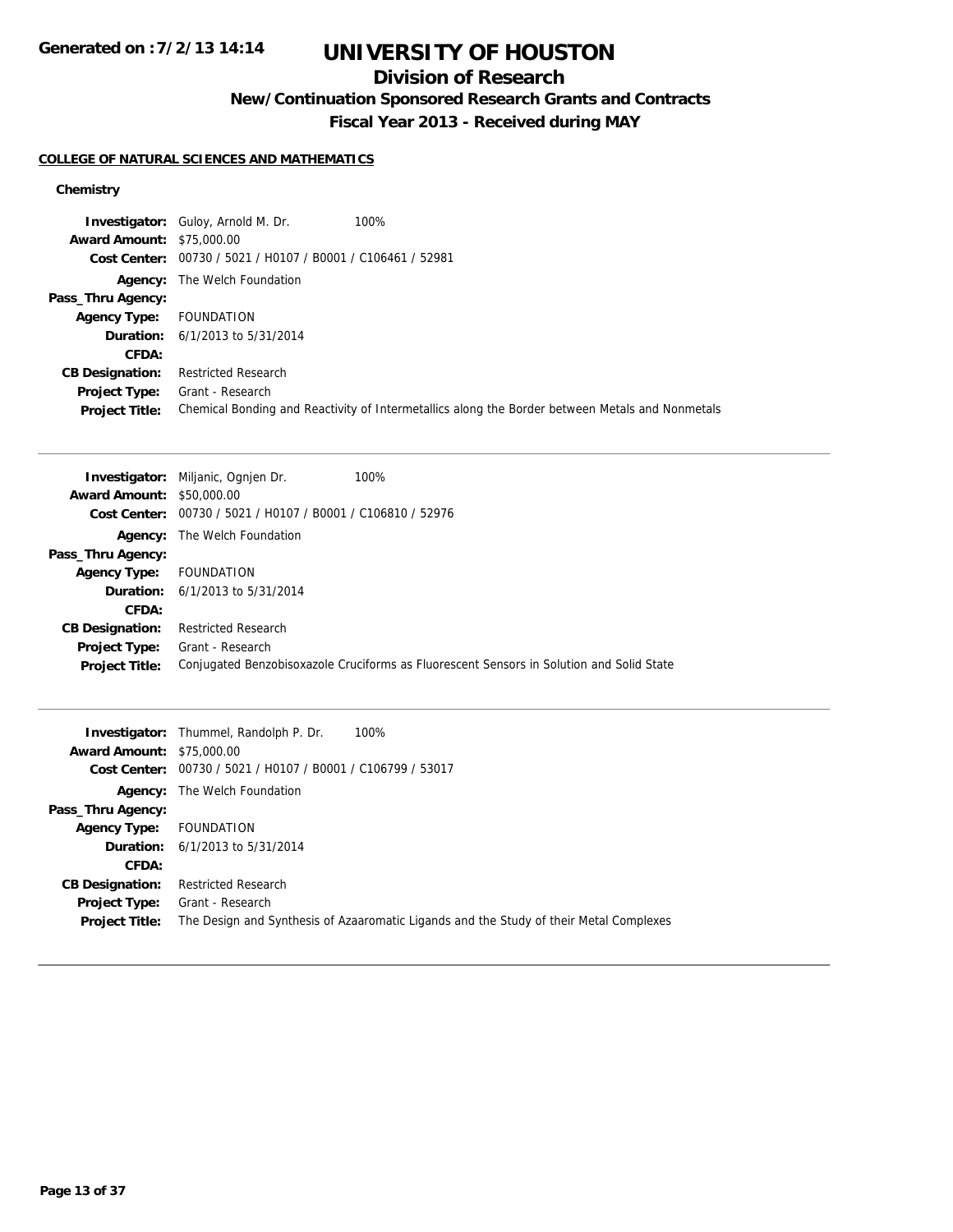## **Division of Research**

**New/Continuation Sponsored Research Grants and Contracts**

**Fiscal Year 2013 - Received during MAY**

### **COLLEGE OF NATURAL SCIENCES AND MATHEMATICS**

|                                  | 20%<br><b>Investigator:</b> Cai, Chengzhi Dr.                                                               |
|----------------------------------|-------------------------------------------------------------------------------------------------------------|
| <b>Award Amount: \$67,650.20</b> |                                                                                                             |
|                                  | Cost Center: 00730 / 5013 / H0114 / B0001 / G104189 / 50786                                                 |
|                                  | <b>Agency:</b> National Eye Institute                                                                       |
| Pass_Thru Agency:                |                                                                                                             |
| <b>Agency Type:</b>              | FEDERAL                                                                                                     |
|                                  | <b>Duration:</b> 5/1/2012 to 4/30/2017                                                                      |
|                                  | Vision Research<br><b>CFDA: 93.867</b>                                                                      |
| <b>CB Designation:</b>           | <b>Restricted Research</b>                                                                                  |
| <b>Project Type:</b>             | Grant - Research                                                                                            |
| <b>Project Title:</b>            | The Role Of Antimicrobial Peptides at the Ocular Surface (changed from Defensins and Corneal Wound Healing) |

|                                  | <b>Investigator:</b> Hoffman, David M. Dr.<br>100%                       |
|----------------------------------|--------------------------------------------------------------------------|
| <b>Award Amount: \$60,000.00</b> |                                                                          |
|                                  | Cost Center: 00730 / 5021 / H0107 / B0001 / C106806 / 53011              |
| Agency:                          | The Welch Foundation                                                     |
| Pass_Thru Agency:                |                                                                          |
| Agency Type: FOUNDATION          |                                                                          |
|                                  | <b>Duration:</b> $6/1/2013$ to $5/31/2014$                               |
| CFDA:                            |                                                                          |
| <b>CB Designation:</b>           | <b>Restricted Research</b>                                               |
| Project Type:                    | Grant - Research                                                         |
| <b>Project Title:</b>            | Synthesis of Metal Complexes with Sterically Encumbered Ketimide Ligands |
|                                  |                                                                          |

|                                  | 100%<br><b>Investigator:</b> Lubchenko, Vassiliy Dr.                  |
|----------------------------------|-----------------------------------------------------------------------|
| <b>Award Amount: \$50,000.00</b> |                                                                       |
| Cost Center:                     | 00730 / 5021 / H0107 / B0001 / C106808 / 52996                        |
| Agency:                          | The Welch Foundation                                                  |
| Pass_Thru Agency:                |                                                                       |
| Agency Type: FOUNDATION          |                                                                       |
|                                  | <b>Duration:</b> $6/1/2013$ to $5/31/2014$                            |
| CFDA:                            |                                                                       |
| <b>CB Designation:</b>           | <b>Restricted Research</b>                                            |
| <b>Project Type:</b>             | Grant - Research                                                      |
| <b>Project Title:</b>            | New Type of Electronic States in Vitreous Chalcogenides and Pnictides |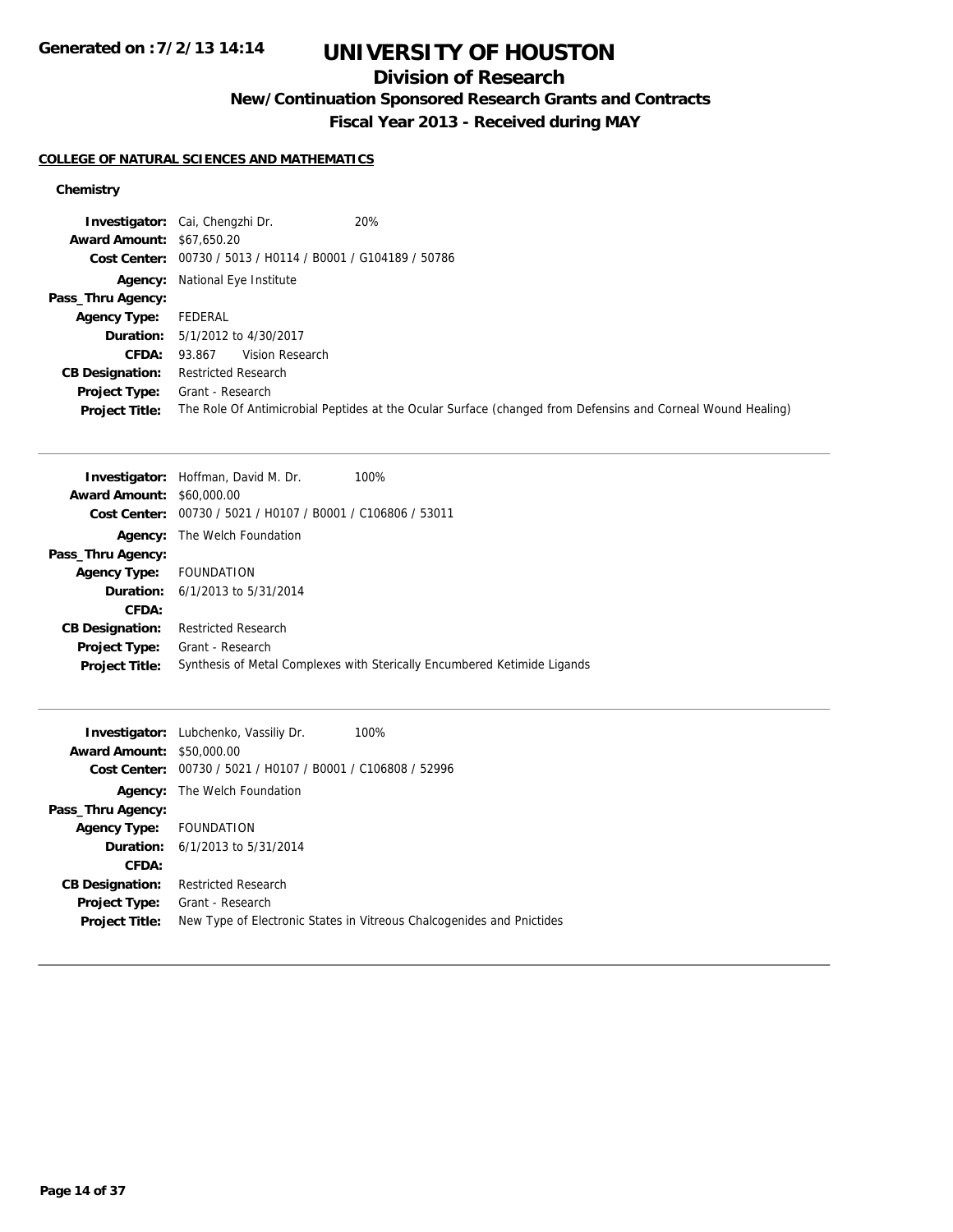# **UNIVERSITY OF HOUSTON**

## **Division of Research**

**New/Continuation Sponsored Research Grants and Contracts**

**Fiscal Year 2013 - Received during MAY**

### **COLLEGE OF NATURAL SCIENCES AND MATHEMATICS**

### **Chemistry**

|                                        |                                              | 100%                                                                                                                                                                                                      |
|----------------------------------------|----------------------------------------------|-----------------------------------------------------------------------------------------------------------------------------------------------------------------------------------------------------------|
|                                        |                                              |                                                                                                                                                                                                           |
|                                        |                                              |                                                                                                                                                                                                           |
| National Science Foundation<br>Agency: |                                              |                                                                                                                                                                                                           |
|                                        |                                              |                                                                                                                                                                                                           |
|                                        |                                              |                                                                                                                                                                                                           |
|                                        |                                              |                                                                                                                                                                                                           |
| 47.049                                 |                                              |                                                                                                                                                                                                           |
|                                        |                                              |                                                                                                                                                                                                           |
| Grant - Research                       |                                              |                                                                                                                                                                                                           |
|                                        |                                              | CAREER: Kinetic Self-Sorting of Dynamic Combinatorial Libraries                                                                                                                                           |
|                                        | <b>Award Amount: \$120,000.00</b><br>FEDERAL | <b>Investigator:</b> Miljanic, Ognien Dr.<br>00730 / 5013 / H0107 / B0001 / G104099 / 50333<br><b>Duration:</b> 6/1/2012 to 5/31/2017<br>Mathematical and Physical Sciences<br><b>Restricted Research</b> |

#### **Computer Science**

|                                  | <b>Investigator:</b> Chapman, Barbara M. Dr.   | 50%                                                                    |
|----------------------------------|------------------------------------------------|------------------------------------------------------------------------|
| <b>Award Amount: \$25,000.00</b> |                                                |                                                                        |
| Cost Center:                     | 00730 / 5022 / H0246 / B0001 / G106644 / 52884 |                                                                        |
|                                  | <b>Agency:</b> Semiconductor Research Corp.    |                                                                        |
| Pass_Thru Agency:                |                                                |                                                                        |
| <b>Agency Type:</b>              | <b>PROFIT</b>                                  |                                                                        |
|                                  | <b>Duration:</b> 4/1/2013 to 3/31/2014         |                                                                        |
| CFDA:                            |                                                |                                                                        |
| <b>CB Designation:</b>           | <b>Restricted Research</b>                     |                                                                        |
| <b>Project Type:</b>             | Grant - Research                               |                                                                        |
| <b>Project Title:</b>            |                                                | <b>Effective Programming Strategies for Multicore Embedded Systems</b> |
|                                  |                                                |                                                                        |

|                                  | <b>Investigator:</b> Shah, Shishir Dr.                               | 16%                                                              |  |
|----------------------------------|----------------------------------------------------------------------|------------------------------------------------------------------|--|
| <b>Award Amount: \$93,663.84</b> |                                                                      |                                                                  |  |
|                                  | <b>Cost Center:</b> $00730 / 5013 / 40288 / 80001 / 6105552 / 52951$ |                                                                  |  |
|                                  | Agency: U.S. Army Research Office                                    |                                                                  |  |
| Pass_Thru Agency:                |                                                                      |                                                                  |  |
| <b>Agency Type:</b>              | FEDERAL                                                              |                                                                  |  |
|                                  | <b>Duration:</b> 5/1/2013 to 4/30/2016                               |                                                                  |  |
| CFDA:                            | 12.630                                                               | Basic, Applied, and Advanced Research in Science and Engineering |  |
| <b>CB Designation:</b>           | <b>Restricted Research</b>                                           |                                                                  |  |
| <b>Project Type:</b>             | Grant - Research                                                     |                                                                  |  |
| <b>Project Title:</b>            | Face Recognition for Unconstrained Maritime Applications             |                                                                  |  |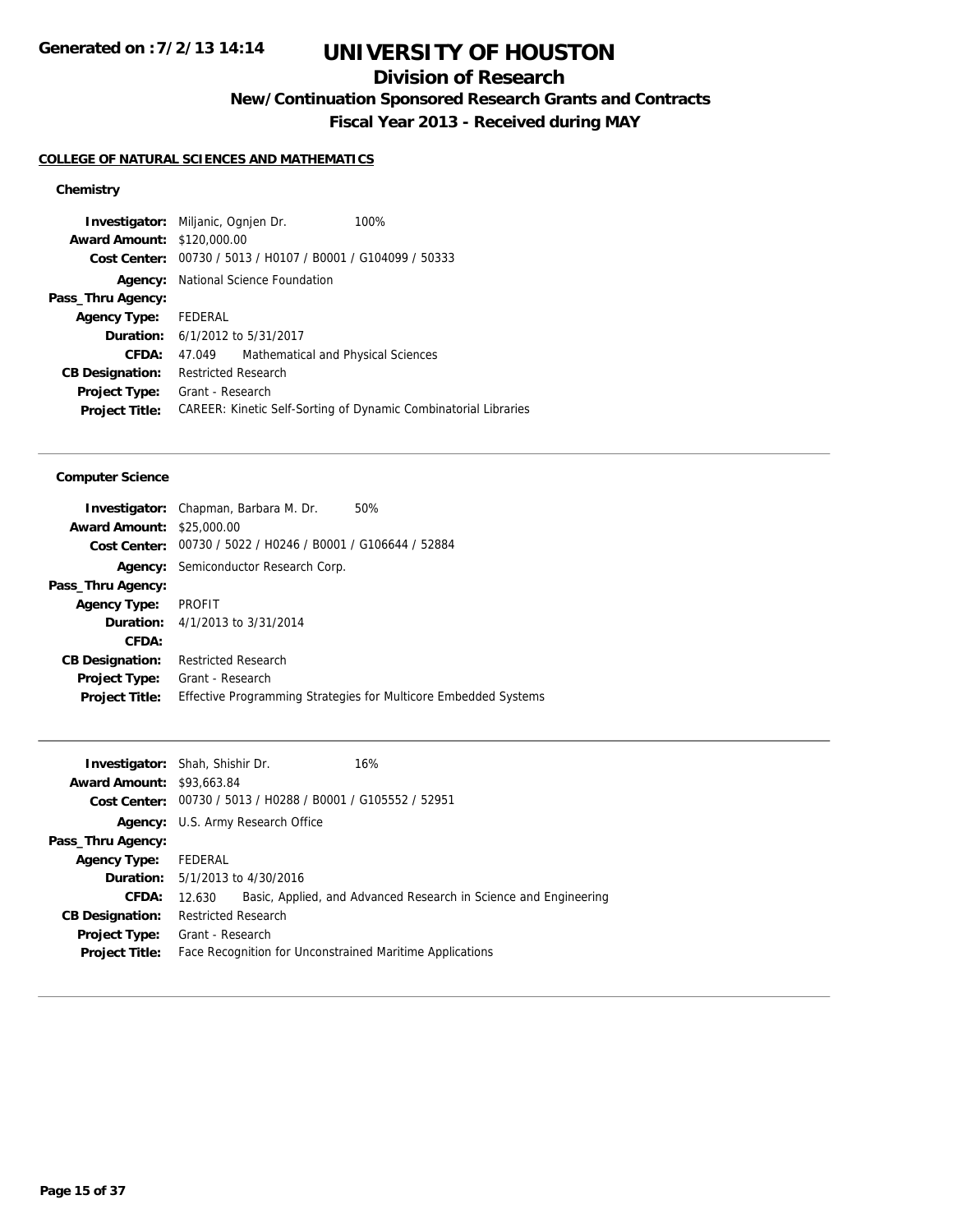## **Division of Research**

**New/Continuation Sponsored Research Grants and Contracts**

**Fiscal Year 2013 - Received during MAY**

#### **COLLEGE OF NATURAL SCIENCES AND MATHEMATICS**

#### **Computer Science**

|                                  | <b>Investigator:</b> Kakadiaris, Ioannis Dr. | 17%                                                              |
|----------------------------------|----------------------------------------------|------------------------------------------------------------------|
| <b>Award Amount: \$99,517.83</b> |                                              |                                                                  |
|                                  |                                              | Cost Center: 00730 / 5013 / H0288 / B0001 / G105552 / 52951      |
|                                  | Agency: U.S. Army Research Office            |                                                                  |
| Pass_Thru Agency:                |                                              |                                                                  |
| Agency Type: FEDERAL             |                                              |                                                                  |
|                                  | <b>Duration:</b> $5/1/2013$ to $4/30/2016$   |                                                                  |
| CFDA:                            | 12.630                                       | Basic, Applied, and Advanced Research in Science and Engineering |
| <b>CB Designation:</b>           | <b>Restricted Research</b>                   |                                                                  |
| Project Type:                    | Grant - Research                             |                                                                  |
| <b>Project Title:</b>            |                                              | Face Recognition for Unconstrained Maritime Applications         |

|                                  | <b>Investigator:</b> Garbey, Marc Dr.                       | 100%                                                                                                      |
|----------------------------------|-------------------------------------------------------------|-----------------------------------------------------------------------------------------------------------|
| <b>Award Amount: \$50,000.00</b> |                                                             |                                                                                                           |
|                                  | Cost Center: 00730 / 5022 / H0108 / B0001 / C106511 / 52697 |                                                                                                           |
|                                  | <b>Agency:</b> Mixed Multi-Donors                           |                                                                                                           |
| Pass_Thru Agency:                |                                                             |                                                                                                           |
| <b>Agency Type:</b>              | PROFIT                                                      |                                                                                                           |
|                                  | <b>Duration:</b> $2/1/2013$ to $1/31/2018$                  |                                                                                                           |
| CFDA:                            |                                                             |                                                                                                           |
| <b>CB Designation:</b>           | <b>Restricted Research</b>                                  |                                                                                                           |
| Project Type:                    | Special Research Agreement - Research                       |                                                                                                           |
| <b>Project Title:</b>            |                                                             | Industry Membership- Full Center Grant: I/UCRC for Cyber-Physical Systems for the Hospital Operating Room |

| <b>Award Amount: \$32,800.00</b>              | 100%<br><b>Investigator:</b> Chapman, Barbara M. Dr.                                                                 |
|-----------------------------------------------|----------------------------------------------------------------------------------------------------------------------|
|                                               | Cost Center: 00730 / 5022 / H0108 / B0001 / G105518 / 51920                                                          |
|                                               | <b>Agency:</b> Shell International Exploration and Production Inc.                                                   |
| Pass_Thru Agency:                             |                                                                                                                      |
| <b>Agency Type:</b>                           | PROFIT                                                                                                               |
|                                               | <b>Duration:</b> 10/1/2012 to 9/30/2013                                                                              |
| CFDA:                                         |                                                                                                                      |
| <b>CB Designation:</b>                        | <b>Restricted Research</b>                                                                                           |
| <b>Project Type:</b><br><b>Project Title:</b> | Grant - Research<br>Novel algorithms and their implementations for heterogeneous computing in the Oil & Gas industry |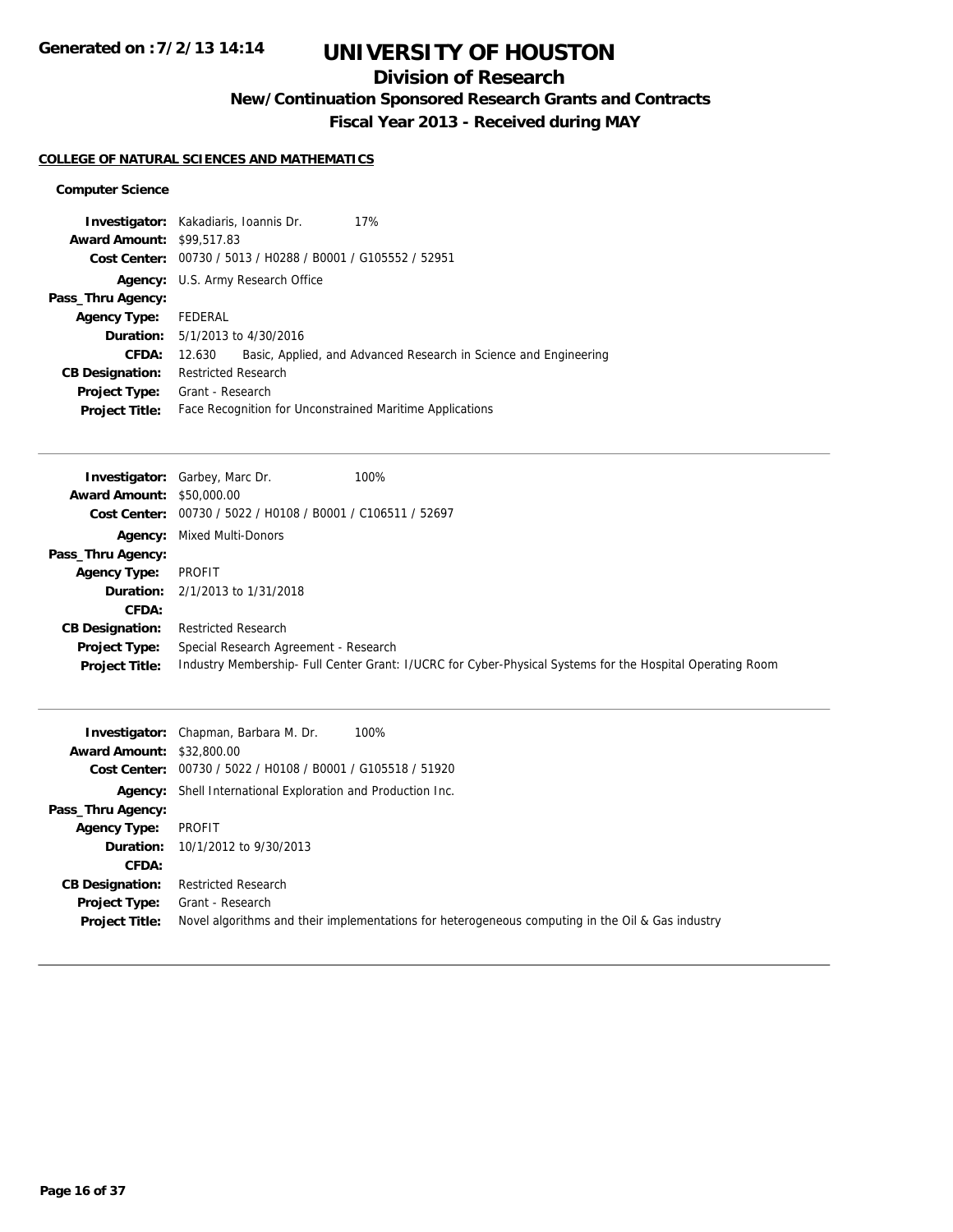# **UNIVERSITY OF HOUSTON**

## **Division of Research**

**New/Continuation Sponsored Research Grants and Contracts**

**Fiscal Year 2013 - Received during MAY**

#### **COLLEGE OF NATURAL SCIENCES AND MATHEMATICS**

### **Earth & Atmospheric Sciences**

|                                  | <b>Investigator:</b> Zhou, Hua-Wei Dr.                      | 100%                                                                  |
|----------------------------------|-------------------------------------------------------------|-----------------------------------------------------------------------|
| <b>Award Amount: \$95,910.65</b> |                                                             |                                                                       |
|                                  | Cost Center: 00730 / 5022 / H0109 / B0001 / C106335 / 52386 |                                                                       |
| Agency:                          | Bureau of Geophysical Prospecting                           |                                                                       |
| Pass_Thru Agency:                |                                                             |                                                                       |
| <b>Agency Type:</b>              | <b>PROFIT</b>                                               |                                                                       |
|                                  | <b>Duration:</b> $2/1/2013$ to $9/30/2014$                  |                                                                       |
| CFDA:                            |                                                             |                                                                       |
| <b>CB Designation:</b>           | <b>Restricted Research</b>                                  |                                                                       |
| <b>Project Type:</b>             | Grant - Research                                            |                                                                       |
| <b>Project Title:</b>            |                                                             | Monitoring and retrieving of low-frequency signals from geophone data |

|                                                                      | 100%                                                                                                                     |
|----------------------------------------------------------------------|--------------------------------------------------------------------------------------------------------------------------|
|                                                                      |                                                                                                                          |
| <b>Cost Center:</b> $00730 / 5022 / 10109 / 80001 / 0106334 / 52385$ |                                                                                                                          |
| Reliable GeoInfo, Inc.                                               |                                                                                                                          |
|                                                                      |                                                                                                                          |
| <b>PROFIT</b>                                                        |                                                                                                                          |
|                                                                      |                                                                                                                          |
|                                                                      |                                                                                                                          |
| <b>Restricted Research</b>                                           |                                                                                                                          |
| Grant - Research                                                     |                                                                                                                          |
|                                                                      | Monitoring and retrieving of low-frequency signals from geophone data                                                    |
|                                                                      | <b>Investigator:</b> Zhou, Hua-Wei Dr.<br><b>Award Amount: \$78,786.00</b><br><b>Duration:</b> $3/1/2013$ to $8/31/2015$ |

| <b>Investigator:</b> Sager, William | 100%                                                                                                                                                     |
|-------------------------------------|----------------------------------------------------------------------------------------------------------------------------------------------------------|
| <b>Award Amount: \$85,083,00</b>    |                                                                                                                                                          |
|                                     | Cost Center: 00730 / 5013 / H0109 / B0001 / G106777 / 53160                                                                                              |
|                                     | <b>Agency:</b> National Science Foundation                                                                                                               |
| Pass_Thru Agency:                   |                                                                                                                                                          |
| <b>Agency Type:</b>                 | FEDERAL                                                                                                                                                  |
|                                     | <b>Duration:</b> 3/2/2013 to 8/31/2014                                                                                                                   |
| CFDA:                               | Geosciences<br>47.050                                                                                                                                    |
| <b>CB Designation:</b>              | <b>Restricted Research</b>                                                                                                                               |
| <b>Project Type:</b>                | Grant - Research                                                                                                                                         |
| <b>Project Title:</b>               | Collaborative Research: A Deep-AUV Magnetic and Seismic Study of the Hawaiian Jurassic Crust - The Global<br>Significance of Jurassic Magnetic Anomalies |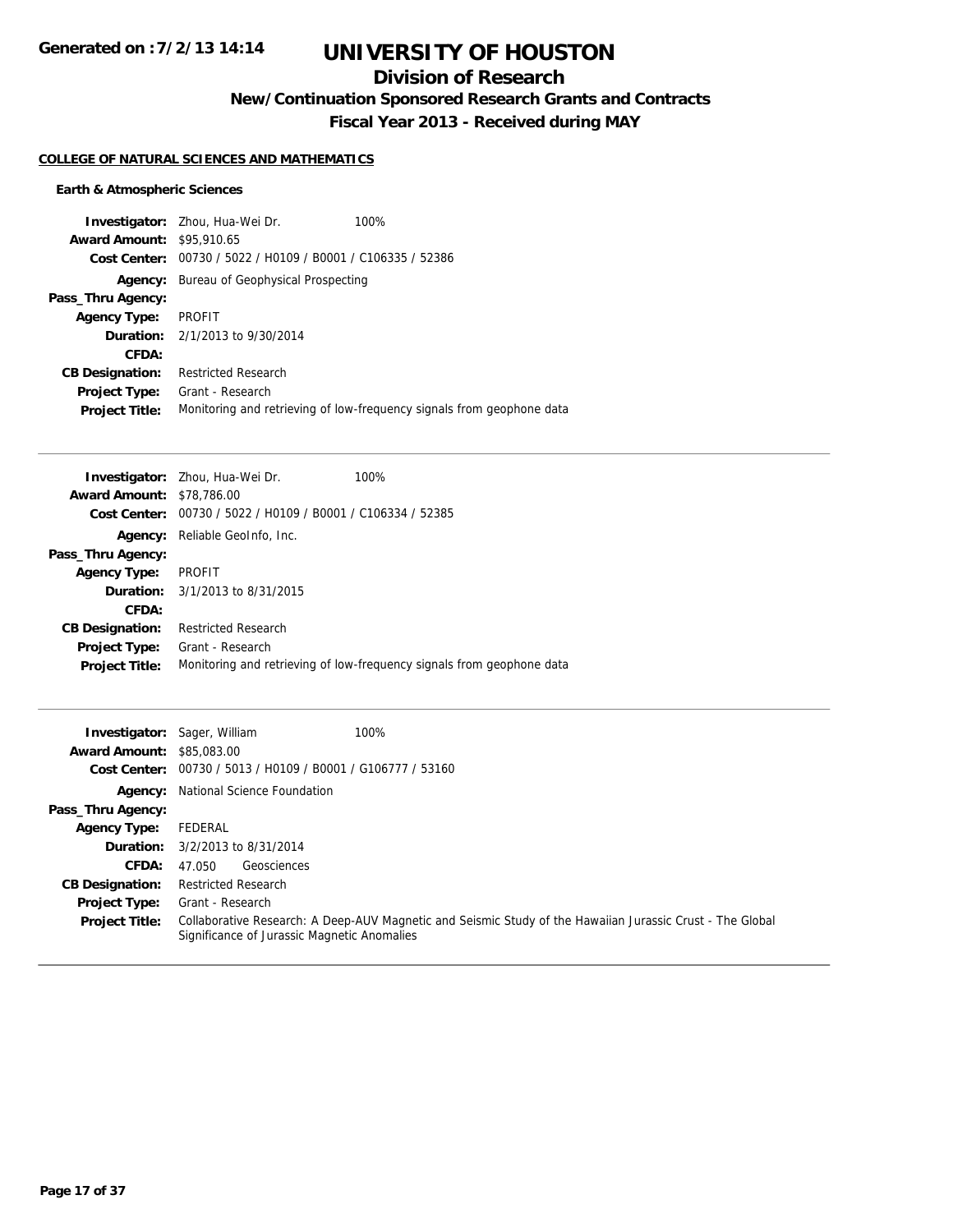## **Division of Research**

**New/Continuation Sponsored Research Grants and Contracts**

**Fiscal Year 2013 - Received during MAY**

### **COLLEGE OF NATURAL SCIENCES AND MATHEMATICS**

### **Earth & Atmospheric Sciences**

| <b>Investigator:</b> Wellner, Julia Dr. |                            |                                                             | 100% |
|-----------------------------------------|----------------------------|-------------------------------------------------------------|------|
| <b>Award Amount: \$39,649.00</b>        |                            |                                                             |      |
|                                         |                            | Cost Center: 00730 / 5013 / H0109 / B0001 / G106753 / 52980 |      |
|                                         |                            | <b>Agency:</b> National Science Foundation                  |      |
| Pass_Thru Agency:                       |                            |                                                             |      |
| Agency Type: FEDERAL                    |                            |                                                             |      |
|                                         |                            | <b>Duration:</b> 5/1/2013 to 4/30/2014                      |      |
| CFDA:                                   | 47.078                     | NSF Polar Programs                                          |      |
| <b>CB Designation:</b>                  | <b>Restricted Research</b> |                                                             |      |
| <b>Project Type:</b>                    | Grant - Research           |                                                             |      |
| <b>Project Title:</b>                   |                            | Antarctic Geologic Drilling Workshop                        |      |

| <b>Investigator:</b> Sager, William | 100%                                                                                                                                             |
|-------------------------------------|--------------------------------------------------------------------------------------------------------------------------------------------------|
| <b>Award Amount: \$137,500.00</b>   |                                                                                                                                                  |
|                                     | Cost Center: 00730 / 5013 / H0109 / B0001 / G106752 / 52978                                                                                      |
|                                     | <b>Agency:</b> National Science Foundation                                                                                                       |
| Pass_Thru Agency:                   |                                                                                                                                                  |
| <b>Agency Type:</b>                 | FEDERAL                                                                                                                                          |
|                                     | <b>Duration:</b> 3/2/2013 to 8/31/2015                                                                                                           |
| <b>CFDA:</b>                        | Geosciences<br>47.050                                                                                                                            |
| <b>CB Designation:</b>              | <b>Restricted Research</b>                                                                                                                       |
| <b>Project Type:</b>                | Grant - Research                                                                                                                                 |
| <b>Project Title:</b>               | Collaborative Research: Plate Tectonic and Geochemical Evolution of the Young Walvis Ridge and Implications for<br>African Plate Motion Modeling |

|                                   | <b>Investigator:</b> Han, De-Hua Dr.                        | 100% |
|-----------------------------------|-------------------------------------------------------------|------|
| <b>Award Amount: \$160,000.00</b> |                                                             |      |
|                                   | Cost Center: 00730 / 5022 / H0109 / B0001 / G094777 / 40041 |      |
|                                   | <b>Agency:</b> Various Private Profit Agencies              |      |
| Pass_Thru Agency:                 |                                                             |      |
| Agency Type: PROFIT               |                                                             |      |
|                                   | <b>Duration:</b> $1/1/2007$ to $12/31/2020$                 |      |
| CFDA:                             |                                                             |      |
| <b>CB Designation:</b>            | <b>Restricted Research</b>                                  |      |
| <b>Project Type:</b>              | Contract - Research                                         |      |
| <b>Project Title:</b>             | Fluid & Rock Properties and Seismic Hydrocarbon Indicators  |      |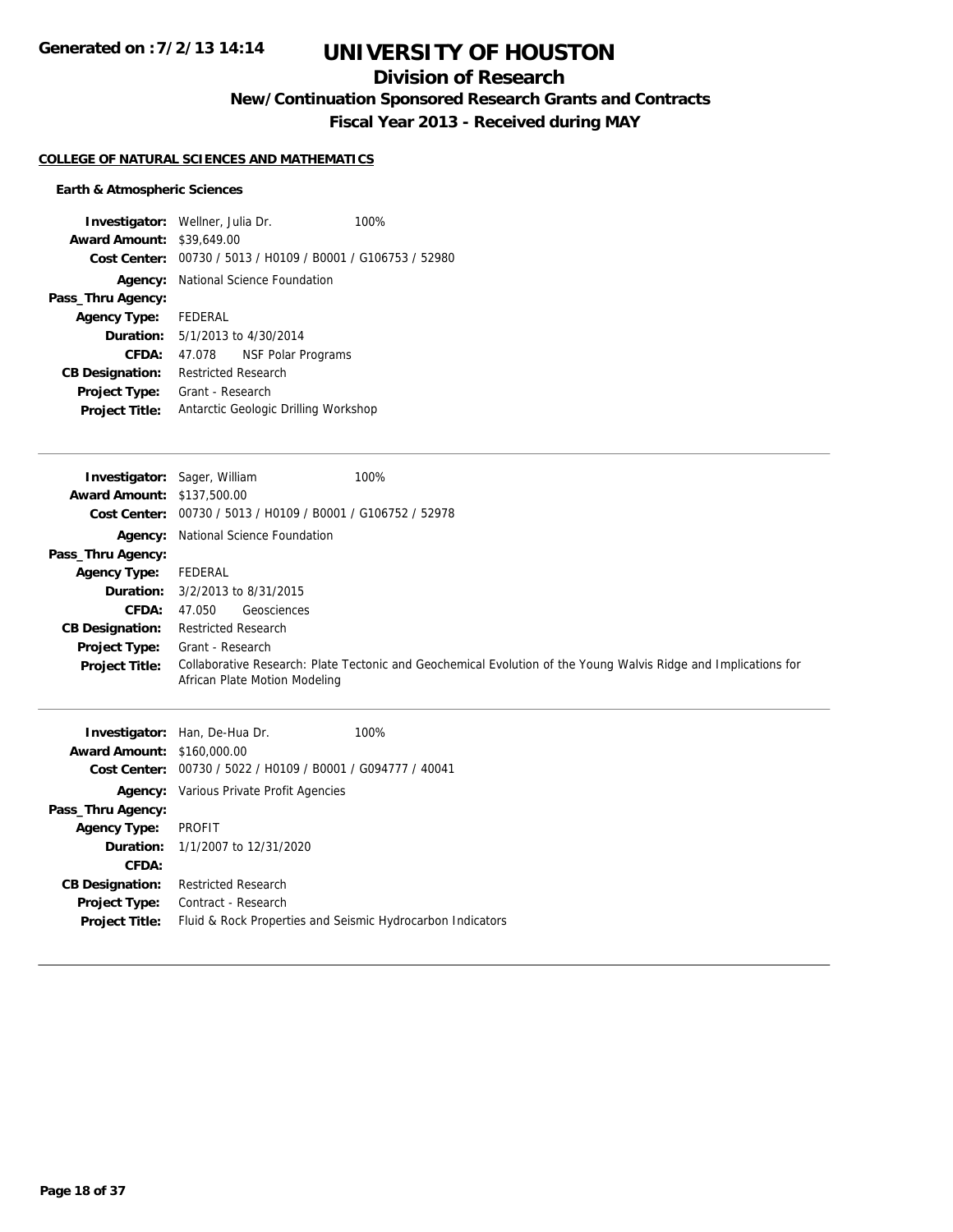## **Division of Research**

**New/Continuation Sponsored Research Grants and Contracts**

**Fiscal Year 2013 - Received during MAY**

#### **COLLEGE OF NATURAL SCIENCES AND MATHEMATICS**

#### **Earth & Atmospheric Sciences**

|                                  | 50%<br><b>Investigator:</b> Lefer, Barry Dr.                                                                           |  |
|----------------------------------|------------------------------------------------------------------------------------------------------------------------|--|
| <b>Award Amount: \$47,500.00</b> |                                                                                                                        |  |
|                                  | Cost Center: 00730 / 5018 / H0429 / B0001 / G106813 / 53157                                                            |  |
|                                  | <b>Agency:</b> University of Texas at Austin                                                                           |  |
|                                  | <b>Pass_Thru Agency:</b> Texas Commission on Environmental Quality                                                     |  |
| <b>Agency Type:</b>              | <b>STATE</b>                                                                                                           |  |
|                                  | <b>Duration:</b> 4/2/2013 to 7/31/2013                                                                                 |  |
| CFDA:                            |                                                                                                                        |  |
| <b>CB Designation:</b>           | <b>Restricted Research</b>                                                                                             |  |
| <b>Project Type:</b>             | Grant - Research                                                                                                       |  |
| <b>Project Title:</b>            | Surface Measurements and One-Dimensional Modeling Related to Ozone Formation in the Suburban Dallas-Fort<br>Worth Area |  |

#### **Institute for Climate and Atmospheric Science**

|                                  | <b>Investigator:</b> Lefer, Barry Dr.                              | 50%                                                                                                      |
|----------------------------------|--------------------------------------------------------------------|----------------------------------------------------------------------------------------------------------|
| <b>Award Amount: \$47,500.00</b> |                                                                    |                                                                                                          |
|                                  | Cost Center: 00730 / 5018 / H0429 / B0001 / G106813 / 53157        |                                                                                                          |
|                                  | <b>Agency:</b> University of Texas at Austin                       |                                                                                                          |
|                                  | <b>Pass_Thru Agency:</b> Texas Commission on Environmental Quality |                                                                                                          |
| <b>Agency Type:</b>              | <b>STATE</b>                                                       |                                                                                                          |
|                                  | <b>Duration:</b> 4/2/2013 to 7/31/2013                             |                                                                                                          |
| CFDA:                            |                                                                    |                                                                                                          |
| <b>CB Designation:</b>           | <b>Restricted Research</b>                                         |                                                                                                          |
| <b>Project Type:</b>             | Grant - Research                                                   |                                                                                                          |
| <b>Project Title:</b>            | Worth Area                                                         | Surface Measurements and One-Dimensional Modeling Related to Ozone Formation in the Suburban Dallas-Fort |

### **Mathematics**

|                                  | <b>Investigator:</b> Evans, Paige Dr.                       | 100% |
|----------------------------------|-------------------------------------------------------------|------|
| <b>Award Amount: \$80,000.00</b> |                                                             |      |
|                                  | Cost Center: 00730 / 5021 / H0110 / B0100 / C106317 / 53162 |      |
|                                  | <b>Agency:</b> Harris Foundation                            |      |
| Pass_Thru Agency:                |                                                             |      |
| Agency Type: FOUNDATION          |                                                             |      |
|                                  | <b>Duration:</b> 1/31/2013 to 1/31/2014                     |      |
| CFDA:                            |                                                             |      |
| <b>CB Designation:</b>           | Non Restricted Research                                     |      |
| <b>Project Type:</b>             | Contract - Research                                         |      |
| <b>Project Title:</b>            | Exxonmobil Benard Harris Summer Science Camp 2013           |      |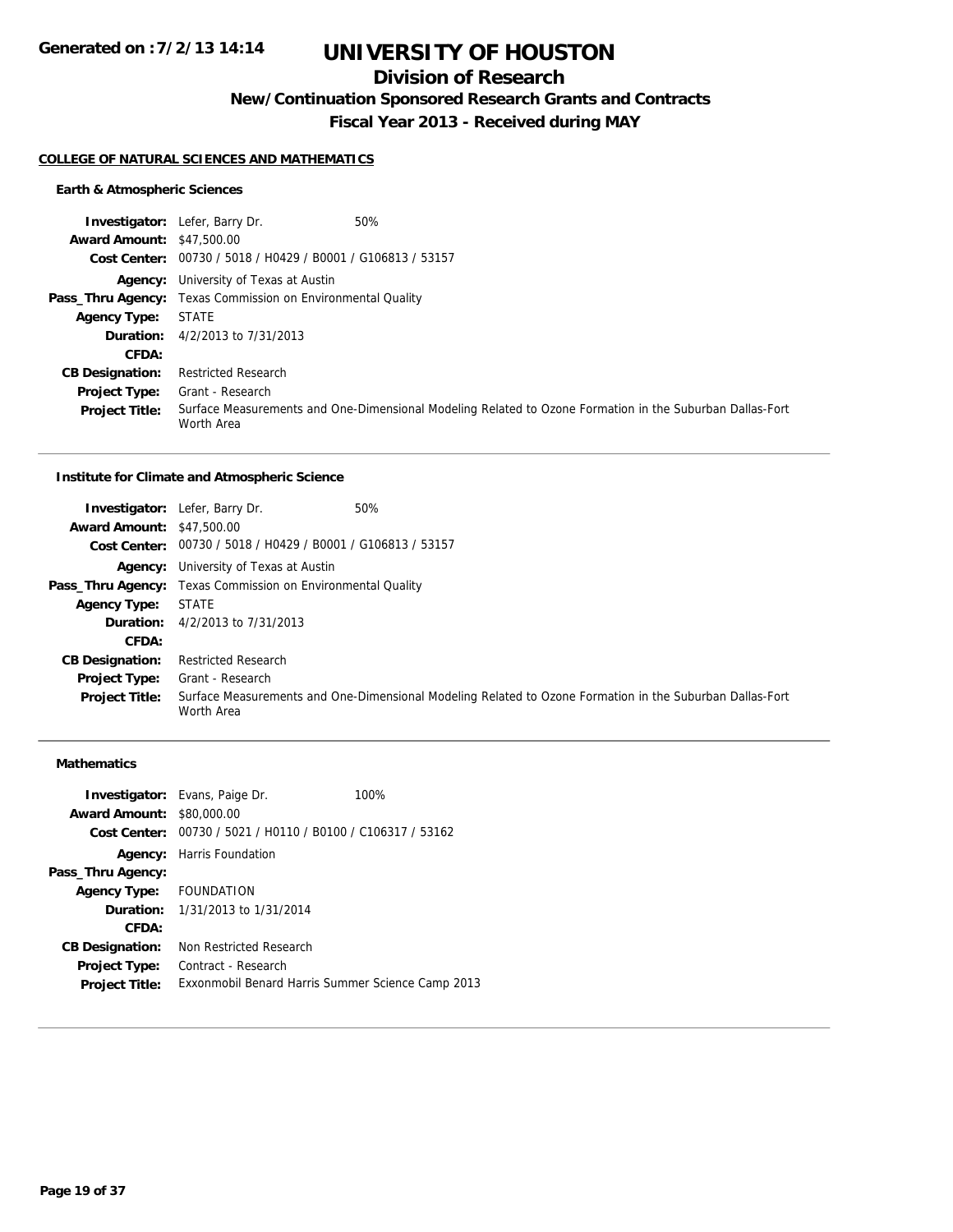# **UNIVERSITY OF HOUSTON**

## **Division of Research**

**New/Continuation Sponsored Research Grants and Contracts**

**Fiscal Year 2013 - Received during MAY**

#### **COLLEGE OF NATURAL SCIENCES AND MATHEMATICS**

### **Mathematics**

| Award Amount: \$60,464.50<br><b>Agency Type:</b><br><b>CFDA:</b><br><b>CB Designation:</b><br>Project Type:<br><b>Project Title:</b>                                                        | Investigator: Josic, Kresimir Dr.<br>50%<br>Cost Center: 00730 / 5013 / H0110 / B0001 / G104362 / 51413<br><b>Agency:</b> Rice University<br>Pass_Thru Agency: National Institutes of Health<br><b>FEDERAL</b><br><b>Duration:</b> 7/1/2012 to 4/30/2014<br>Pharmacology, Physiology, and Biological Chemistry Research<br>93.859<br><b>Restricted Research</b><br>Grant - Research<br>Collaborative Research: The Impact of Delay on Transcriptional Signaling: An Experimental and Mathematical<br>Analysis |
|---------------------------------------------------------------------------------------------------------------------------------------------------------------------------------------------|---------------------------------------------------------------------------------------------------------------------------------------------------------------------------------------------------------------------------------------------------------------------------------------------------------------------------------------------------------------------------------------------------------------------------------------------------------------------------------------------------------------|
| <b>Award Amount: \$60,464.50</b><br><b>Agency Type:</b><br><b>CFDA:</b><br><b>CB Designation:</b><br><b>Project Type:</b><br><b>Project Title:</b>                                          | 50%<br>Investigator: Ott, William Dr.<br>Cost Center: 00730 / 5013 / H0110 / B0001 / G104362 / 51413<br>Agency: Rice University<br>Pass_Thru Agency: National Institutes of Health<br><b>FEDERAL</b><br><b>Duration:</b> 7/1/2012 to 4/30/2014<br>Pharmacology, Physiology, and Biological Chemistry Research<br>93.859<br><b>Restricted Research</b><br>Grant - Research<br>Collaborative Research: The Impact of Delay on Transcriptional Signaling: An Experimental and Mathematical<br>Analysis           |
| <b>Award Amount: \$93,663.84</b><br>Pass_Thru Agency:<br><b>Agency Type:</b><br><b>Duration:</b><br><b>CFDA:</b><br><b>CB Designation:</b><br><b>Project Type:</b><br><b>Project Title:</b> | 16%<br>Investigator: Papadakis, Emanuel Dr.<br>Cost Center: 00730 / 5013 / H0288 / B0001 / G105552 / 52951<br>Agency: U.S. Army Research Office<br><b>FEDERAL</b><br>5/1/2013 to 4/30/2016<br>Basic, Applied, and Advanced Research in Science and Engineering<br>12.630<br><b>Restricted Research</b><br>Grant - Research<br>Face Recognition for Unconstrained Maritime Applications                                                                                                                        |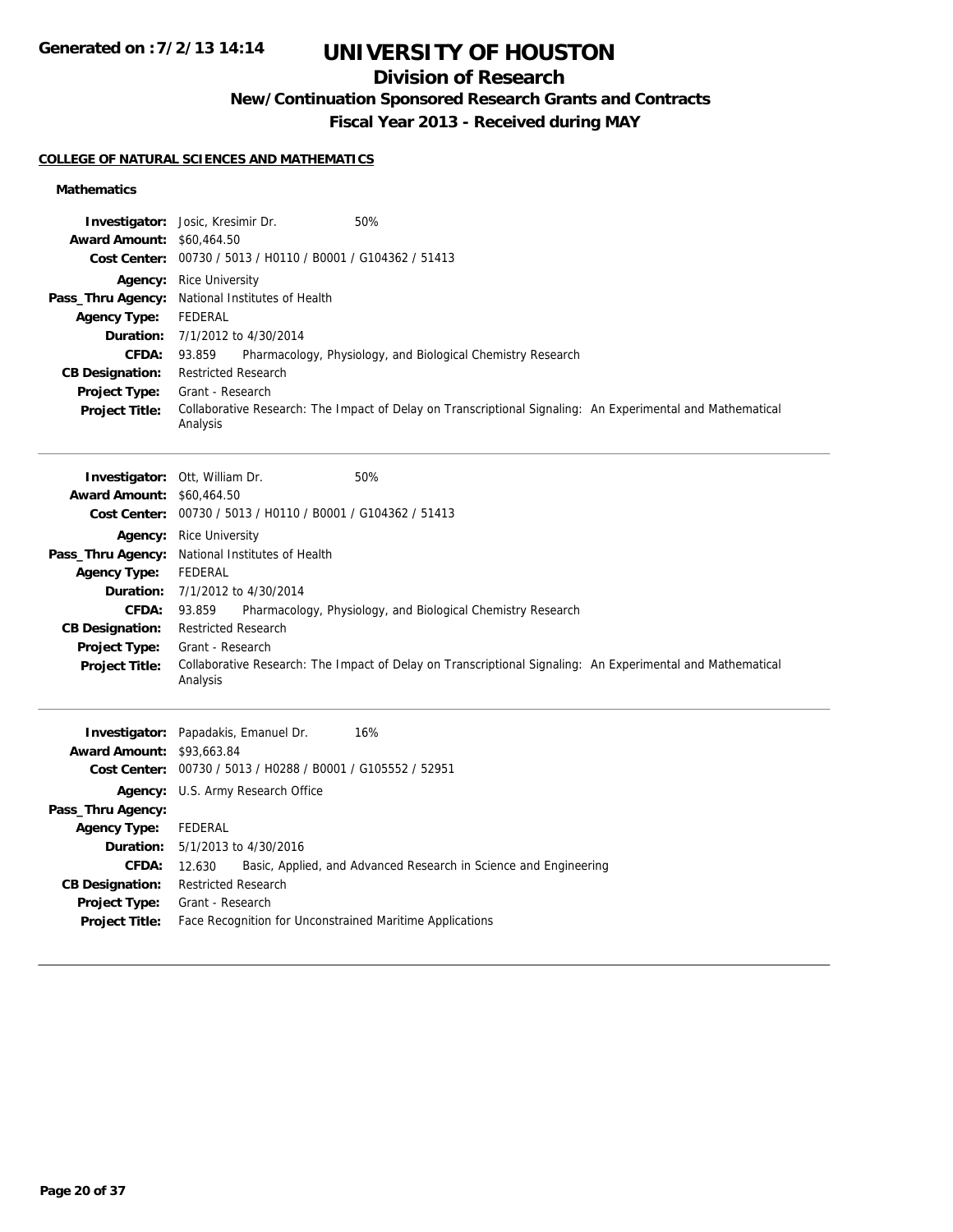# **UNIVERSITY OF HOUSTON**

## **Division of Research**

**New/Continuation Sponsored Research Grants and Contracts**

**Fiscal Year 2013 - Received during MAY**

### **COLLEGE OF NATURAL SCIENCES AND MATHEMATICS**

#### **Physics**

|                                  | <b>Investigator:</b> Chu, Wei-Kan Dr.                                 | 50%                                                                            |
|----------------------------------|-----------------------------------------------------------------------|--------------------------------------------------------------------------------|
| <b>Award Amount: \$25,000.00</b> |                                                                       |                                                                                |
|                                  | Cost Center: 00730 / 5015 / H0452 / B0001 / G106161 / 53029           |                                                                                |
| Agency:                          | University of Texas - Dallas                                          |                                                                                |
|                                  | <b>Pass_Thru Agency:</b> U.S. Air Force Office of Scientific Research |                                                                                |
| <b>Agency Type:</b>              | FEDERAL                                                               |                                                                                |
|                                  | <b>Duration:</b> 4/15/2013 to 4/15/2014                               |                                                                                |
| CFDA:                            |                                                                       | 12.800 Air Force Defense Research Sciences Program                             |
| <b>CB Designation:</b>           | Restricted Research                                                   |                                                                                |
|                                  | <b>Project Type:</b> Grant - Research                                 |                                                                                |
| <b>Project Title:</b>            |                                                                       | Ion Implantation of Pnictides in Search for High Temperature Superconductivity |
|                                  |                                                                       |                                                                                |

|                                   | <b>Investigator:</b> Ting, Chin-Sen Dr.                     | 100%                                                                       |
|-----------------------------------|-------------------------------------------------------------|----------------------------------------------------------------------------|
| <b>Award Amount: \$100,000.00</b> |                                                             |                                                                            |
|                                   | Cost Center: 00730 / 5021 / H0112 / B0001 / C106804 / 53013 |                                                                            |
|                                   | <b>Agency:</b> The Welch Foundation                         |                                                                            |
| Pass_Thru Agency:                 |                                                             |                                                                            |
| Agency Type: FOUNDATION           |                                                             |                                                                            |
|                                   | <b>Duration:</b> $6/1/2013$ to $5/31/2014$                  |                                                                            |
| CFDA:                             |                                                             |                                                                            |
| <b>CB Designation:</b>            | <b>Restricted Research</b>                                  |                                                                            |
| <b>Project Type:</b>              | Grant - Research                                            |                                                                            |
| <b>Project Title:</b>             |                                                             | Superconductivity in Fe-Pnictides and Strongly Correlated Electron Systems |
|                                   |                                                             |                                                                            |

| <b>Investigator:</b> Su, Wu-Pei Dr.<br><b>Award Amount: \$60,000.00</b><br>Cost Center: | 00730 / 5021 / H0112 / B0001 / C106798 / 53016 | 100%                                                            |
|-----------------------------------------------------------------------------------------|------------------------------------------------|-----------------------------------------------------------------|
|                                                                                         | <b>Agency:</b> The Welch Foundation            |                                                                 |
| Pass_Thru Agency:                                                                       |                                                |                                                                 |
| Agency Type: FOUNDATION                                                                 |                                                |                                                                 |
|                                                                                         | <b>Duration:</b> $6/1/2013$ to $5/31/2014$     |                                                                 |
| CFDA:                                                                                   |                                                |                                                                 |
| <b>CB Designation:</b>                                                                  | <b>Restricted Research</b>                     |                                                                 |
| <b>Project Type:</b>                                                                    | Grant - Research                               |                                                                 |
| <b>Project Title:</b>                                                                   |                                                | A Real Space Approach to the Macromolecular X-ray Phase Problem |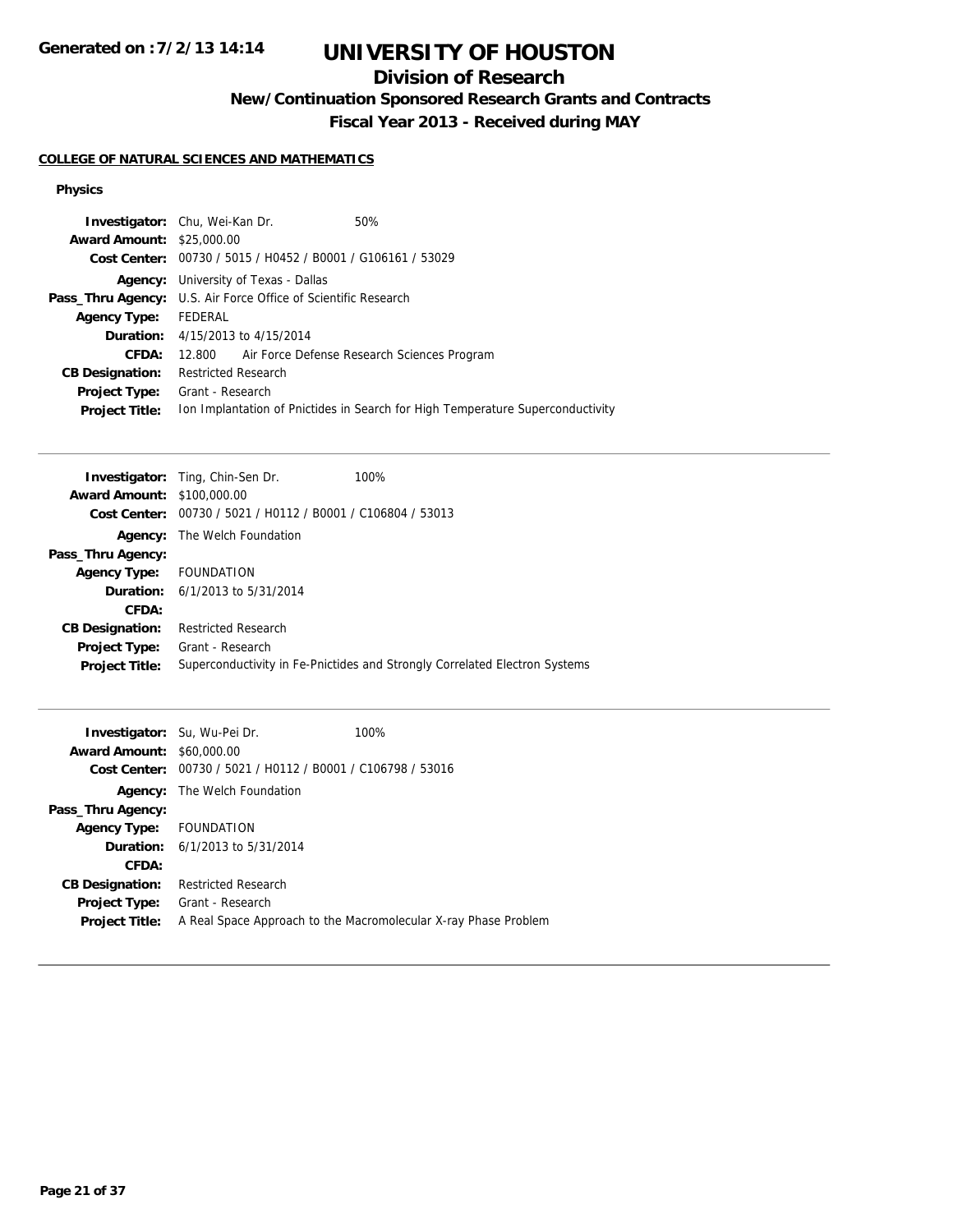# **UNIVERSITY OF HOUSTON**

## **Division of Research**

**New/Continuation Sponsored Research Grants and Contracts**

**Fiscal Year 2013 - Received during MAY**

### **COLLEGE OF NATURAL SCIENCES AND MATHEMATICS**

#### **Physics**

|                                   | <b>Investigator:</b> Whitehead, Lisa Dr.                    | 100%                                                                                    |
|-----------------------------------|-------------------------------------------------------------|-----------------------------------------------------------------------------------------|
| <b>Award Amount: \$188,000.00</b> |                                                             |                                                                                         |
|                                   | Cost Center: 00730 / 5013 / H0112 / B0001 / G104646 / 51197 |                                                                                         |
|                                   | <b>Agency:</b> U.S. Department of Energy                    |                                                                                         |
| Pass_Thru Agency:                 |                                                             |                                                                                         |
| <b>Agency Type:</b>               | FEDERAL                                                     |                                                                                         |
|                                   | <b>Duration:</b> $7/1/2012$ to $6/30/2014$                  |                                                                                         |
| <b>CFDA:</b>                      | 81.049                                                      | Office of Energy Research Financial Assistance Program                                  |
| <b>CB Designation:</b>            | <b>Restricted Research</b>                                  |                                                                                         |
| Project Type:                     | Grant - Research                                            |                                                                                         |
| <b>Project Title:</b>             |                                                             | Precision Measurement of Electron Antineutrino Disappearance in the Daya Bay Experiment |
|                                   |                                                             |                                                                                         |

|                                     | <b>Investigator:</b> Ren, Zhifeng Dr.                         | 50%                                                                                     |
|-------------------------------------|---------------------------------------------------------------|-----------------------------------------------------------------------------------------|
| <b>Award Amount: \$47,386.50</b>    |                                                               |                                                                                         |
|                                     | Cost Center: $00730 / 5021 / 10452 / 80001 / 6106542 / 52712$ |                                                                                         |
|                                     | <b>Agency:</b> Massachusetts Institute of Technology          |                                                                                         |
| <b>Pass_Thru Agency:</b> Bosch Inc. |                                                               |                                                                                         |
| <b>Agency Type:</b>                 | PROFIT                                                        |                                                                                         |
|                                     | <b>Duration:</b> $10/1/2012$ to $4/30/2013$                   |                                                                                         |
| CFDA:                               |                                                               |                                                                                         |
| <b>CB Designation:</b>              | <b>Restricted Research</b>                                    |                                                                                         |
| <b>Project Type:</b>                | Grant - Research                                              |                                                                                         |
| <b>Project Title:</b>               |                                                               | Thermoelectric Systems and Materials for Residential Heat and Electricity Co-generation |

|                                                          | <b>Investigator:</b> Ren, Zhifeng Dr.   | 50%                                                               |
|----------------------------------------------------------|-----------------------------------------|-------------------------------------------------------------------|
| <b>Award Amount: \$53,822.50</b>                         |                                         |                                                                   |
|                                                          |                                         | Cost Center: 00730 / 5013 / H0452 / B0001 / G106512 / 52713       |
|                                                          |                                         | <b>Agency:</b> Massachusetts Institute of Technology              |
| <b>Pass_Thru Agency:</b> Defense Threat Reduction Agency |                                         |                                                                   |
| <b>Agency Type:</b>                                      | FEDERAL                                 |                                                                   |
|                                                          | <b>Duration:</b> 12/1/2012 to 5/31/2013 |                                                                   |
| CFDA:                                                    | 12.351                                  | Basic Scientific Research - Combating Weapons of Mass Destruction |
| <b>CB Designation:</b>                                   | <b>Restricted Research</b>              |                                                                   |
|                                                          | <b>Project Type:</b> Grant - Research   |                                                                   |
| <b>Project Title:</b>                                    |                                         | Composite-Nanoparticles Thermal History Sensors                   |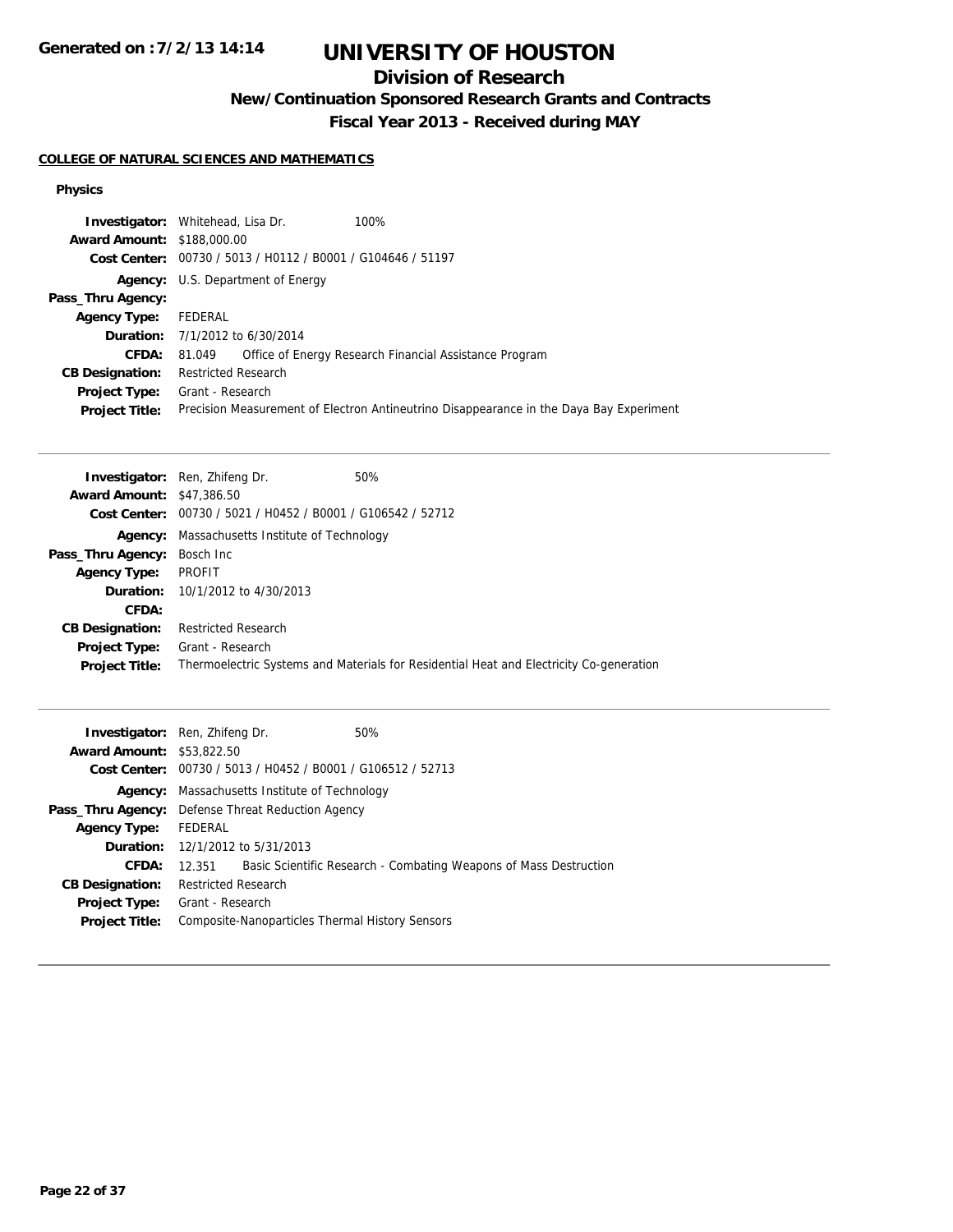# **UNIVERSITY OF HOUSTON**

## **Division of Research**

**New/Continuation Sponsored Research Grants and Contracts**

**Fiscal Year 2013 - Received during MAY**

### **COLLEGE OF NATURAL SCIENCES AND MATHEMATICS**

#### **Physics**

| <b>Investigator:</b> Lan, Yucheng | 33%                                                         |                                                                                          |
|-----------------------------------|-------------------------------------------------------------|------------------------------------------------------------------------------------------|
| <b>Award Amount: \$113,345.76</b> |                                                             |                                                                                          |
|                                   | Cost Center: 00730 / 5043 / H0452 / B0001 / G106483 / 52950 |                                                                                          |
|                                   | <b>Agency:</b> U.S. Air Force Academy                       |                                                                                          |
| Pass_Thru Agency:                 |                                                             |                                                                                          |
| Agency Type:                      | FEDERAL                                                     |                                                                                          |
|                                   | <b>Duration:</b> 5/1/2013 to 4/30/2018                      |                                                                                          |
| <b>CFDA:</b>                      | 12.800 Air Force Defense Research Sciences Program          |                                                                                          |
| <b>CB Designation:</b>            | <b>Restricted Research</b>                                  |                                                                                          |
| <b>Project Type:</b>              | Grant - Research                                            |                                                                                          |
| <b>Project Title:</b>             |                                                             | Vibration Spectrometer for Detecting Single Atoms Using Carbon Nanotube Resonator Arrays |

| <b>Investigator:</b> Chen, Shuo   | 33%                                                                                      |
|-----------------------------------|------------------------------------------------------------------------------------------|
| <b>Award Amount: \$113,345.76</b> |                                                                                          |
|                                   | <b>Cost Center:</b> $00730 / 5043 / 40452 / 80001 / 6106483 / 52950$                     |
|                                   | <b>Agency:</b> U.S. Air Force Academy                                                    |
| Pass_Thru Agency:                 |                                                                                          |
| <b>Agency Type:</b>               | FEDERAL                                                                                  |
|                                   | <b>Duration:</b> $5/1/2013$ to $4/30/2018$                                               |
| <b>CFDA:</b>                      | 12.800 Air Force Defense Research Sciences Program                                       |
| <b>CB Designation:</b>            | <b>Restricted Research</b>                                                               |
|                                   | <b>Project Type:</b> Grant - Research                                                    |
| <b>Project Title:</b>             | Vibration Spectrometer for Detecting Single Atoms Using Carbon Nanotube Resonator Arrays |

| <b>Award Amount: \$58,390.24</b>       | 17%<br><b>Investigator:</b> Ren, Zhifeng Dr.<br>Cost Center: 00730 / 5043 / H0452 / B0001 / G106483 / 52950  |
|----------------------------------------|--------------------------------------------------------------------------------------------------------------|
|                                        |                                                                                                              |
|                                        | <b>Agency:</b> U.S. Air Force Academy                                                                        |
| Pass_Thru Agency:                      |                                                                                                              |
| <b>Agency Type:</b>                    | FEDERAL                                                                                                      |
| <b>Duration:</b>                       | 5/1/2013 to 4/30/2018                                                                                        |
| <b>CFDA:</b>                           | Air Force Defense Research Sciences Program<br>12.800                                                        |
| <b>CB Designation:</b>                 | <b>Restricted Research</b>                                                                                   |
| Project Type:<br><b>Project Title:</b> | Grant - Research<br>Vibration Spectrometer for Detecting Single Atoms Using Carbon Nanotube Resonator Arrays |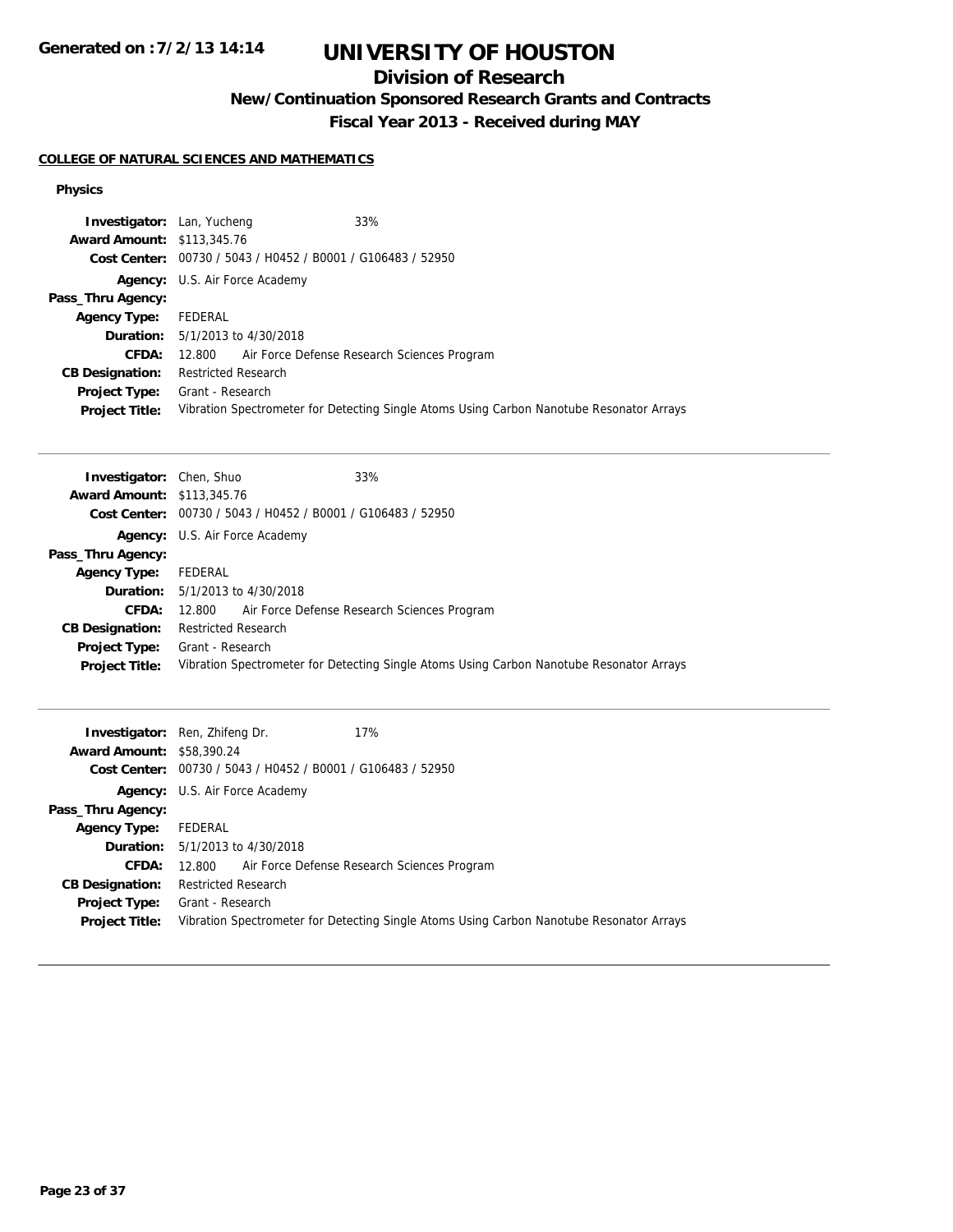## **Division of Research**

**New/Continuation Sponsored Research Grants and Contracts**

**Fiscal Year 2013 - Received during MAY**

#### **COLLEGE OF OPTOMETRY**

### **Optometry, Community**

| <b>Investigator:</b> Burns, Alan Dr.                   |                            |                                                             | 100%                                                                |
|--------------------------------------------------------|----------------------------|-------------------------------------------------------------|---------------------------------------------------------------------|
| <b>Award Amount: \$105,000.00</b>                      |                            |                                                             |                                                                     |
|                                                        |                            | Cost Center: 00730 / 5013 / H0114 / B0001 / G104849 / 53158 |                                                                     |
| Agency:                                                |                            | Baylor College of Medicine                                  |                                                                     |
| <b>Pass_Thru Agency:</b> National Institutes of Health |                            |                                                             |                                                                     |
| <b>Agency Type:</b>                                    | FEDERAL                    |                                                             |                                                                     |
|                                                        |                            | <b>Duration:</b> 2/1/2013 to 1/31/2014                      |                                                                     |
| CFDA:                                                  | 93.839                     |                                                             | <b>Blood Diseases and Resources Research</b>                        |
| <b>CB Designation:</b>                                 | <b>Restricted Research</b> |                                                             |                                                                     |
| Project Type:                                          | Grant - Research           |                                                             |                                                                     |
| <b>Project Title:</b>                                  |                            |                                                             | Platelets and Their Microparticles in the Inflamed Microcirculation |
|                                                        |                            |                                                             |                                                                     |

|                                   | 100%<br><b>Investigator:</b> Nichols, Jason Dr.                                                                                                                                                                                                           |  |
|-----------------------------------|-----------------------------------------------------------------------------------------------------------------------------------------------------------------------------------------------------------------------------------------------------------|--|
| <b>Award Amount: \$127,014.00</b> |                                                                                                                                                                                                                                                           |  |
|                                   | Cost Center: 00730 / 5022 / H0114 / B0001 / G106781 / 52936                                                                                                                                                                                               |  |
| Agency:                           | Allergan, Inc.                                                                                                                                                                                                                                            |  |
| Pass_Thru Agency:                 |                                                                                                                                                                                                                                                           |  |
| <b>Agency Type:</b>               | <b>PROFIT</b>                                                                                                                                                                                                                                             |  |
| Duration:                         | 4/5/2013 to 10/31/2014                                                                                                                                                                                                                                    |  |
| CFDA:                             |                                                                                                                                                                                                                                                           |  |
| <b>CB Designation:</b>            | <b>Restricted Research</b>                                                                                                                                                                                                                                |  |
| <b>Project Type:</b>              | Contract - Research                                                                                                                                                                                                                                       |  |
| <b>Project Title:</b>             | 10077X-001 : A Multi-center, Double-masked, Randomized, Parallel Group Investigation to Compare an<br>Investigational Eye Drop Formulation with Refresh Contacts with Used for 90 Days with Hydrogel, Silicone Hydrogel<br>and Rigid Gas Permeable Lenses |  |
|                                   |                                                                                                                                                                                                                                                           |  |
| Investigator:                     | McDermott, Alison Dr.<br>80%                                                                                                                                                                                                                              |  |
| <b>Award Amount:</b>              | \$270,600.80                                                                                                                                                                                                                                              |  |
| <b>Cost Center:</b>               | 00730 / 5013 / H0114 / B0001 / G104189 / 50786                                                                                                                                                                                                            |  |
| Agency:                           | National Eye Institute                                                                                                                                                                                                                                    |  |
| Pass_Thru Agency:                 |                                                                                                                                                                                                                                                           |  |
| <b>Agency Type:</b>               | <b>FEDERAL</b>                                                                                                                                                                                                                                            |  |
| Duration:                         | 5/1/2012 to 4/30/2017                                                                                                                                                                                                                                     |  |
| CFDA:                             | Vision Research<br>93.867                                                                                                                                                                                                                                 |  |
| <b>CB Designation:</b>            | <b>Restricted Research</b>                                                                                                                                                                                                                                |  |
| Project Type:                     | Grant - Research                                                                                                                                                                                                                                          |  |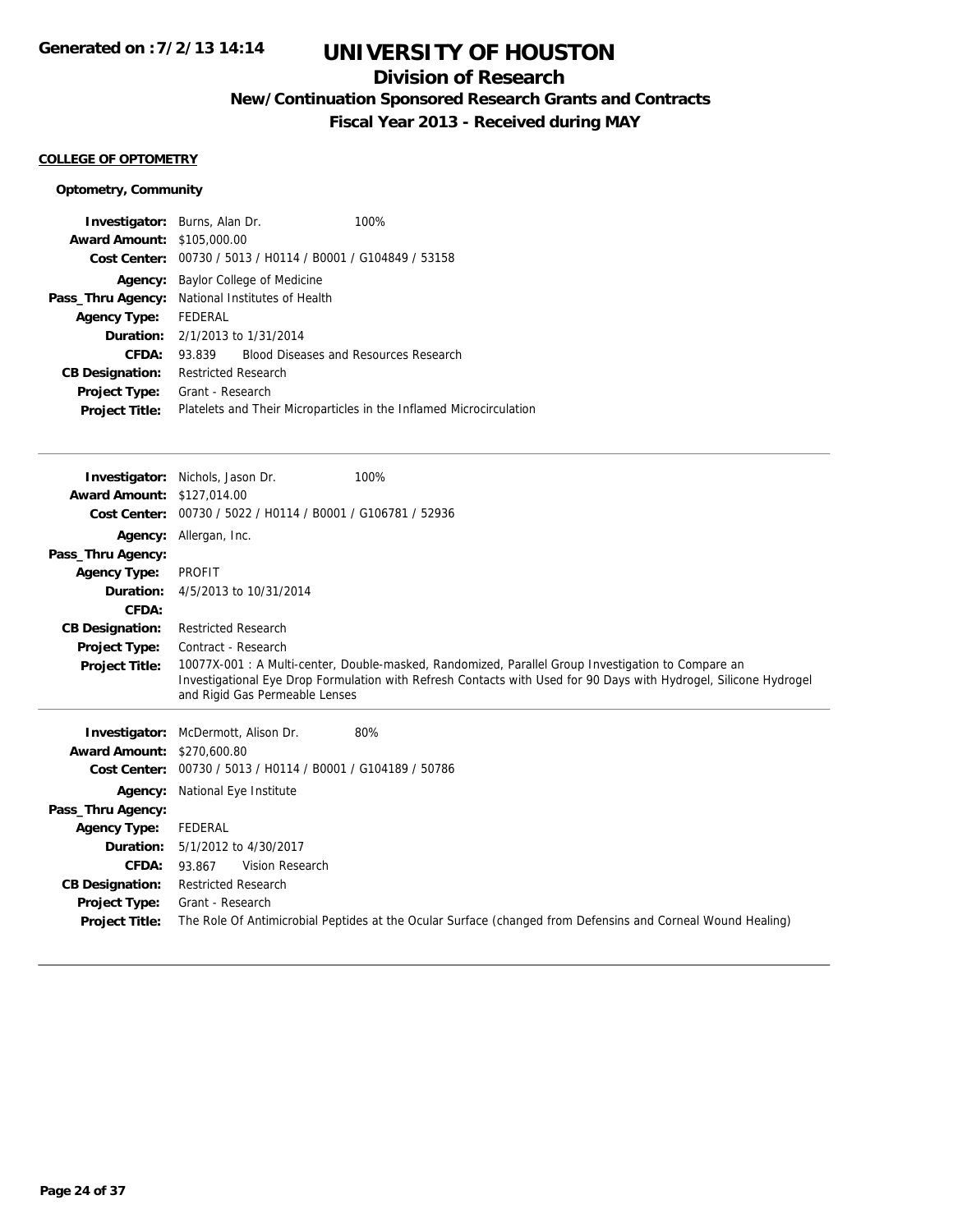## **Division of Research**

**New/Continuation Sponsored Research Grants and Contracts**

**Fiscal Year 2013 - Received during MAY**

#### **COLLEGE OF PHARMACY**

### **Clinical Sciences and Administration**

|                                  | <b>Investigator:</b> Prince, Randall A. Dr.                  | 100% |
|----------------------------------|--------------------------------------------------------------|------|
| <b>Award Amount: \$15,277.96</b> |                                                              |      |
|                                  | Cost Center: 00730 / 5022 / H0118 / B0001 / G098181 / 45150  |      |
|                                  | <b>Agency:</b> University of Texas MD Anderson Cancer Center |      |
|                                  | <b>Pass_Thru Agency:</b> Enzon Pharmaceuticals               |      |
| <b>Agency Type:</b>              | <b>PROFIT</b>                                                |      |
|                                  | <b>Duration:</b> $9/15/2009$ to $3/31/2015$                  |      |
| CFDA:                            |                                                              |      |
| <b>CB Designation:</b>           | <b>Restricted Research</b>                                   |      |
| Project Type:                    | Grant - Research                                             |      |
| <b>Project Title:</b>            | Amphotericin B Project                                       |      |

|                                  | <b>Investigator:</b> Garey, Kevin Dr.                       | 40%                                                             |
|----------------------------------|-------------------------------------------------------------|-----------------------------------------------------------------|
| <b>Award Amount: \$38,926.40</b> |                                                             |                                                                 |
|                                  | Cost Center: 00730 / 5022 / H0118 / B0001 / C106506 / 52938 |                                                                 |
|                                  | <b>Agency:</b> Cubist Pharmaceuticals                       |                                                                 |
| Pass_Thru Agency:                |                                                             |                                                                 |
| <b>Agency Type:</b>              | PROFIT                                                      |                                                                 |
|                                  | <b>Duration:</b> $4/5/2013$ to $6/30/2014$                  |                                                                 |
| CFDA:                            |                                                             |                                                                 |
| <b>CB Designation:</b>           | <b>Restricted Research</b>                                  |                                                                 |
| <b>Project Type:</b>             | Grant - Research                                            |                                                                 |
| <b>Project Title:</b>            |                                                             | Impact of CB-183,315 exposure on in vitro inflammatory response |
|                                  |                                                             |                                                                 |

| <b>Award Amount:</b><br>Cost Center: | <b>Investigator:</b> Shah, Dhara Dr.<br>\$58,389.60<br>00730 / 5022 / H0118 / B0001 / C106506 / 52938 | 60%                                                             |
|--------------------------------------|-------------------------------------------------------------------------------------------------------|-----------------------------------------------------------------|
| Agency:                              | <b>Cubist Pharmaceuticals</b>                                                                         |                                                                 |
| Pass_Thru Agency:                    |                                                                                                       |                                                                 |
| <b>Agency Type:</b>                  | <b>PROFIT</b>                                                                                         |                                                                 |
|                                      | <b>Duration:</b> $4/5/2013$ to $6/30/2014$                                                            |                                                                 |
| CFDA:                                |                                                                                                       |                                                                 |
| <b>CB Designation:</b>               | <b>Restricted Research</b>                                                                            |                                                                 |
| <b>Project Type:</b>                 | Grant - Research                                                                                      |                                                                 |
| <b>Project Title:</b>                |                                                                                                       | Impact of CB-183,315 exposure on in vitro inflammatory response |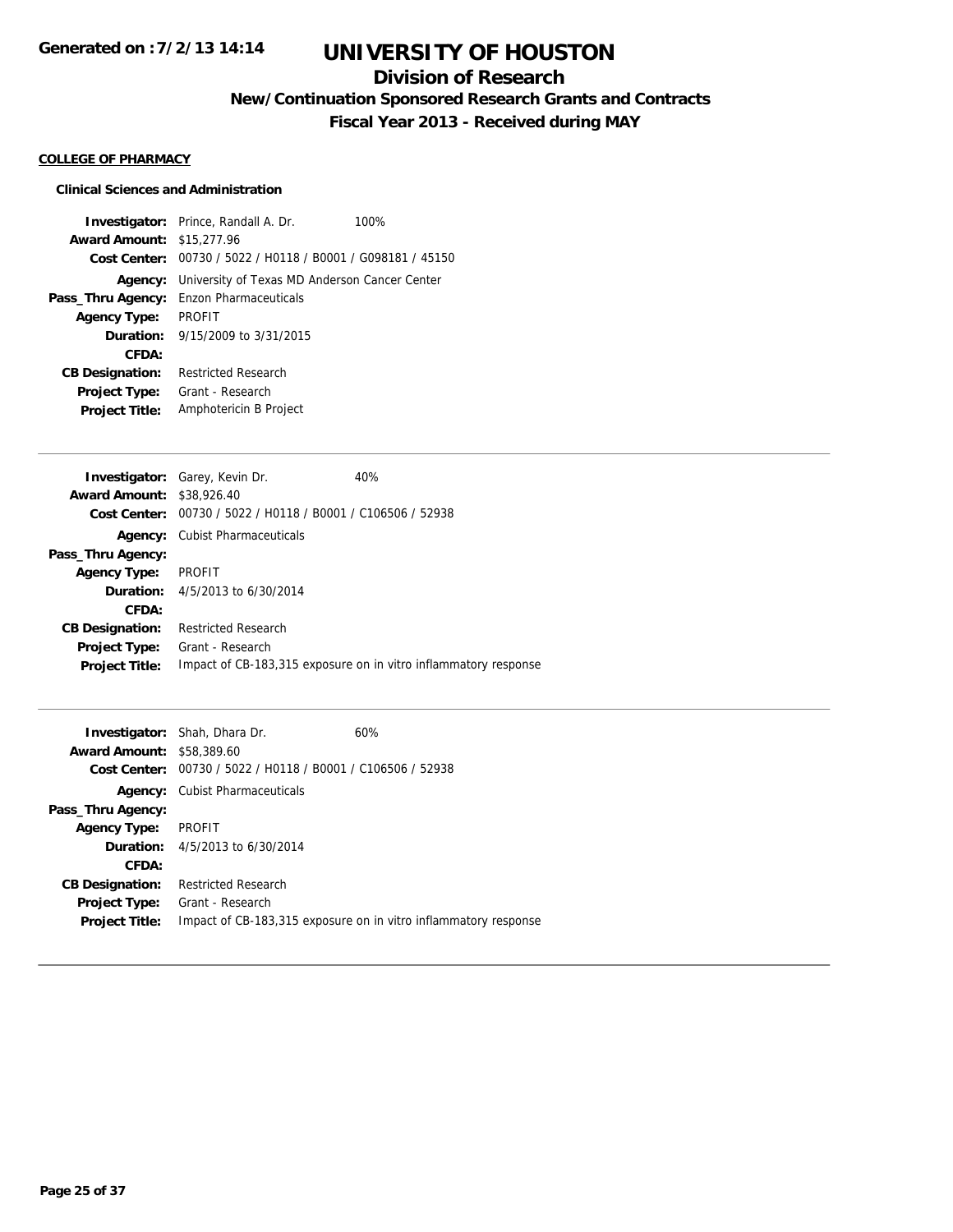## **Division of Research**

**New/Continuation Sponsored Research Grants and Contracts**

**Fiscal Year 2013 - Received during MAY**

#### **COLLEGE OF PHARMACY**

### **Heart and Kidney Institute**

| <b>Award Amount: \$68,526,75</b><br>Cost Center: 00730 / 5013 / H0117 / B0001 / G105636 / 51844<br>National Institute of Diabetes and Digestive and Kidney Diseases<br>Agency:<br>Pass_Thru Agency:<br>FEDERAL<br><b>Agency Type:</b><br><b>Duration:</b> $9/1/2012$ to $8/31/2014$<br>CFDA:<br>Diabetes, Endocrinology and Metabolism Research<br>93.847<br><b>Restricted Research</b><br><b>CB Designation:</b> |
|-------------------------------------------------------------------------------------------------------------------------------------------------------------------------------------------------------------------------------------------------------------------------------------------------------------------------------------------------------------------------------------------------------------------|
|                                                                                                                                                                                                                                                                                                                                                                                                                   |
|                                                                                                                                                                                                                                                                                                                                                                                                                   |
|                                                                                                                                                                                                                                                                                                                                                                                                                   |
|                                                                                                                                                                                                                                                                                                                                                                                                                   |
|                                                                                                                                                                                                                                                                                                                                                                                                                   |
|                                                                                                                                                                                                                                                                                                                                                                                                                   |
|                                                                                                                                                                                                                                                                                                                                                                                                                   |
|                                                                                                                                                                                                                                                                                                                                                                                                                   |
| Grant - Research<br><b>Project Type:</b>                                                                                                                                                                                                                                                                                                                                                                          |
| Renal Angiotensin II Receptor Function in Obesity (R01 DK061578-07)<br><b>Project Title:</b>                                                                                                                                                                                                                                                                                                                      |

#### **Pharmacological and Pharmaceutical Sciences**

| <b>Investigator:</b> Cuny, Gregory Dr. |                            |                                                             | 100%                                                                    |
|----------------------------------------|----------------------------|-------------------------------------------------------------|-------------------------------------------------------------------------|
| <b>Award Amount: \$23,248.00</b>       |                            |                                                             |                                                                         |
|                                        |                            | Cost Center: 00730 / 5013 / H0117 / B0001 / G105196 / 51292 |                                                                         |
|                                        |                            | <b>Agency:</b> Harvard Medical School                       |                                                                         |
| Pass_Thru Agency:                      |                            | National Institute of Allergy and Infectious Diseases       |                                                                         |
| <b>Agency Type:</b>                    | FEDERAL                    |                                                             |                                                                         |
| <b>Duration:</b> 3/1/2012 to 2/28/2014 |                            |                                                             |                                                                         |
| CFDA:                                  | 93.855                     |                                                             | Allergy, Immunology, and Transplantation Research                       |
| <b>CB Designation:</b>                 | <b>Restricted Research</b> |                                                             |                                                                         |
| Project Type:                          | Grant - Research           |                                                             |                                                                         |
| <b>Project Title:</b>                  |                            |                                                             | NECO004: Small Molecule Screening and Medicinal Chemistry Core (Core C) |
|                                        |                            |                                                             |                                                                         |

|                                  | <b>Investigator:</b> Cuny, Gregory Dr. | 100%                                                        |
|----------------------------------|----------------------------------------|-------------------------------------------------------------|
| <b>Award Amount: \$85,517,00</b> |                                        |                                                             |
|                                  |                                        | Cost Center: 00730 / 5013 / H0117 / B0001 / G105191 / 50789 |
| Agency:                          | <b>Brandels University</b>             |                                                             |
| Pass_Thru Agency:                |                                        | National Institute of Allergy and Infectious Diseases       |
| <b>Agency Type:</b>              | <b>FFDFRAL</b>                         |                                                             |
|                                  | <b>Duration:</b> 3/1/2012 to 5/31/2014 |                                                             |
| CFDA:                            | 93.855                                 | Allergy, Immunology, and Transplantation Research           |
| <b>CB Designation:</b>           | <b>Restricted Research</b>             |                                                             |
| <b>Project Type:</b>             | Grant - Research                       |                                                             |
| <b>Project Title:</b>            |                                        | IMPDH-targeted antibiotics for select agents                |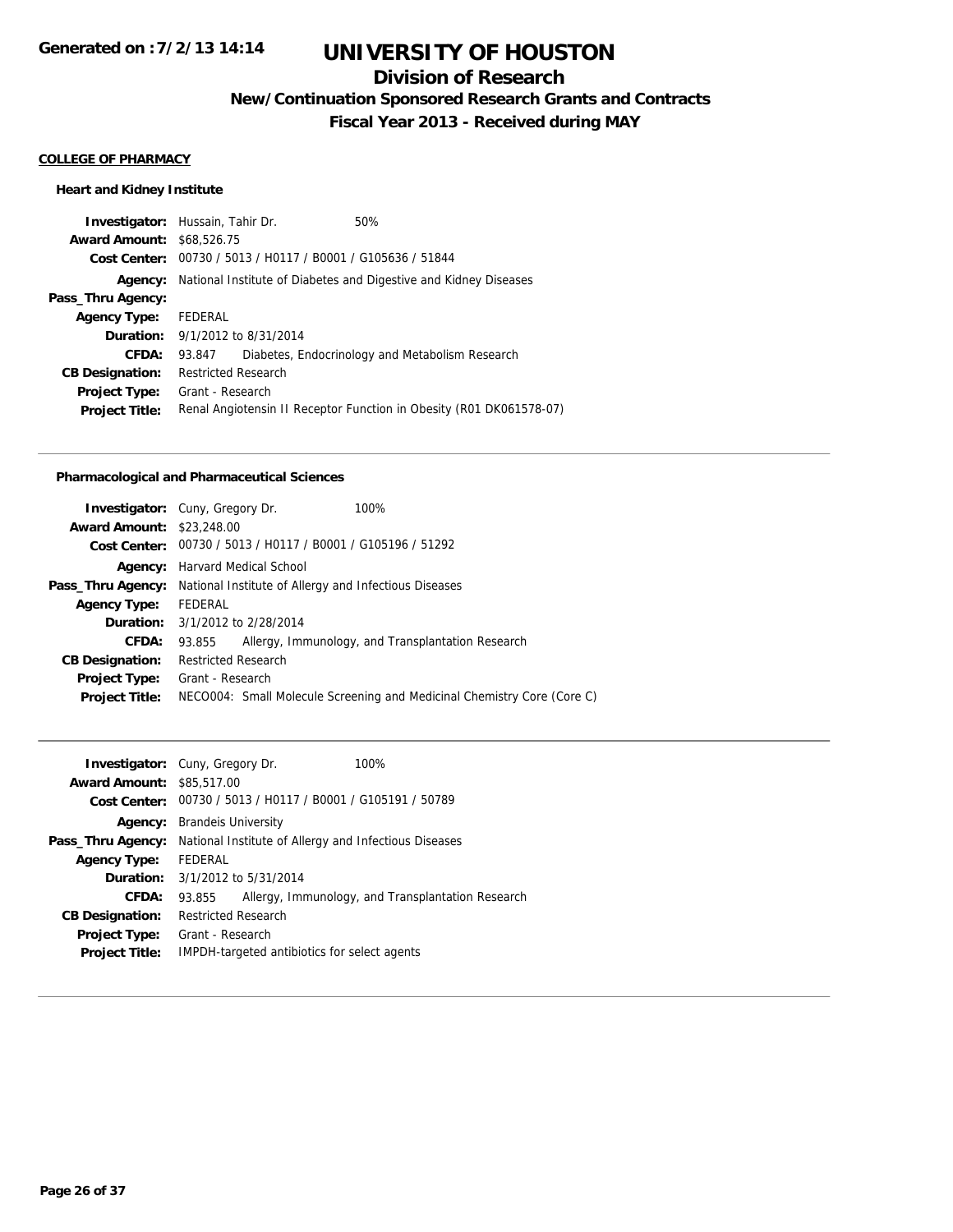## **Division of Research**

**New/Continuation Sponsored Research Grants and Contracts**

**Fiscal Year 2013 - Received during MAY**

#### **COLLEGE OF PHARMACY**

#### **Pharmacological and Pharmaceutical Sciences**

| <b>Investigator:</b> Hussain, Tahir Dr. |                            |                                                | 50%                                                                 |
|-----------------------------------------|----------------------------|------------------------------------------------|---------------------------------------------------------------------|
| <b>Award Amount: \$68,526,75</b>        |                            |                                                |                                                                     |
| Cost Center:                            |                            | 00730 / 5013 / H0117 / B0001 / G105636 / 51844 |                                                                     |
| Agency:                                 |                            |                                                | National Institute of Diabetes and Digestive and Kidney Diseases    |
| Pass_Thru Agency:                       |                            |                                                |                                                                     |
| <b>Agency Type:</b>                     | FEDERAL                    |                                                |                                                                     |
| <b>Duration:</b> 9/1/2012 to 8/31/2014  |                            |                                                |                                                                     |
| CFDA:                                   | 93.847                     |                                                | Diabetes, Endocrinology and Metabolism Research                     |
| <b>CB Designation:</b>                  | <b>Restricted Research</b> |                                                |                                                                     |
| <b>Project Type:</b>                    | Grant - Research           |                                                |                                                                     |
| <b>Project Title:</b>                   |                            |                                                | Renal Angiotensin II Receptor Function in Obesity (R01 DK061578-07) |
|                                         |                            |                                                |                                                                     |

#### **CULLEN COLLEGE OF ENGINEERING**

### **Center for Integrated Bio and Nano Systems**

| <b>Investigator:</b> Bao, Jiming Dr.       | 50%                                                                                       |
|--------------------------------------------|-------------------------------------------------------------------------------------------|
| <b>Award Amount: \$37,500.00</b>           |                                                                                           |
| <b>Cost Center:</b>                        |                                                                                           |
| <b>Agency:</b> The Welch Foundation        |                                                                                           |
|                                            |                                                                                           |
| <b>FOUNDATION</b>                          |                                                                                           |
| <b>Duration:</b> $6/1/2013$ to $5/31/2014$ |                                                                                           |
|                                            |                                                                                           |
| <b>Restricted Research</b>                 |                                                                                           |
| Grant - Research                           |                                                                                           |
|                                            | Understanding Nanocrystalline CoO as an Efficient Photocatalyst for Solar Water Splitting |
|                                            | 00730 / 5021 / H0070 / B0001 / C106445 / 52989                                            |

|                                  | <b>Investigator:</b> Krishnamoorti, Ramanan Dr.<br>50%                                     |
|----------------------------------|--------------------------------------------------------------------------------------------|
| <b>Award Amount: \$36,000.00</b> |                                                                                            |
| Cost Center:                     | 00730 / 5022 / H0067 / B0001 / C106366 / 52864                                             |
|                                  | <b>Agency:</b> Halliburton Energy Services                                                 |
| Pass_Thru Agency:                |                                                                                            |
| <b>Agency Type:</b>              | <b>PROFIT</b>                                                                              |
|                                  | <b>Duration:</b> 1/1/2013 to 12/31/2013                                                    |
| CFDA:                            |                                                                                            |
| <b>CB Designation:</b>           | <b>Restricted Research</b>                                                                 |
| <b>Project Type:</b>             | Grant - Research                                                                           |
| <b>Project Title:</b>            | Modeling and Experimental Studies on Carbonate Acidization with In-situ Cross-linked Acids |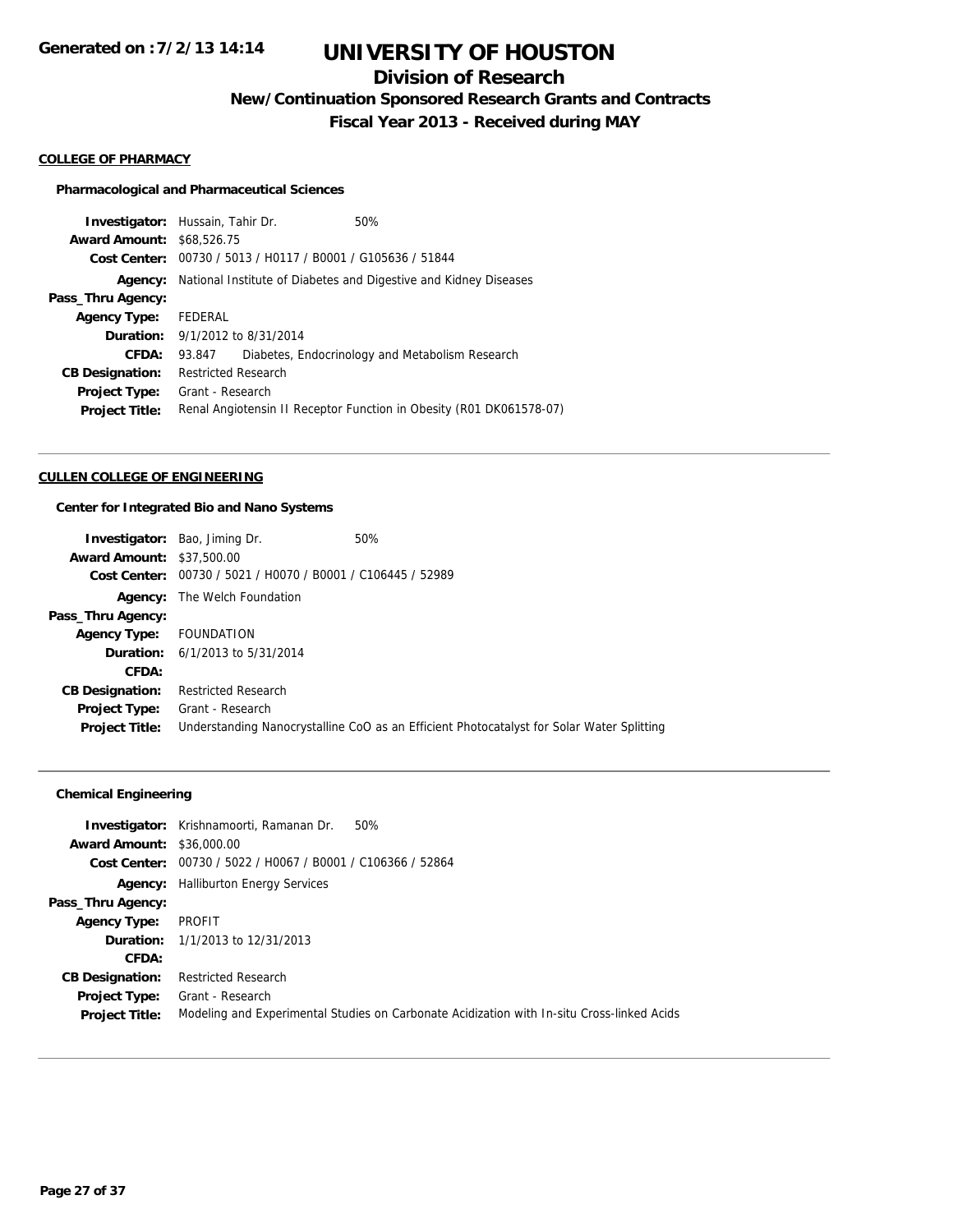## **Division of Research**

**New/Continuation Sponsored Research Grants and Contracts**

**Fiscal Year 2013 - Received during MAY**

#### **CULLEN COLLEGE OF ENGINEERING**

|                                  | Investigator: Balakotaiah, Vemuri Dr.                       | 50%                                                                                        |
|----------------------------------|-------------------------------------------------------------|--------------------------------------------------------------------------------------------|
| <b>Award Amount: \$36,000.00</b> |                                                             |                                                                                            |
|                                  | Cost Center: 00730 / 5022 / H0067 / B0001 / C106366 / 52864 |                                                                                            |
|                                  | <b>Agency:</b> Halliburton Energy Services                  |                                                                                            |
| Pass_Thru Agency:                |                                                             |                                                                                            |
| <b>Agency Type:</b>              | PROFIT                                                      |                                                                                            |
|                                  | <b>Duration:</b> 1/1/2013 to 12/31/2013                     |                                                                                            |
| CFDA:                            |                                                             |                                                                                            |
| <b>CB Designation:</b>           | <b>Restricted Research</b>                                  |                                                                                            |
| <b>Project Type:</b>             | Grant - Research                                            |                                                                                            |
| <b>Project Title:</b>            |                                                             | Modeling and Experimental Studies on Carbonate Acidization with In-situ Cross-linked Acids |

|                                                              | 100%                                                                                                                                                             |
|--------------------------------------------------------------|------------------------------------------------------------------------------------------------------------------------------------------------------------------|
|                                                              |                                                                                                                                                                  |
| Cost Center: $00730 / 5021 / 10067 / 80001 / 106809 / 52995$ |                                                                                                                                                                  |
|                                                              |                                                                                                                                                                  |
|                                                              |                                                                                                                                                                  |
| <b>FOUNDATION</b>                                            |                                                                                                                                                                  |
|                                                              |                                                                                                                                                                  |
|                                                              |                                                                                                                                                                  |
| <b>Restricted Research</b>                                   |                                                                                                                                                                  |
| Grant - Research                                             |                                                                                                                                                                  |
|                                                              | Engineering Chymotrypsin to Selectively Cleave After Phosphotyrosine                                                                                             |
|                                                              | <b>Investigator:</b> Varadarajan, Navin Dr.<br><b>Award Amount: \$50,000.00</b><br><b>Agency:</b> The Welch Foundation<br><b>Duration:</b> 6/1/2013 to 5/31/2014 |

|                                  | <b>Investigator:</b> Rimer, Jeffrey Dr.                     | 100%                                                                                                |
|----------------------------------|-------------------------------------------------------------|-----------------------------------------------------------------------------------------------------|
| <b>Award Amount: \$60,000.00</b> |                                                             |                                                                                                     |
|                                  | Cost Center: 00730 / 5021 / H0067 / B0001 / C106805 / 53010 |                                                                                                     |
|                                  | <b>Agency:</b> The Welch Foundation                         |                                                                                                     |
| Pass_Thru Agency:                |                                                             |                                                                                                     |
| <b>Agency Type:</b>              | FOUNDATION                                                  |                                                                                                     |
|                                  | <b>Duration:</b> $6/1/2013$ to $5/31/2014$                  |                                                                                                     |
| CFDA:                            |                                                             |                                                                                                     |
| <b>CB Designation:</b>           | <b>Restricted Research</b>                                  |                                                                                                     |
| <b>Project Type:</b>             | Grant - Research                                            |                                                                                                     |
| <b>Project Title:</b>            |                                                             | Physicochemical Factors Governing Protein Inhibition of Calcium Oxalate Monohydrate Crystallization |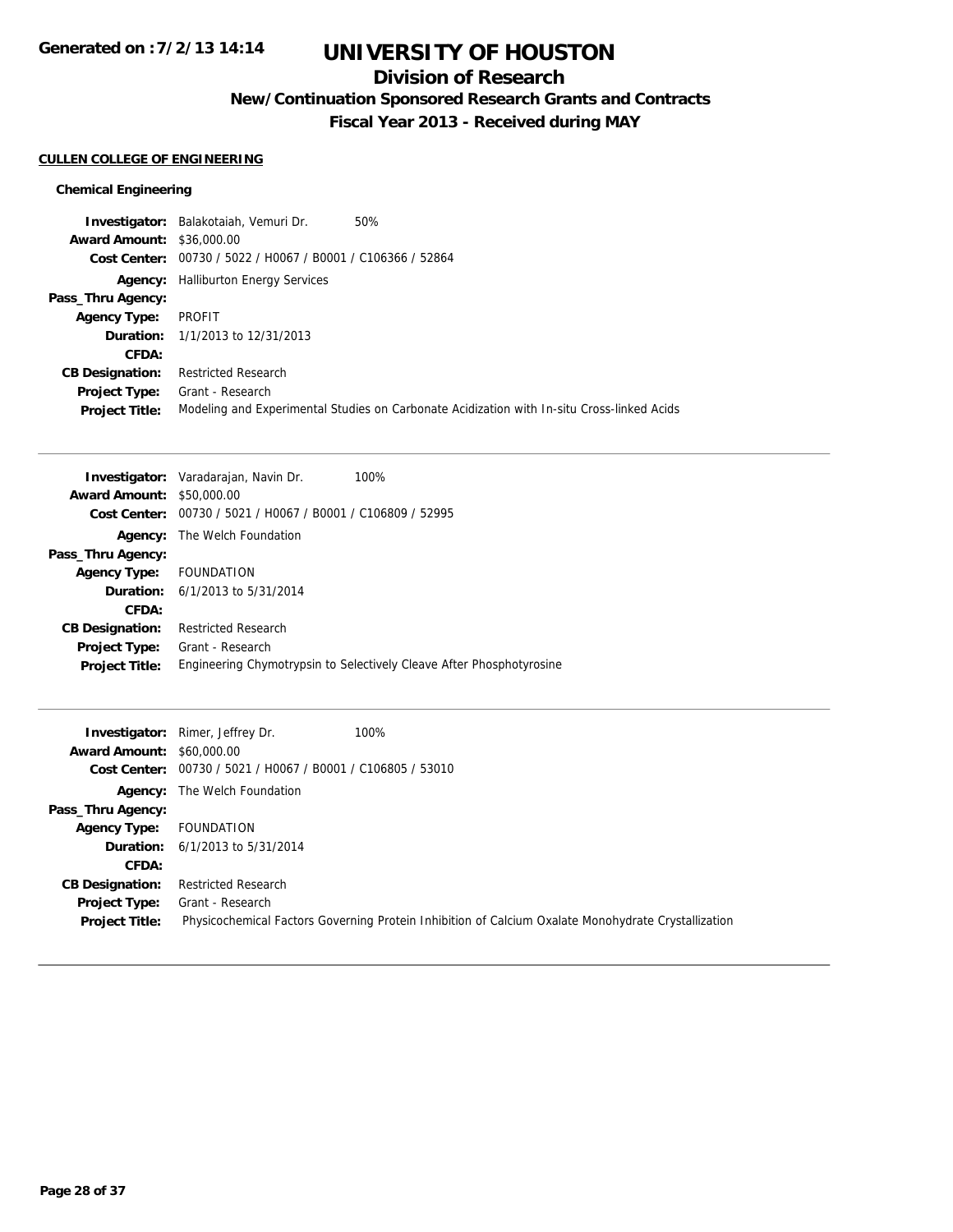## **Division of Research**

**New/Continuation Sponsored Research Grants and Contracts**

**Fiscal Year 2013 - Received during MAY**

#### **CULLEN COLLEGE OF ENGINEERING**

| <b>Investigator:</b> Harold, Michael Dr. |                            |                                                             | 34%                                              |
|------------------------------------------|----------------------------|-------------------------------------------------------------|--------------------------------------------------|
| <b>Award Amount: \$32.56</b>             |                            |                                                             |                                                  |
|                                          |                            | Cost Center: 00730 / 5033 / H0067 / B0001 / G099192 / 45352 |                                                  |
|                                          |                            | <b>Agency:</b> U.S. Environmental Protection Agency         |                                                  |
| Pass_Thru Agency:                        |                            |                                                             |                                                  |
| Agency Type: FEDERAL                     |                            |                                                             |                                                  |
| <b>Duration:</b> 8/1/2009 to 4/30/2012   |                            |                                                             |                                                  |
| CFDA:                                    | 66.039                     |                                                             | National Clean Diesel Funding Assistance Program |
| <b>CB Designation:</b>                   | <b>Restricted Research</b> |                                                             |                                                  |
| Project Type:                            |                            | Co-Op Agreement - Research                                  |                                                  |
| <b>Project Title:</b>                    |                            | ARRA - ET University of Houston TECT                        |                                                  |

| <b>Investigator:</b> Willson, Richard C. Dr.                | 100% |
|-------------------------------------------------------------|------|
| <b>Award Amount: \$60,000.00</b>                            |      |
| Cost Center: 00730 / 5021 / H0067 / B0001 / C106800 / 53018 |      |
| The Welch Foundation                                        |      |
|                                                             |      |
| Agency Type: FOUNDATION                                     |      |
| <b>Duration:</b> 6/1/2013 to 5/31/2014                      |      |
|                                                             |      |
| <b>Restricted Research</b>                                  |      |
| Grant - Research                                            |      |
| Physical Chemistry of Molecular Recognition                 |      |
|                                                             |      |

| <b>Award Amount: \$128,000.00</b> | <b>Investigator:</b> Holley, Thomas Dr.<br>100%             |  |
|-----------------------------------|-------------------------------------------------------------|--|
|                                   | Cost Center: 00730 / 5021 / H0067 / B0001 / C106750 / 53159 |  |
|                                   | Agency: Pandit Deendayal Petroleum University (PDPU)        |  |
| Pass_Thru Agency:                 |                                                             |  |
| <b>Agency Type: UNIVERSITY</b>    |                                                             |  |
|                                   | <b>Duration:</b> $6/1/2013$ to $6/22/2013$                  |  |
| CFDA:                             |                                                             |  |
| <b>CB Designation:</b>            | <b>Restricted Research</b>                                  |  |
| <b>Project Type:</b>              | Grant - Research                                            |  |
| <b>Project Title:</b>             | Study in Houston 2013                                       |  |
|                                   |                                                             |  |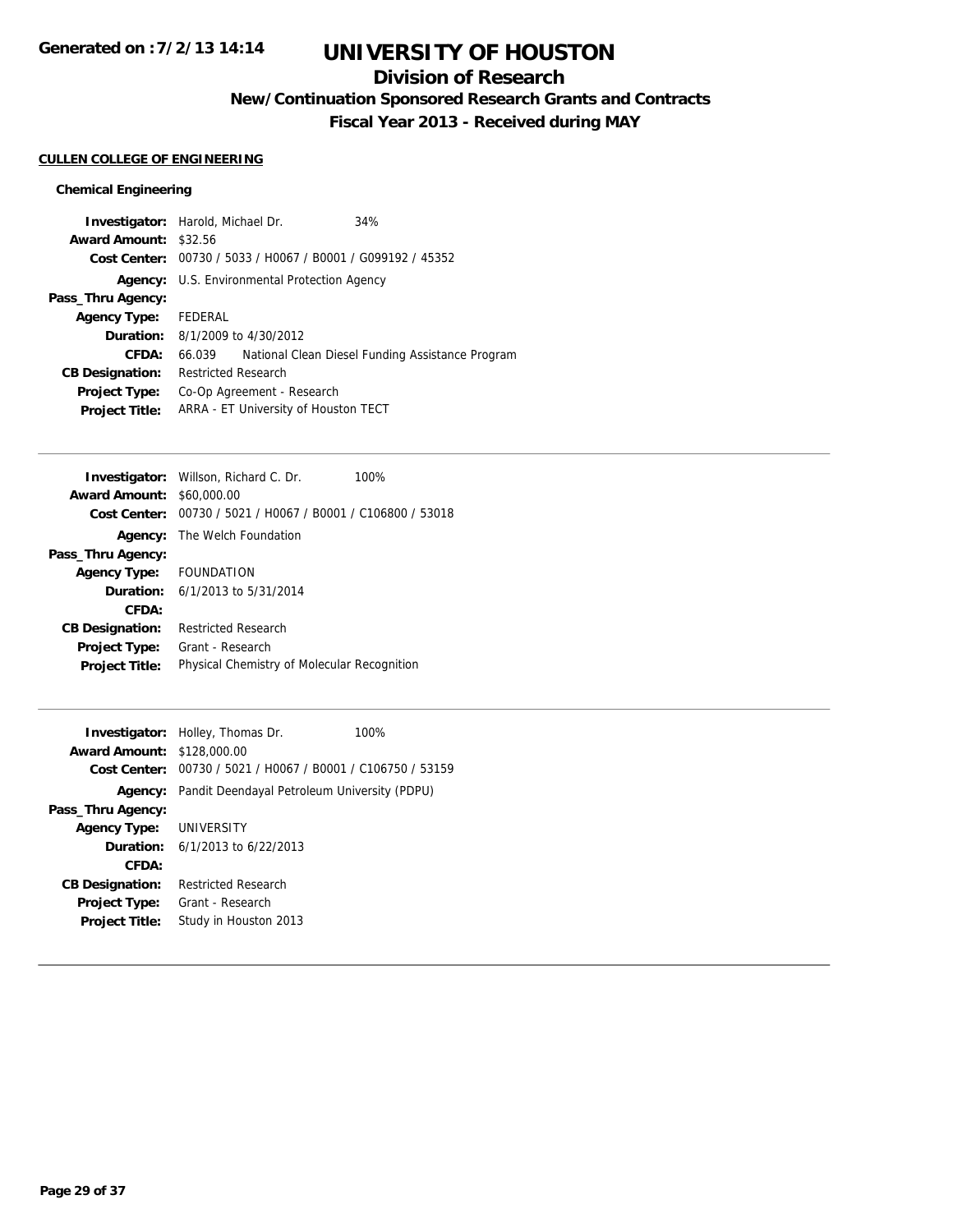## **Division of Research**

**New/Continuation Sponsored Research Grants and Contracts**

**Fiscal Year 2013 - Received during MAY**

### **CULLEN COLLEGE OF ENGINEERING**

|                                  | <b>Investigator:</b> Holley, Thomas Dr.                     | 100% |
|----------------------------------|-------------------------------------------------------------|------|
| <b>Award Amount: \$64,000.00</b> |                                                             |      |
|                                  | Cost Center: 00730 / 5021 / H0067 / A0001 / C106749 / 52977 |      |
| Agency:                          | Rajiv Gandhi Institute of Petroleum Technology              |      |
| Pass_Thru Agency:                |                                                             |      |
| <b>Agency Type: UNIVERSITY</b>   |                                                             |      |
|                                  | <b>Duration:</b> $6/1/2013$ to $6/22/2013$                  |      |
| CFDA:                            |                                                             |      |
| <b>CB Designation:</b>           | Non Research                                                |      |
| <b>Project Type:</b>             | Contract - Instruction                                      |      |
| <b>Project Title:</b>            | Study in Houston 2013                                       |      |

| <b>Investigator:</b> Muncrief, Rachel Dr.                   | 33%                                              |
|-------------------------------------------------------------|--------------------------------------------------|
| <b>Award Amount: \$31.60</b>                                |                                                  |
| Cost Center: 00730 / 5033 / H0067 / B0001 / G099192 / 45352 |                                                  |
| <b>Agency:</b> U.S. Environmental Protection Agency         |                                                  |
|                                                             |                                                  |
| Agency Type: FEDERAL                                        |                                                  |
| <b>Duration:</b> 8/1/2009 to 4/30/2012                      |                                                  |
| 66.039                                                      | National Clean Diesel Funding Assistance Program |
| <b>Restricted Research</b>                                  |                                                  |
| Co-Op Agreement - Research                                  |                                                  |
| ARRA - ET University of Houston TECT                        |                                                  |
|                                                             |                                                  |

|                              | <b>Investigator:</b> Rooks, Charles Dr.                     | 33%                                              |
|------------------------------|-------------------------------------------------------------|--------------------------------------------------|
| <b>Award Amount: \$31.60</b> |                                                             |                                                  |
|                              | Cost Center: 00730 / 5033 / H0067 / B0001 / G099192 / 45352 |                                                  |
|                              | <b>Agency:</b> U.S. Environmental Protection Agency         |                                                  |
| Pass_Thru Agency:            |                                                             |                                                  |
| Agency Type: FEDERAL         |                                                             |                                                  |
|                              | <b>Duration:</b> 8/1/2009 to 4/30/2012                      |                                                  |
| CFDA:                        | 66.039                                                      | National Clean Diesel Funding Assistance Program |
| <b>CB Designation:</b>       | <b>Restricted Research</b>                                  |                                                  |
| Project Type:                | Co-Op Agreement - Research                                  |                                                  |
| <b>Project Title:</b>        | ARRA - ET University of Houston TECT                        |                                                  |
|                              |                                                             |                                                  |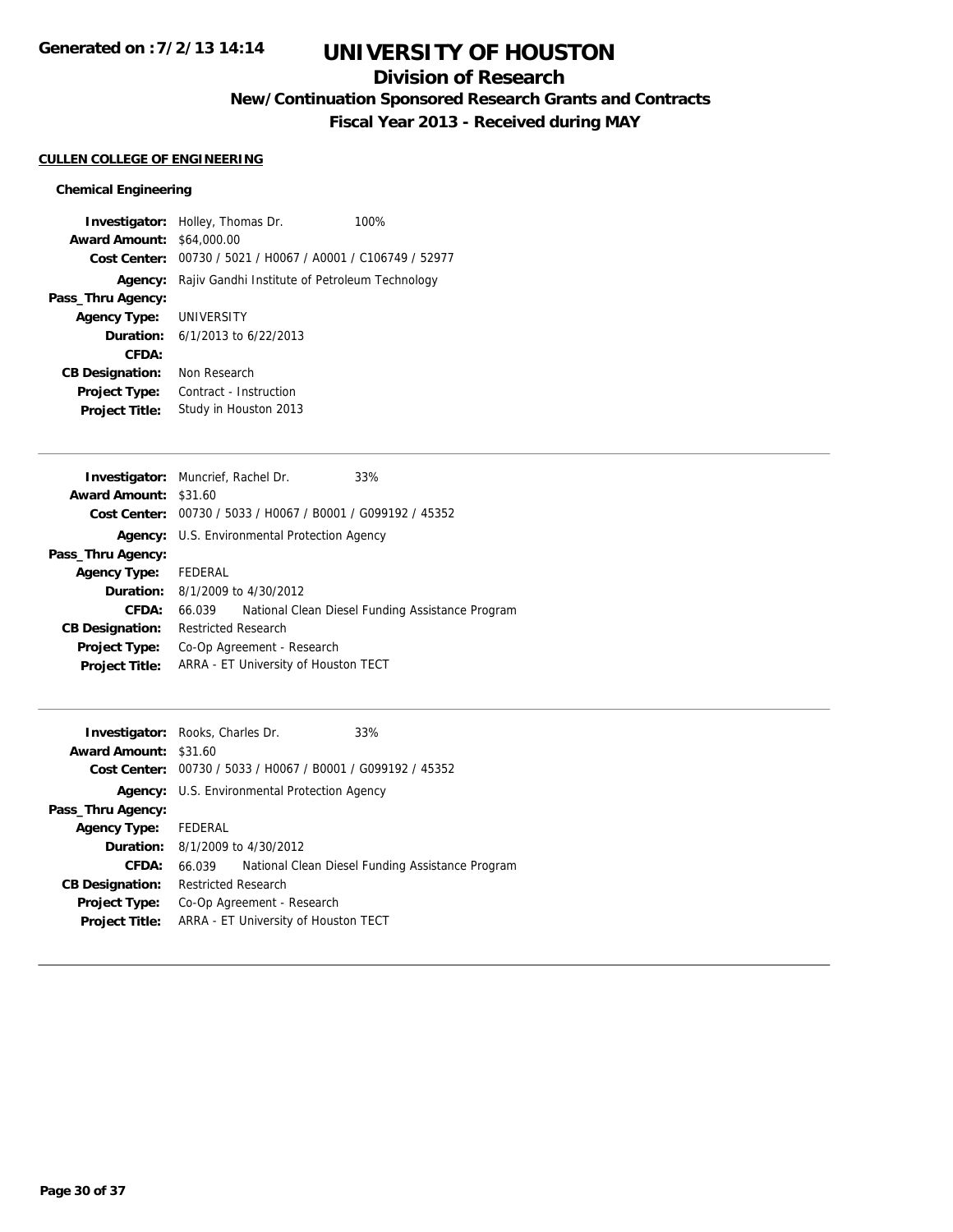## **Division of Research**

**New/Continuation Sponsored Research Grants and Contracts**

**Fiscal Year 2013 - Received during MAY**

### **CULLEN COLLEGE OF ENGINEERING**

### **Civil Engineering**

|                               | <b>Investigator:</b> Rifai, Hanadi Dr.                      | 100%                                                                 |  |
|-------------------------------|-------------------------------------------------------------|----------------------------------------------------------------------|--|
| <b>Award Amount: \$167.50</b> |                                                             |                                                                      |  |
|                               | Cost Center: 00730 / 5014 / H0068 / B0001 / G102908 / 47795 |                                                                      |  |
|                               | <b>Agency:</b> Texas Commission on Environmental Quality    |                                                                      |  |
|                               | Pass_Thru Agency: U.S. Environmental Protection Agency      |                                                                      |  |
| <b>Agency Type:</b>           | FEDERAL                                                     |                                                                      |  |
|                               | <b>Duration:</b> 12/1/2010 to 8/31/2011                     |                                                                      |  |
| CFDA:                         |                                                             | 66.419 Water Polution Control - State and Interstate Program Support |  |
| <b>CB Designation:</b>        | <b>Restricted Research</b>                                  |                                                                      |  |
| Project Type:                 | Grant - Research                                            |                                                                      |  |
| <b>Project Title:</b>         | Survey of PCBs and Dioxin in the Galveston Bay System       |                                                                      |  |
|                               |                                                             |                                                                      |  |

|                                  | Investigator: Rifai, Hanadi Dr.<br>100%                                      |  |  |
|----------------------------------|------------------------------------------------------------------------------|--|--|
| <b>Award Amount: \$93,000.00</b> |                                                                              |  |  |
|                                  | <b>Cost Center:</b> $00730 / 5014 / 10068 / 80001 / 6106724 / 53059$         |  |  |
|                                  | <b>Agency:</b> Texas Commission on Environmental Quality                     |  |  |
|                                  | <b>Pass_Thru Agency:</b> U.S. Environmental Protection Agency                |  |  |
| <b>Agency Type:</b>              | FEDERAL                                                                      |  |  |
|                                  | <b>Duration:</b> 3/27/2013 to 8/31/2013                                      |  |  |
| CFDA:                            | 66.419 Water Polution Control - State and Interstate Program Support         |  |  |
| <b>CB Designation:</b>           | <b>Restricted Research</b>                                                   |  |  |
| Project Type:                    | Grant - Research                                                             |  |  |
| <b>Project Title:</b>            | Recovery Potential Screening Project-Basin 18 and Basin 19 Bacteria Listings |  |  |
|                                  |                                                                              |  |  |

|                                   | 100%<br><b>Investigator:</b> Rifai, Hanadi Dr.                                         |
|-----------------------------------|----------------------------------------------------------------------------------------|
| <b>Award Amount: \$155,000.00</b> |                                                                                        |
|                                   | Cost Center: 00730 / 5014 / H0068 / B0001 / G106549 / 52773                            |
|                                   | <b>Agency:</b> Texas Commission on Environmental Quality                               |
|                                   | Pass_Thru Agency: U.S. Environmental Protection Agency                                 |
| <b>Agency Type:</b>               | FEDERAL                                                                                |
|                                   | <b>Duration:</b> $2/19/2013$ to $8/31/2013$                                            |
| <b>CFDA:</b>                      | 66.419 Water Polution Control - State and Interstate Program Support                   |
| <b>CB Designation:</b>            | <b>Restricted Research</b>                                                             |
| Project Type:                     | Grant - Research                                                                       |
| <b>Project Title:</b>             | Total Maximum Daily Loads (TMDLs) for Indicator Bacteria in the Armand Bayou Watershed |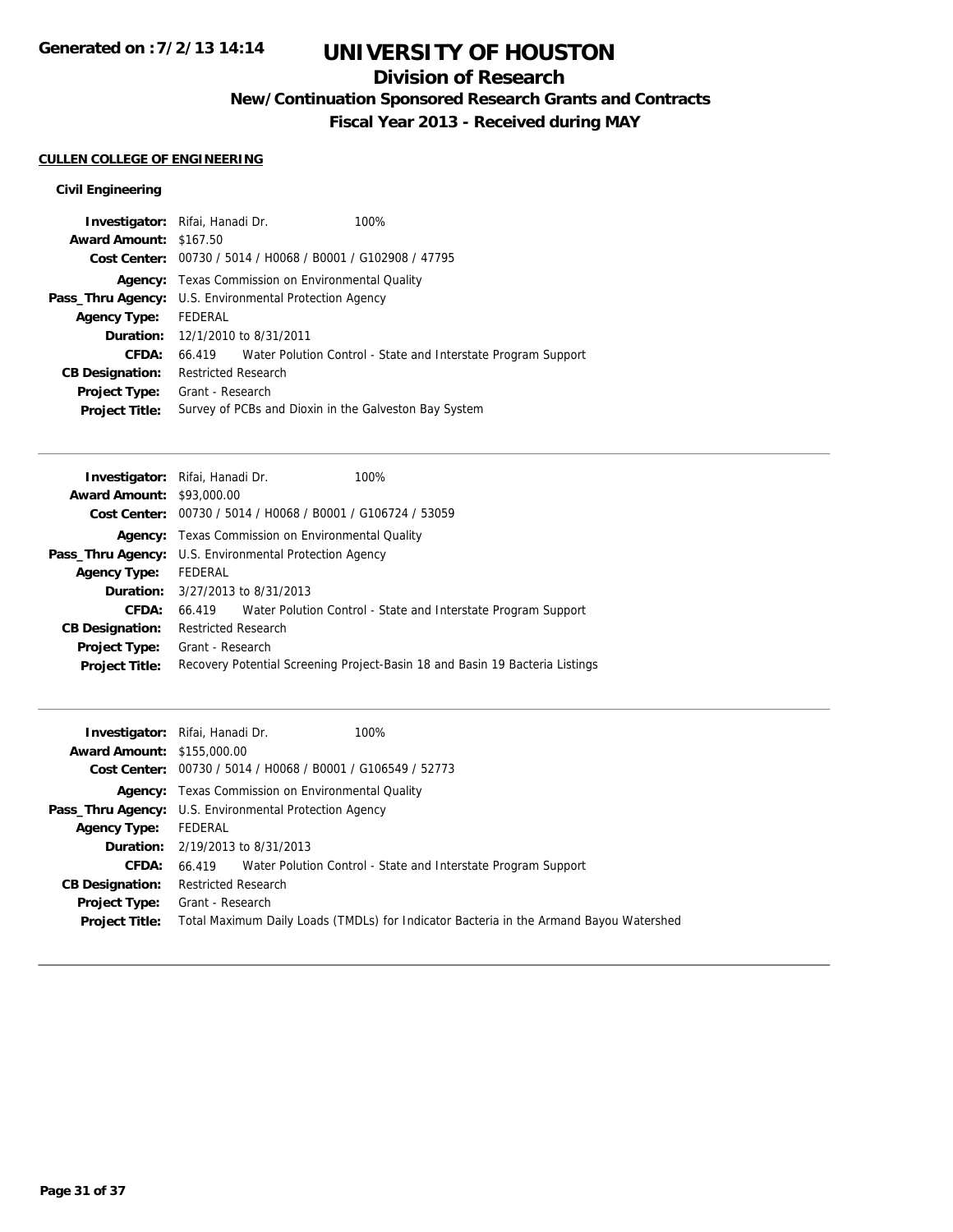# **UNIVERSITY OF HOUSTON**

## **Division of Research**

**New/Continuation Sponsored Research Grants and Contracts**

**Fiscal Year 2013 - Received during MAY**

### **CULLEN COLLEGE OF ENGINEERING**

### **Electrical & Computer Engineering**

|                        | <b>Investigator:</b> Kayali, Mohammad Dr.                   | 20%                                                            |
|------------------------|-------------------------------------------------------------|----------------------------------------------------------------|
| <b>Award Amount:</b>   | \$6,000.00                                                  |                                                                |
|                        | Cost Center: 00730 / 5022 / H0070 / B0001 / G101781 / 46615 |                                                                |
|                        | <b>Agency:</b> Mixed Multi-Donors                           |                                                                |
| Pass_Thru Agency:      |                                                             |                                                                |
| <b>Agency Type:</b>    | PROFIT                                                      |                                                                |
|                        | <b>Duration:</b> $4/26/2010$ to $6/30/2013$                 |                                                                |
| CFDA:                  |                                                             |                                                                |
| <b>CB Designation:</b> | <b>Restricted Research</b>                                  |                                                                |
| Project Type:          | Special Research Agreement - Research                       |                                                                |
| <b>Project Title:</b>  |                                                             | Membership - Center for Electromagnetic compatibility Research |

| <b>Investigator:</b> Chen, Ji Dr. |                                                             | 80%                                                            |
|-----------------------------------|-------------------------------------------------------------|----------------------------------------------------------------|
| <b>Award Amount: \$24,000.00</b>  |                                                             |                                                                |
|                                   | Cost Center: 00730 / 5022 / H0070 / B0001 / G101781 / 46615 |                                                                |
|                                   | <b>Agency:</b> Mixed Multi-Donors                           |                                                                |
| Pass_Thru Agency:                 |                                                             |                                                                |
| <b>Agency Type:</b>               | PROFIT                                                      |                                                                |
|                                   | <b>Duration:</b> 4/26/2010 to 6/30/2013                     |                                                                |
| CFDA:                             |                                                             |                                                                |
| <b>CB Designation:</b>            | <b>Restricted Research</b>                                  |                                                                |
| <b>Project Type:</b>              | Special Research Agreement - Research                       |                                                                |
| <b>Project Title:</b>             |                                                             | Membership - Center for Electromagnetic compatibility Research |

|                                  | <b>Investigator:</b> Bao, Jiming Dr.           | 50%                                                                                       |
|----------------------------------|------------------------------------------------|-------------------------------------------------------------------------------------------|
| <b>Award Amount: \$37,500.00</b> |                                                |                                                                                           |
| Cost Center:                     | 00730 / 5021 / H0070 / B0001 / C106445 / 52989 |                                                                                           |
|                                  | <b>Agency:</b> The Welch Foundation            |                                                                                           |
| Pass_Thru Agency:                |                                                |                                                                                           |
| <b>Agency Type:</b>              | FOUNDATION                                     |                                                                                           |
|                                  | <b>Duration:</b> $6/1/2013$ to $5/31/2014$     |                                                                                           |
| <b>CFDA:</b>                     |                                                |                                                                                           |
| <b>CB Designation:</b>           | <b>Restricted Research</b>                     |                                                                                           |
| Project Type:                    | Grant - Research                               |                                                                                           |
| <b>Project Title:</b>            |                                                | Understanding Nanocrystalline CoO as an Efficient Photocatalyst for Solar Water Splitting |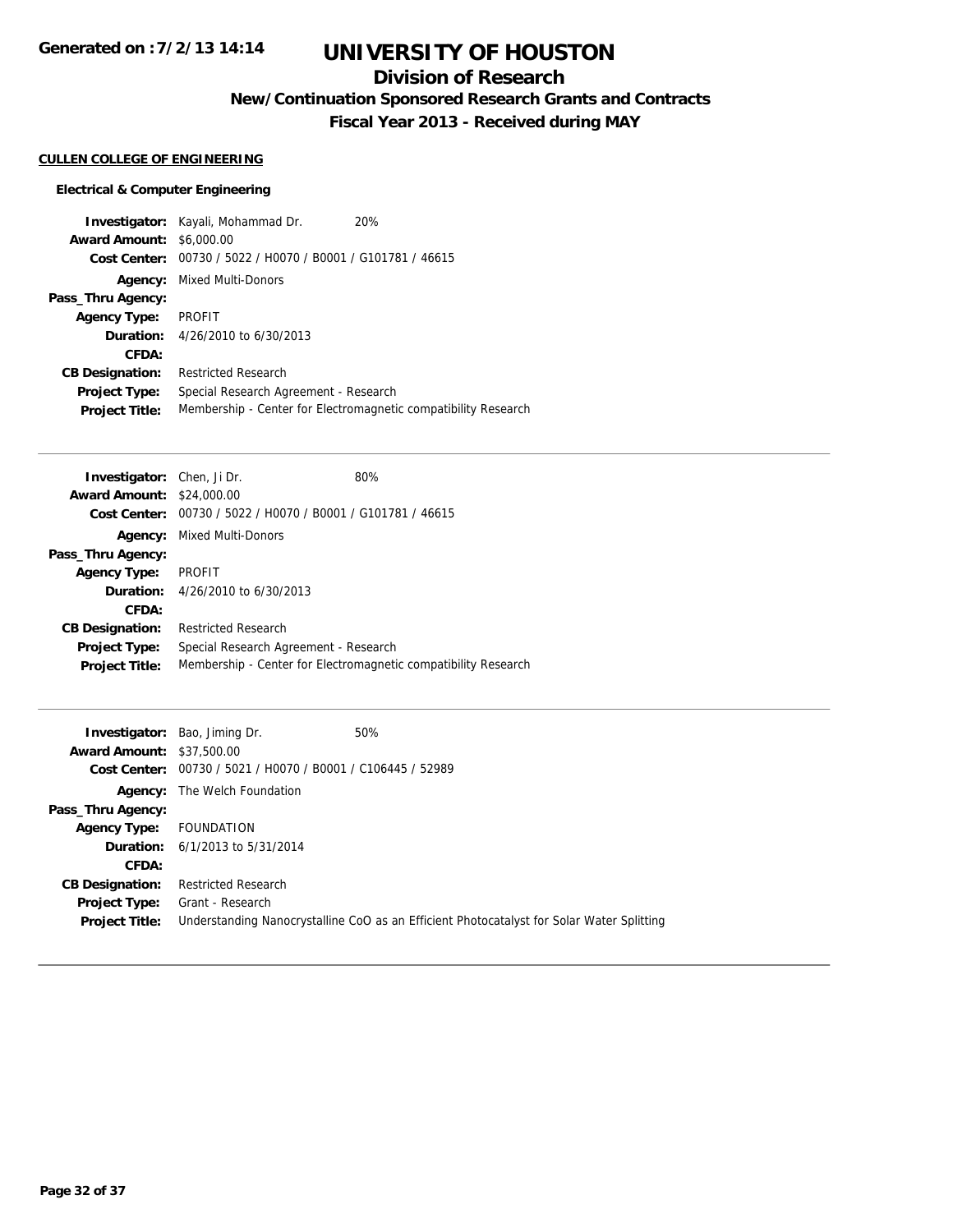## **Division of Research**

**New/Continuation Sponsored Research Grants and Contracts**

**Fiscal Year 2013 - Received during MAY**

#### **CULLEN COLLEGE OF ENGINEERING**

### **Mechanical Engineering**

| <b>Investigator:</b> Franchek, Matthew Dr.<br>50%                           |
|-----------------------------------------------------------------------------|
| <b>Award Amount: \$5,454.54</b>                                             |
| Cost Center: 00730 / 5016 / H0073 / B0001 / G106197 / 52304                 |
| <b>Agency:</b> Texas A&M Engineering Experiment Station                     |
| <b>Pass_Thru Agency:</b> Qatar National Research Fund                       |
| Agency Type: FOUNDATION                                                     |
| <b>Duration:</b> 10/15/2012 to 10/14/2013                                   |
|                                                                             |
| <b>Restricted Research</b>                                                  |
| Grant - Research                                                            |
| Automated Identification of Subsea Architectures Via Reduced Order Modeling |
|                                                                             |

|                                 | <b>Investigator:</b> Grigoriadis, Karolos M. Dr.<br>50%                     |
|---------------------------------|-----------------------------------------------------------------------------|
| <b>Award Amount: \$5,454.54</b> |                                                                             |
|                                 | Cost Center: 00730 / 5016 / H0073 / B0001 / G106197 / 52304                 |
|                                 | <b>Agency:</b> Texas A&M Engineering Experiment Station                     |
|                                 | <b>Pass_Thru Agency:</b> Qatar National Research Fund                       |
| Agency Type: FOUNDATION         |                                                                             |
|                                 | <b>Duration:</b> 10/15/2012 to 10/14/2013                                   |
| CFDA:                           |                                                                             |
| <b>CB Designation:</b>          | <b>Restricted Research</b>                                                  |
| <b>Project Type:</b>            | Grant - Research                                                            |
| <b>Project Title:</b>           | Automated Identification of Subsea Architectures Via Reduced Order Modeling |
|                                 |                                                                             |

#### **DIVISION OF RESEARCH**

### **TcSUH**

|                                  | <b>Investigator:</b> Chu, Wei-Kan Dr.<br>50%                                   |  |  |
|----------------------------------|--------------------------------------------------------------------------------|--|--|
| <b>Award Amount: \$25,000.00</b> |                                                                                |  |  |
|                                  | Cost Center: 00730 / 5015 / H0452 / B0001 / G106161 / 53029                    |  |  |
|                                  | <b>Agency:</b> University of Texas - Dallas                                    |  |  |
|                                  | <b>Pass_Thru Agency:</b> U.S. Air Force Office of Scientific Research          |  |  |
| <b>Agency Type:</b>              | FEDERAL                                                                        |  |  |
|                                  | <b>Duration:</b> 4/15/2013 to 4/15/2014                                        |  |  |
| CFDA:                            | 12.800 Air Force Defense Research Sciences Program                             |  |  |
| <b>CB Designation:</b>           | <b>Restricted Research</b>                                                     |  |  |
| <b>Project Type:</b>             | Grant - Research                                                               |  |  |
| <b>Project Title:</b>            | Ion Implantation of Pnictides in Search for High Temperature Superconductivity |  |  |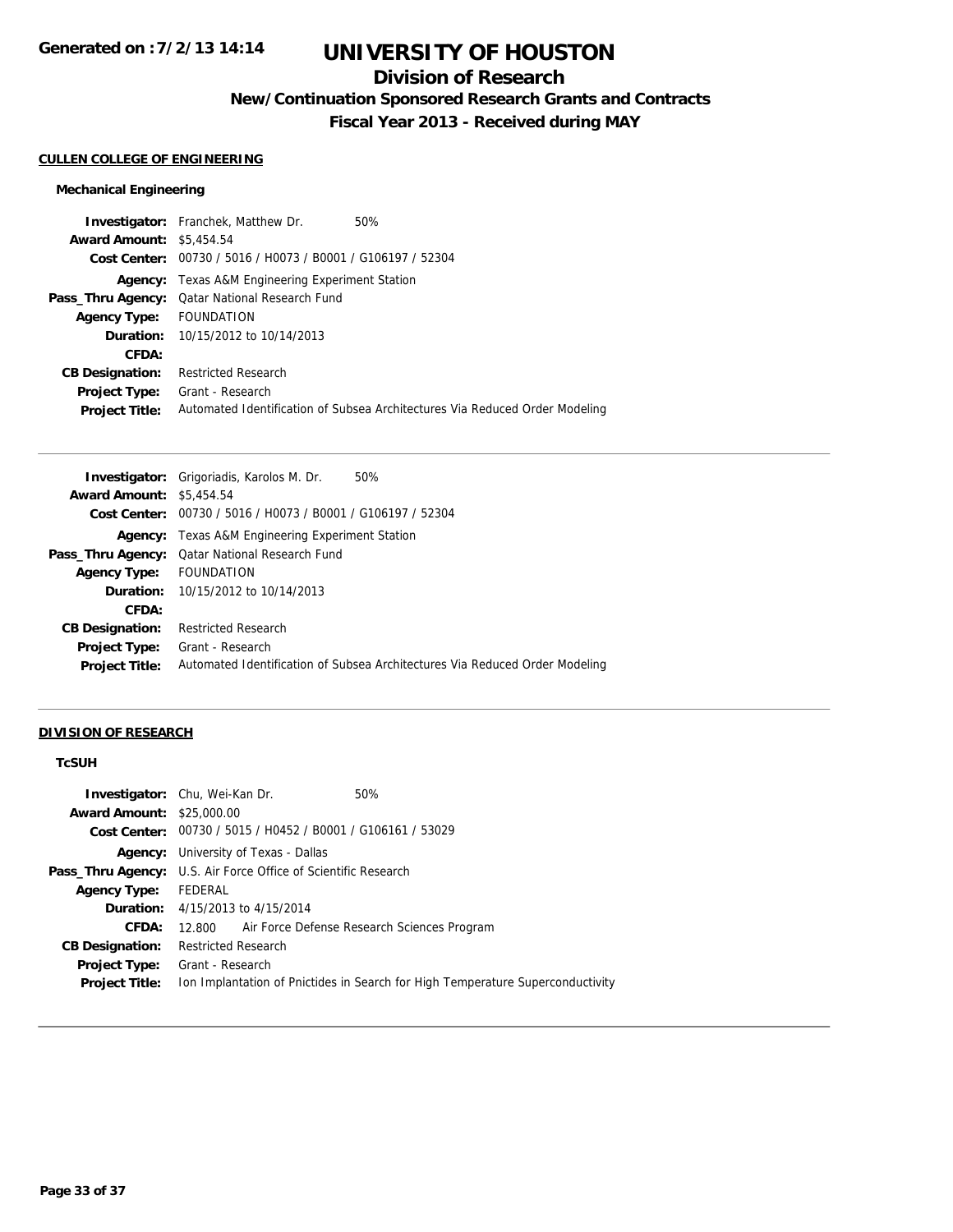## **Division of Research**

**New/Continuation Sponsored Research Grants and Contracts**

**Fiscal Year 2013 - Received during MAY**

#### **DIVISION OF RESEARCH**

### **TcSUH**

|                                    | <b>Investigator:</b> Ren, Zhifeng Dr.                       | 50%                                                                                     |
|------------------------------------|-------------------------------------------------------------|-----------------------------------------------------------------------------------------|
| <b>Award Amount: \$47,386.50</b>   |                                                             |                                                                                         |
|                                    | Cost Center: 00730 / 5021 / H0452 / B0001 / G106542 / 52712 |                                                                                         |
|                                    | <b>Agency:</b> Massachusetts Institute of Technology        |                                                                                         |
| <b>Pass_Thru Agency:</b> Bosch Inc |                                                             |                                                                                         |
| <b>Agency Type:</b>                | PROFIT                                                      |                                                                                         |
|                                    | <b>Duration:</b> 10/1/2012 to 4/30/2013                     |                                                                                         |
| <b>CFDA:</b>                       |                                                             |                                                                                         |
| <b>CB Designation:</b>             | <b>Restricted Research</b>                                  |                                                                                         |
| <b>Project Type:</b>               | Grant - Research                                            |                                                                                         |
| <b>Project Title:</b>              |                                                             | Thermoelectric Systems and Materials for Residential Heat and Electricity Co-generation |

| <b>Investigator:</b> Ren, Zhifeng Dr. |                                                                      |  | 50%                                                               |  |
|---------------------------------------|----------------------------------------------------------------------|--|-------------------------------------------------------------------|--|
| <b>Award Amount: \$53,822.50</b>      |                                                                      |  |                                                                   |  |
|                                       | <b>Cost Center:</b> $00730 / 5013 / 40452 / 80001 / 6106512 / 52713$ |  |                                                                   |  |
|                                       | <b>Agency:</b> Massachusetts Institute of Technology                 |  |                                                                   |  |
|                                       | <b>Pass_Thru Agency:</b> Defense Threat Reduction Agency             |  |                                                                   |  |
| <b>Agency Type:</b>                   | FEDERAL                                                              |  |                                                                   |  |
|                                       | <b>Duration:</b> 12/1/2012 to 5/31/2013                              |  |                                                                   |  |
| CFDA:                                 | 12.351                                                               |  | Basic Scientific Research - Combating Weapons of Mass Destruction |  |
| <b>CB Designation:</b>                | <b>Restricted Research</b>                                           |  |                                                                   |  |
| Project Type:                         | Grant - Research                                                     |  |                                                                   |  |
| <b>Project Title:</b>                 | Composite-Nanoparticles Thermal History Sensors                      |  |                                                                   |  |
|                                       |                                                                      |  |                                                                   |  |

|                                  | 17%<br><b>Investigator:</b> Ren, Zhifeng Dr.                                             |
|----------------------------------|------------------------------------------------------------------------------------------|
| <b>Award Amount: \$58,390.24</b> |                                                                                          |
|                                  | Cost Center: 00730 / 5043 / H0452 / B0001 / G106483 / 52950                              |
|                                  | <b>Agency:</b> U.S. Air Force Academy                                                    |
| Pass_Thru Agency:                |                                                                                          |
| <b>Agency Type:</b>              | FEDERAL                                                                                  |
|                                  | <b>Duration:</b> 5/1/2013 to 4/30/2018                                                   |
|                                  | CFDA: 12.800 Air Force Defense Research Sciences Program                                 |
| <b>CB Designation:</b>           | <b>Restricted Research</b>                                                               |
| Project Type:                    | Grant - Research                                                                         |
| <b>Project Title:</b>            | Vibration Spectrometer for Detecting Single Atoms Using Carbon Nanotube Resonator Arrays |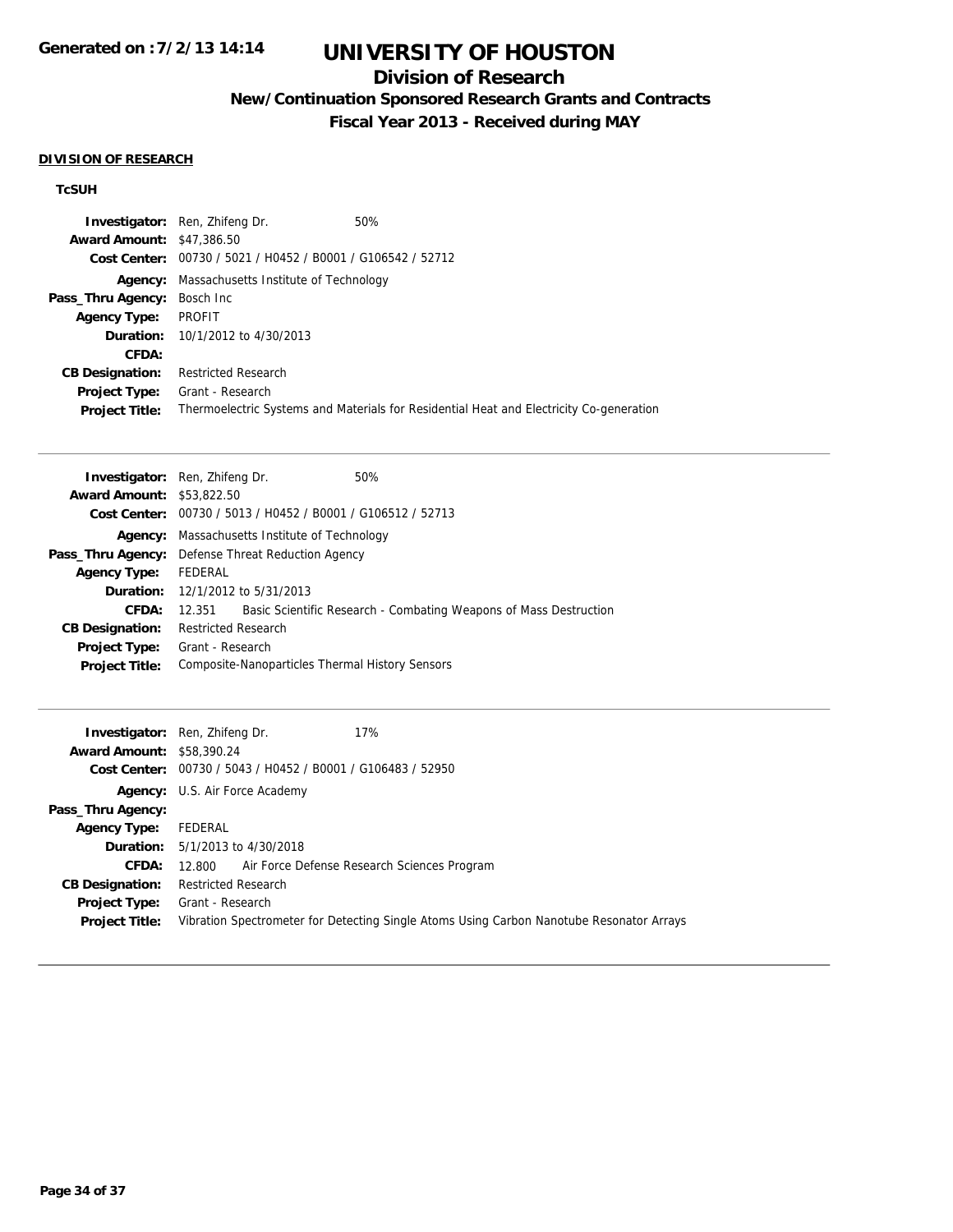## **Division of Research**

**New/Continuation Sponsored Research Grants and Contracts**

**Fiscal Year 2013 - Received during MAY**

#### **DIVISION OF RESEARCH**

#### **Texas Learning/Computation Center**

**Investigator:** Kouri, Donald J. Dr. 100% **Award Amount:** \$75,000.00 **Cost Center:** 00730 / 5021 / H0246 / B0001 / C106796 / 53014 **Agency:** The Welch Foundation **Pass\_Thru Agency: Agency Type:** FOUNDATION **Duration:** 6/1/2013 to 5/31/2014 **CFDA: CB Designation:** Restricted Research **Project Type:** Grant - Research **Project Title:** Supersymmetric Quantum Mechanics: Accurate Excited State Energies and Wave Functions

|                                  | <b>Investigator:</b> Chapman, Barbara M. Dr.   | 50%                                                             |  |  |
|----------------------------------|------------------------------------------------|-----------------------------------------------------------------|--|--|
| <b>Award Amount: \$25,000.00</b> |                                                |                                                                 |  |  |
| <b>Cost Center:</b>              | 00730 / 5022 / H0246 / B0001 / G106644 / 52884 |                                                                 |  |  |
|                                  | <b>Agency:</b> Semiconductor Research Corp.    |                                                                 |  |  |
| Pass_Thru Agency:                |                                                |                                                                 |  |  |
| <b>Agency Type:</b>              | <b>PROFIT</b>                                  |                                                                 |  |  |
|                                  | <b>Duration:</b> $4/1/2013$ to $3/31/2014$     |                                                                 |  |  |
| <b>CFDA:</b>                     |                                                |                                                                 |  |  |
| <b>CB Designation:</b>           | <b>Restricted Research</b>                     |                                                                 |  |  |
| <b>Project Type:</b>             | Grant - Research                               |                                                                 |  |  |
| <b>Project Title:</b>            |                                                | Effective Programming Strategies for Multicore Embedded Systems |  |  |

### **TIMES**

|                                  | 17%<br><b>Investigator:</b> Kakadiaris, Ioannis Dr.                        |  |  |  |
|----------------------------------|----------------------------------------------------------------------------|--|--|--|
| <b>Award Amount: \$99,517.83</b> |                                                                            |  |  |  |
|                                  | <b>Cost Center:</b> $00730 / 5013 / 40288 / 80001 / 6105552 / 52951$       |  |  |  |
|                                  | <b>Agency:</b> U.S. Army Research Office                                   |  |  |  |
| Pass_Thru Agency:                |                                                                            |  |  |  |
| <b>Agency Type:</b>              | FEDERAL                                                                    |  |  |  |
|                                  | <b>Duration:</b> 5/1/2013 to 4/30/2016                                     |  |  |  |
| <b>CFDA:</b>                     | Basic, Applied, and Advanced Research in Science and Engineering<br>12.630 |  |  |  |
| <b>CB Designation:</b>           | <b>Restricted Research</b>                                                 |  |  |  |
|                                  | <b>Project Type:</b> Grant - Research                                      |  |  |  |
| <b>Project Title:</b>            | Face Recognition for Unconstrained Maritime Applications                   |  |  |  |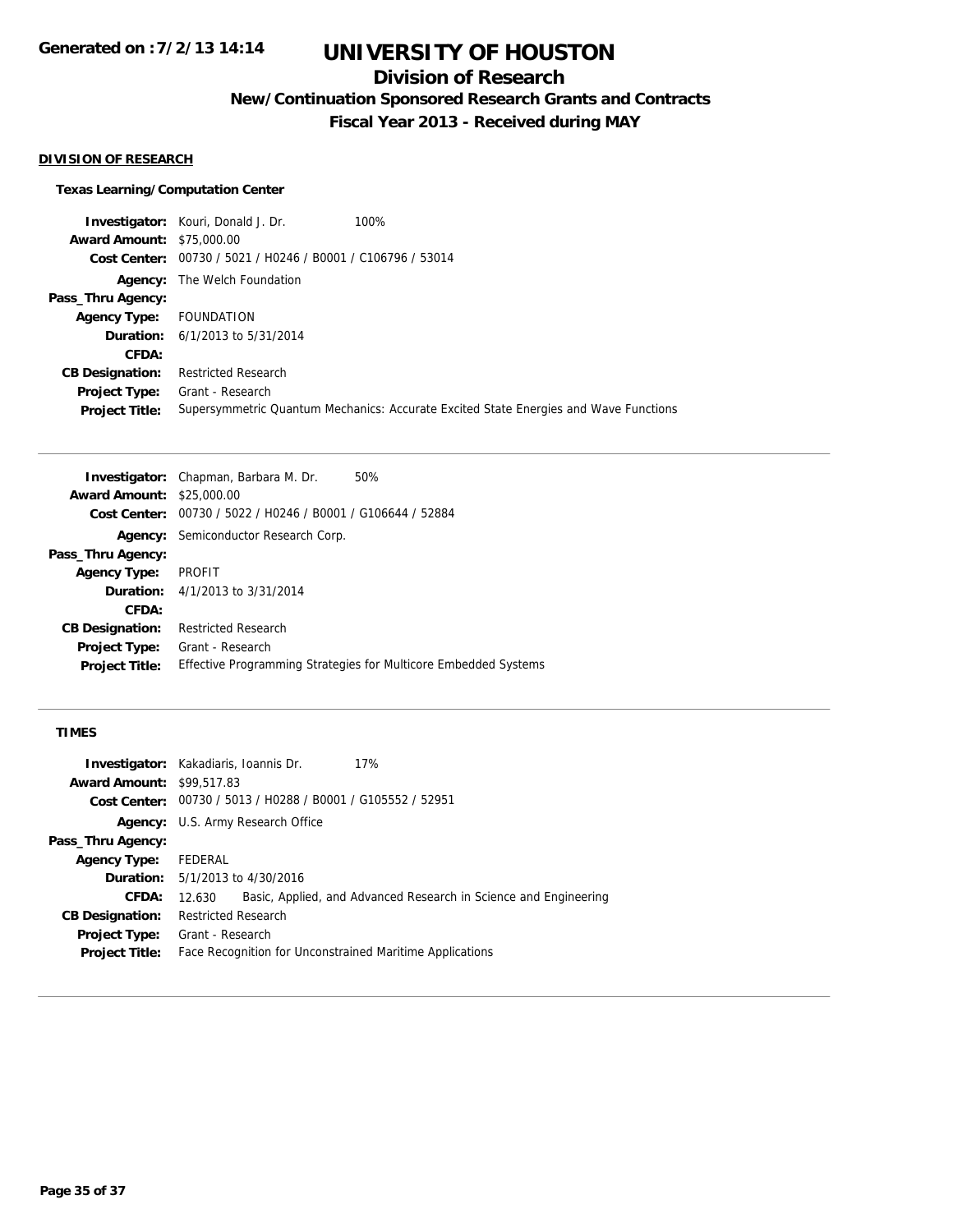# **UNIVERSITY OF HOUSTON**

## **Division of Research**

**New/Continuation Sponsored Research Grants and Contracts**

**Fiscal Year 2013 - Received during MAY**

#### **DIVISION OF RESEARCH**

## **TIMES**

|                                  | 17%<br><b>Investigator:</b> Papadakis, Emanuel Dr.                         |  |  |  |
|----------------------------------|----------------------------------------------------------------------------|--|--|--|
| <b>Award Amount: \$99,517.83</b> |                                                                            |  |  |  |
|                                  | Cost Center: 00730 / 5013 / H0288 / B0001 / G105552 / 52951                |  |  |  |
|                                  | <b>Agency:</b> U.S. Army Research Office                                   |  |  |  |
| Pass_Thru Agency:                |                                                                            |  |  |  |
| <b>Agency Type:</b>              | FEDERAL                                                                    |  |  |  |
|                                  | <b>Duration:</b> 5/1/2013 to 4/30/2016                                     |  |  |  |
| <b>CFDA:</b>                     | Basic, Applied, and Advanced Research in Science and Engineering<br>12.630 |  |  |  |
| <b>CB Designation:</b>           | <b>Restricted Research</b>                                                 |  |  |  |
| <b>Project Type:</b>             | Grant - Research                                                           |  |  |  |
| <b>Project Title:</b>            | Face Recognition for Unconstrained Maritime Applications                   |  |  |  |

|                                  | <b>Investigator:</b> Shah, Shishir Dr.                      |  | 17%                                                              |  |
|----------------------------------|-------------------------------------------------------------|--|------------------------------------------------------------------|--|
| <b>Award Amount: \$99,517.83</b> |                                                             |  |                                                                  |  |
|                                  | Cost Center: 00730 / 5013 / H0288 / B0001 / G105552 / 52951 |  |                                                                  |  |
|                                  | Agency: U.S. Army Research Office                           |  |                                                                  |  |
| Pass_Thru Agency:                |                                                             |  |                                                                  |  |
| <b>Agency Type:</b>              | FEDERAL                                                     |  |                                                                  |  |
|                                  | <b>Duration:</b> 5/1/2013 to 4/30/2016                      |  |                                                                  |  |
| CFDA:                            | 12.630                                                      |  | Basic, Applied, and Advanced Research in Science and Engineering |  |
| <b>CB Designation:</b>           | <b>Restricted Research</b>                                  |  |                                                                  |  |
| Project Type:                    | Grant - Research                                            |  |                                                                  |  |
| <b>Project Title:</b>            | Face Recognition for Unconstrained Maritime Applications    |  |                                                                  |  |
|                                  |                                                             |  |                                                                  |  |